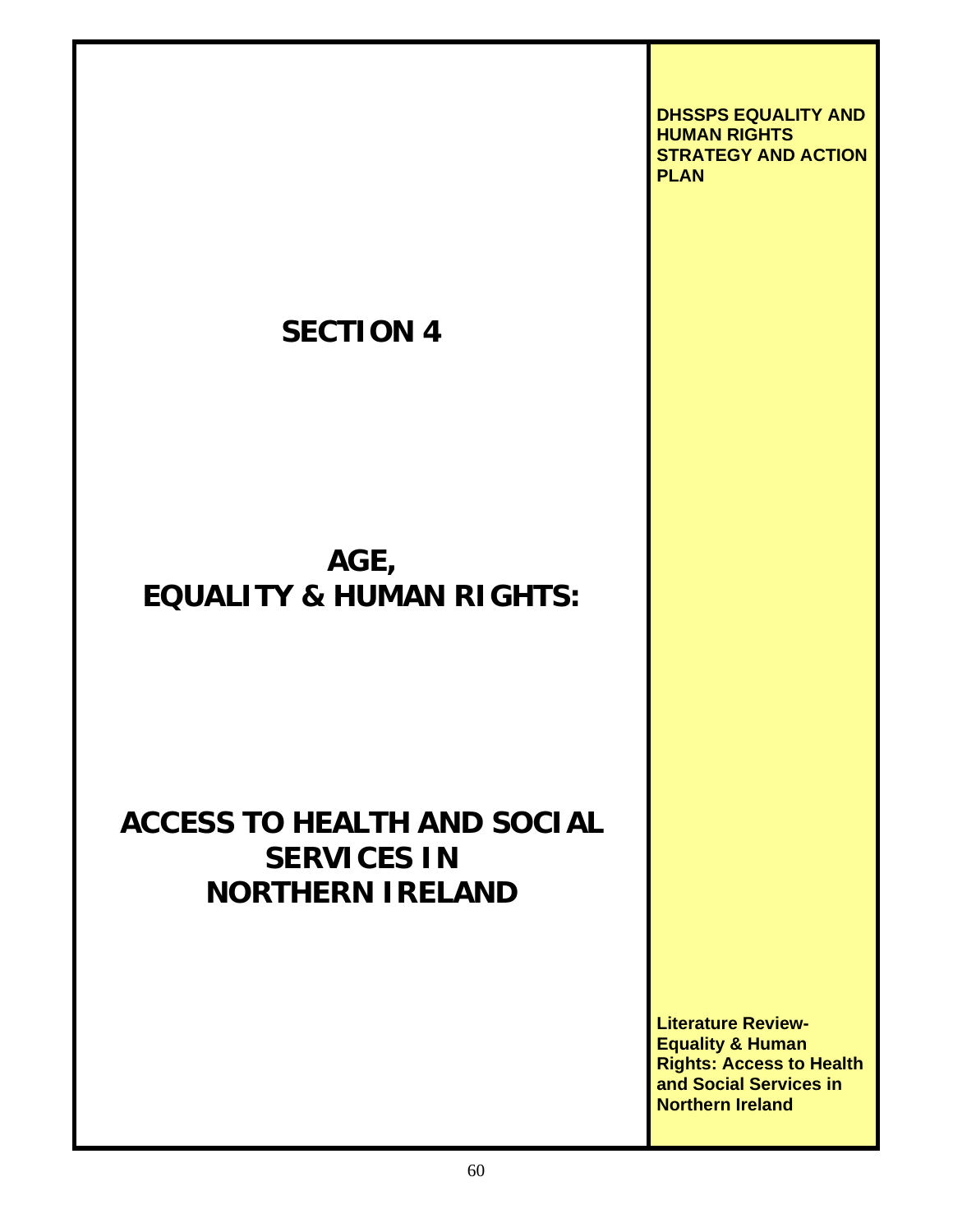## **Age, Equality and Human Rights: Access to Health and Social Services in Northern Ireland**

### **PART A: CHILDREN AND YOUNG PEOPLE**

Part A provides a review of literature relating children and young people and equity of access to health and social services. A range of issues are explored in this section including access barriers experienced by children and young people who are homeless, bereaved, living in domestic violence situations, or who are in the care of the juvenile justice system. Other issues briefly explored include the impact of the Troubles on children and young people, the effects of poverty on service accessibility, the experience of "looked after children", mental health, and engaging the views of children and young people in health and social services. Part A concludes by looking at human rights implications and the UN Convention on the Rights of the Child.

Time and resource constraints somewhat limit the scope of the review. However, this section does at least provide an illustration of *some* of the equality and human rights issues which are relevant to children and young people in relation to access and utilisation of health and social services. It is notable that both the DHSSPS Strategy for Children in Need and the wider OFMDFM<sup>34</sup> led Children's Strategy for Northern Ireland may begin to address many of the issues that have been highlighted.

### **Children, Young People and Homelessness**

Research suggests that homelessness can have a profound impact upon children and young people's access to health and social care (Barnardo's, 2002; Croft-White & Parry-Crooke, 2004; McCrum, 2001). It is important to note that the definition of homelessness in this respect is more than just "rooflessness" but also extends to children and young people who are in insecure or temporary accommodation (for example, hostels, refuges).

A study conducted on behalf of Crisis $35$ , for example, highlights that young single homeless people with "multiple health needs" are a particularly vulnerable group. Homeless people with multiple

l <sup>34</sup> Office of the First Minister and Deputy First Minister

 $35$  a national charity for solitary homeless people - www.crisis.org.uk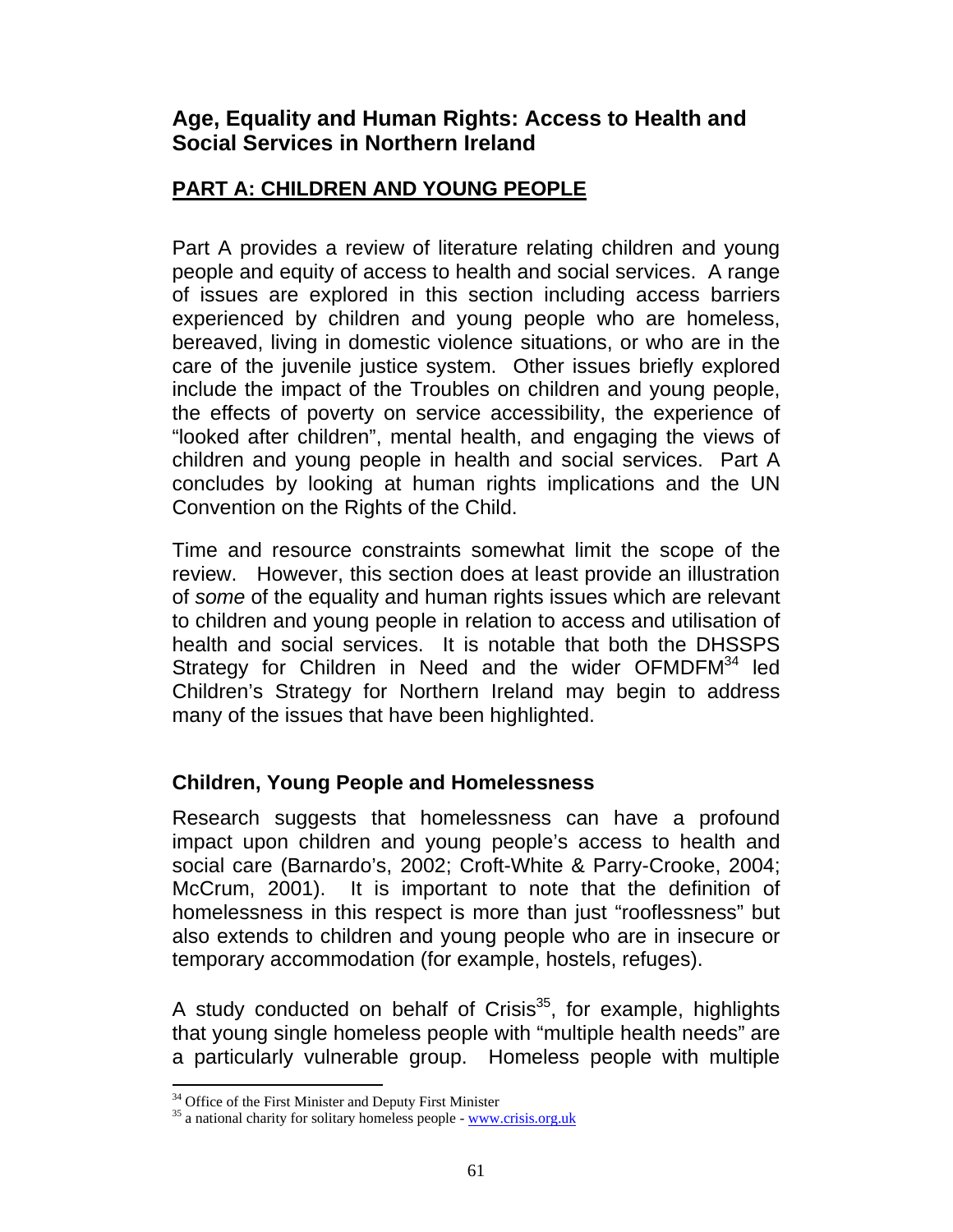health needs are defined as those who experience a combination of factors such as, mental ill health, learning disability, substance abuse, self-harming or engagement in risky practices (for example, sex work) (Croft-White & Parry-Crooke, 2004).

A 2002 report published by Barnardo's identifies a number of common features in the lives of many young homeless people including:

- **poor physical health** young homeless people tend to suffer from a similar range of physical conditions to the general population but they tend to experience these conditions more often and more severely due to restricted access to basic commodities.
- **poor mental health –** in comparison to the general population, mental health problems are eight times as high for people living in hostels and Bed & Breakfast accommodation and 11 times higher for those sleeping rough.
- **risk taking behaviour** suicide and self harm are major risk factors, there is also a high prevalence of substance misuse and sexual health risk behaviour**.**
- **vulnerability** young people who are forced to live on the streets often fear for their safety and are more likely to be the victims rather than the perpetrators of crime.
- **social exclusion** many young people experiencing homelessness face high levels of social exclusion including restricted job opportunities and the lack of social networks.

In terms of accessing health and social services, the Barnardo's (2002) research highlights that there is a tendency for young homeless people to be more reliant upon acute rather than preventative services. A general distrust of statutory services, and health and social care professionals, along with low self esteem and low confidence often make young homeless people reluctant users of services. An inability to articulate their needs to service providers in conjunction with a lack of adult advocacy support further isolates young homeless people from accessing the appropriate services they require**.**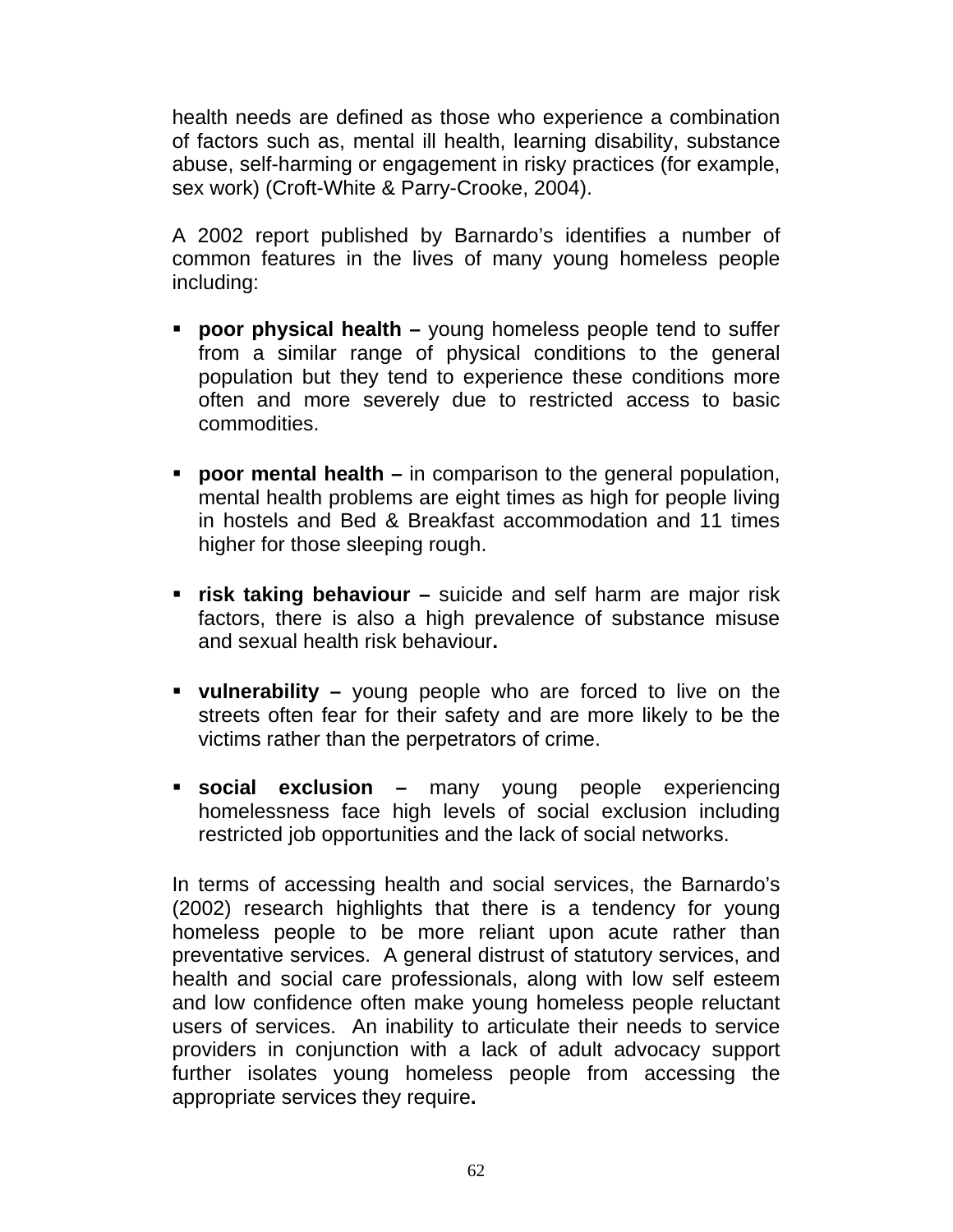A number of additional barriers preventing access to services are highlighted by the Barnardo's (2002) report:

- **a lack of cohesion** among statutory services, and lack of coordination between adult and child services, makes service access particularly difficult for young homeless people with multiple needs.
- **inflexible opening hours** which make it difficult for young homeless people to access services during emergencies which occur "out of hours".
- young people who are homeless are more likely to present at **A & E Departments** when health problems have become acute However, A & E staff often do not have immediate access to their medical records which may in turn lead to an inadequate medical response**.**
- bureaucratic referral processes, long waiting lists, lack of staff and resources, geographic boundaries and the ad hoc availability of child and adolescent mental health services are barriers to accessing support for **mental health problems.**
- young homeless people often fear that accessing services for **mental health** issues will make it difficult for them to secure accommodation given the stigma attached to mental illness.
- young homeless people who lack an address, or who change address frequently, can experience difficulties in **registering**  with a GP. This in turn can lead to other problems such as reduced access to screening and other preventative health services.

It is possible that many of the barriers to service accessibility experienced by young homeless people, as highlighted by the Barnardo's report, also apply in a Northern Ireland context. Recent statistics, for example, illustrate that homelessness amongst young people is a major concern in Northern Ireland. In 2002/03, for example, 55% of females and 34% of males *presenting* to the Northern Ireland Housing Executive (NIHE) as homeless were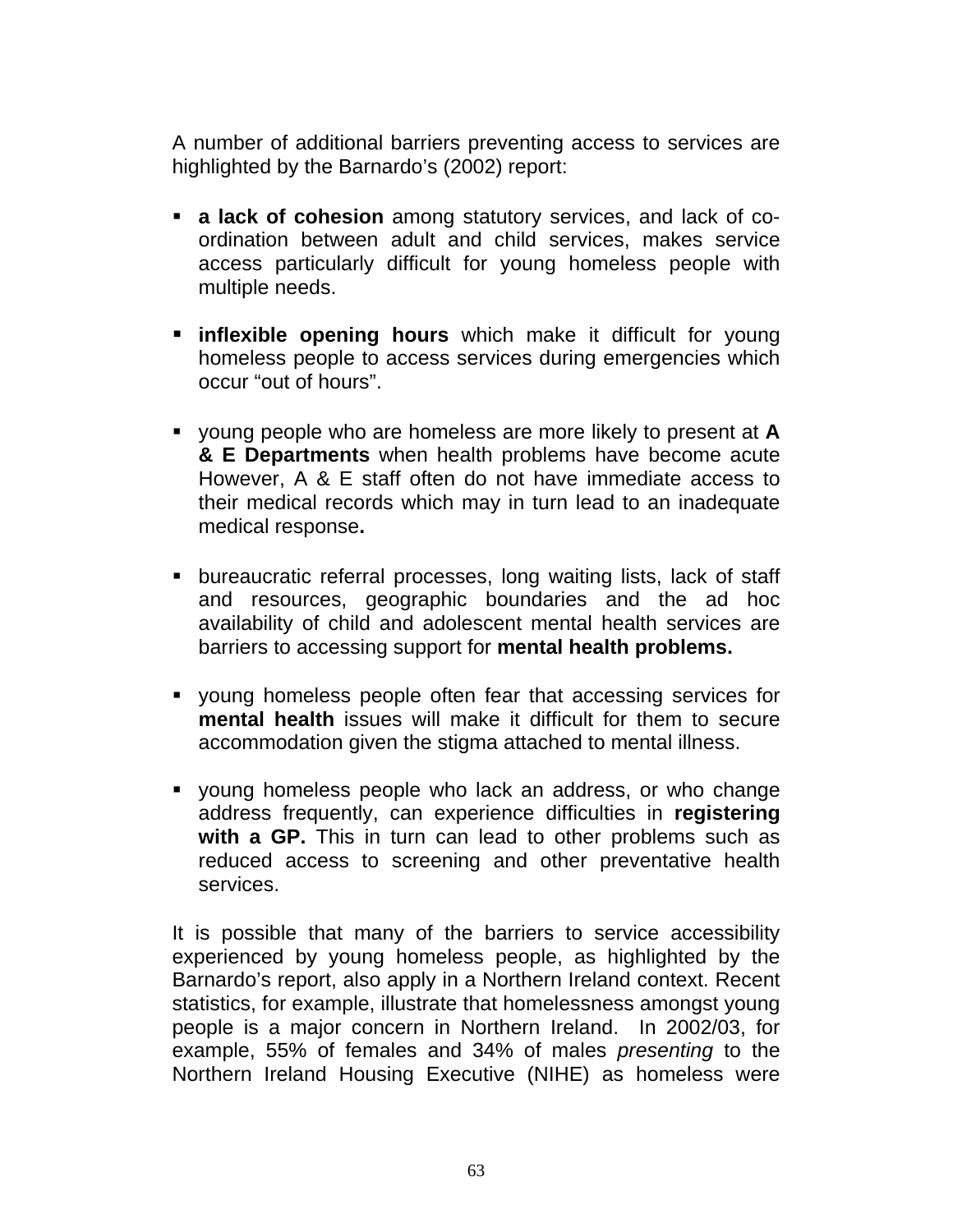aged between 16 and  $25^{36}$ . In 2002/03 over 3,600 people approached the Simon Community for help, of these, 55% were aged 25 and under $37$ .

The Barnardo's (2002) report makes a number of recommendations for improvements in services for young homeless people. It is advisable that the DHSSPS and associated bodies take into consideration these recommendations.

### **Recommendations: Young Homeless People (Barnardo's, 2002)**

- **A holistic approach to services and support for young homeless people is needed which includes areas such as health, housing and community care. At present most provision for young homeless people tends to be limited to the voluntary sector, therefore much greater co-operation is required.**
- **Steps must be taken to improve access to services particularly in relation to negotiating their locality and opening hours.**
- **There must be greater inter-departmental and inter-agency co-operation in order to increase the capacity of services to deal with the varied and multiple needs of young homeless people.**
- **Preventative and primary care services must be more accessible to young homeless people and must provide greater continuity of care.**
- **There must be greater support for young care leavers to prepare them for independent living.**
- **A resource base of good practice examples and support networks must be developed for young homeless people which addresses both homelessness and mental health problems.**

 $\overline{a}$ 

 $36$  Northern Ireland Housing Executive statistics – cited in homelessness and substance misuse report (unpublished)

<sup>&</sup>lt;sup>7</sup> Simon Community Annual Report 2002/03.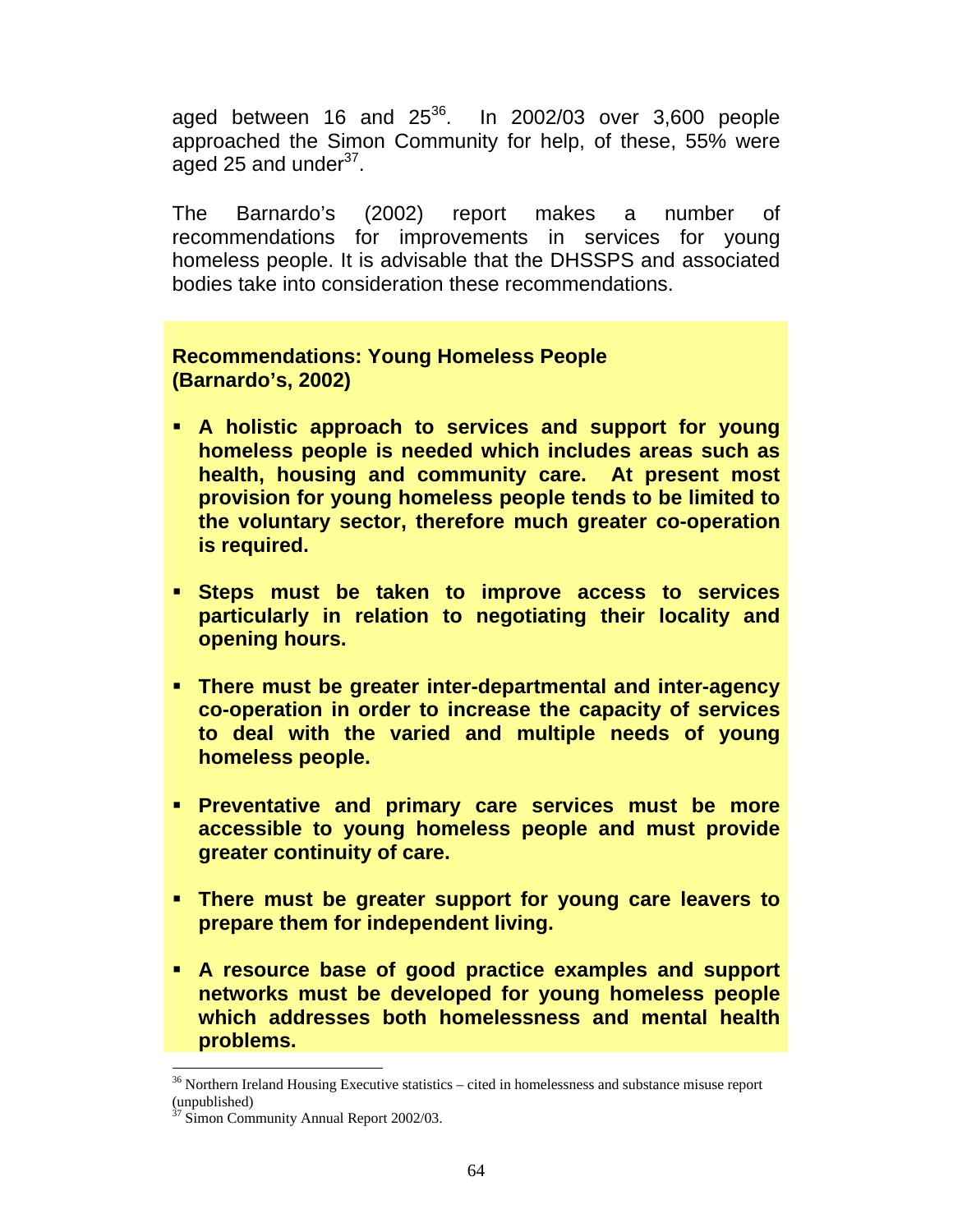- **Young homeless people must be consulted to help develop supportive and accessible service provision.**
- **Services must be culturally sensitive to reach the most vulnerable of the homeless population including asylum seekers and refugees.**
- **A definition of homelessness must be agreed and adopted by all statutory and voluntary agencies in order to make referrals easier and in order to prevent debates regarding whether a young person meets a service's entry requirements.**

#### Children in Homeless Families

Research commissioned by the Simon Community in association with the NI Housing Executive and the Western Health and Social Services Board, explored the impact of homelessness upon the family unit in the Derry/Londonderry, Limavady, Omagh, Strabane and Fermanagh areas (McCrum, 2001). The research involved interviews with a wide range of professionals from the health, social care, education and housing sectors in addition to homeless parents and children themselves.

Findings from the report provided an overview of the implications of homelessness in a number of areas including physical health, mental health/emotional well-being and child development:

#### **Physical Health**

The report highlighted a high incidence of asthma amongst children in temporary accommodation. Poor diets were a common feature with high reliance on fast foods and high sugar drinks. High levels of stress led to physical symptoms such as bedwetting. Many families in temporary accommodation had also been victims of domestic violence and had physical injuries to deal with.

Health visitors noted that in many cases initial health assessments for children under five had been missed because of the temporary accommodation situation. This meant that a number of treatable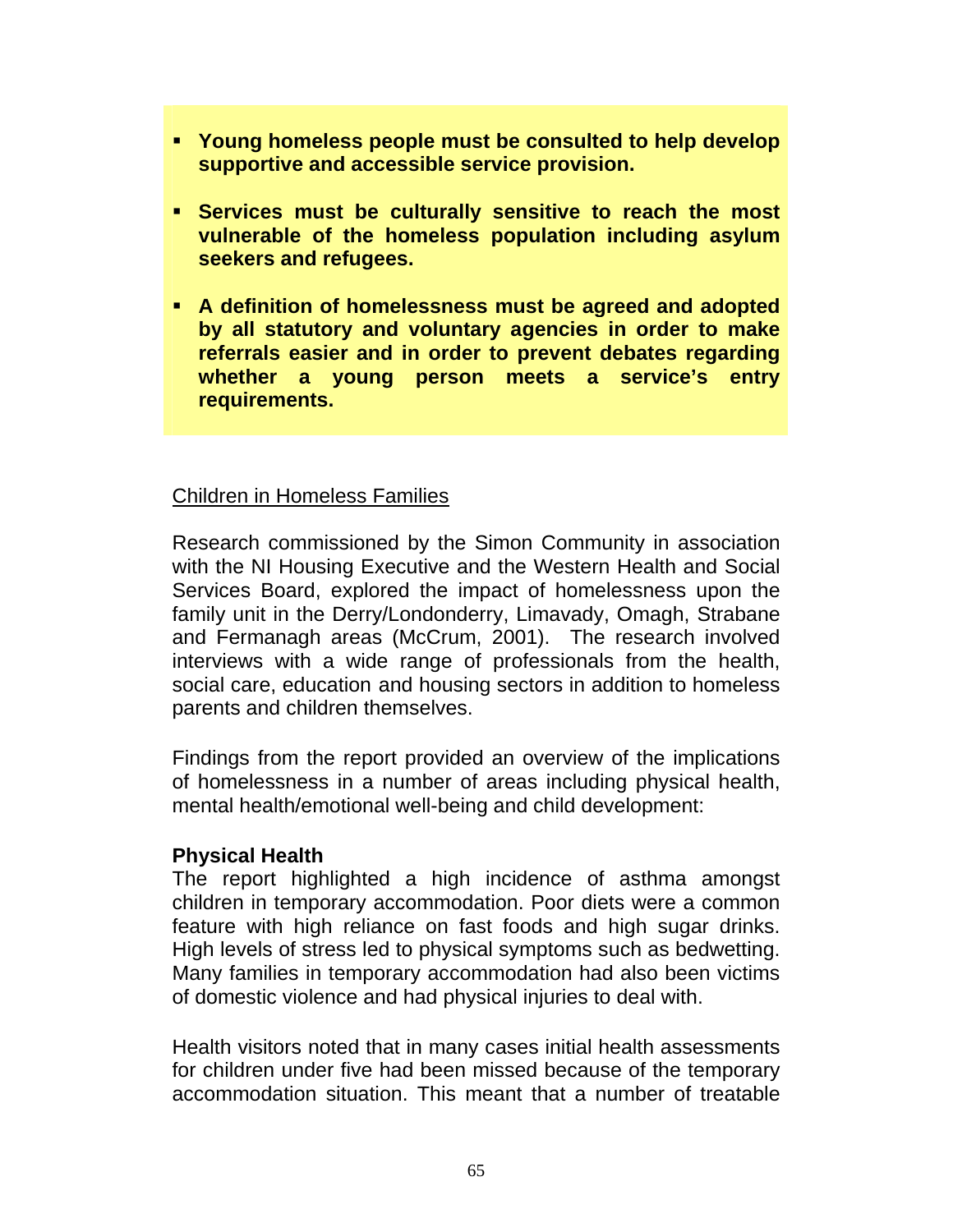medical conditions often went undetected amongst these children (McCrum, 2001:46).

### **Mental Health and Emotional Well Being**

Housing Executive staff believed that living in temporary accommodation for many months was often a contributing factor to emotional distress. Post natal depression was particularly prevalent amongst mothers with young babies living in temporary accommodation. A high dependency on anti-depressants amongst these mothers was also noted. The study reported that accommodation such as that provided by Women's Aid provided good programmes of care and emotional support for women and their families. However, the study indicated that women living in self-contained accommodation, as opposed to refuge accommodation, tended to lack access to such support (McCrum, 2001:47).

#### **Children's Development**

The study highlighted that many children in temporary accommodation are at an increased risk of developing mental health difficulties including emotional and developmental delays. Children in shared facilities and/or living away from friends and family appeared to be most affected. Some of hostel services participating in the study suggested that social services should provide greater support to families, especially those in selfcontained accommodation, in relation to parenting skills etc (McCrum, 2001:50).

Recommendations emerging from the report highlighted the need for collective action to be taken by the housing, education, health and social services and voluntary sectors. Those recommendations which are of particular relevance to health and social services in relation to addressing the service needs of homeless children and their families are outlined below.

#### **Recommendations: Homeless Children (McCrum, 2001)**

 **Any new funding arrangements must ensure that homeless families with children are prioritised.**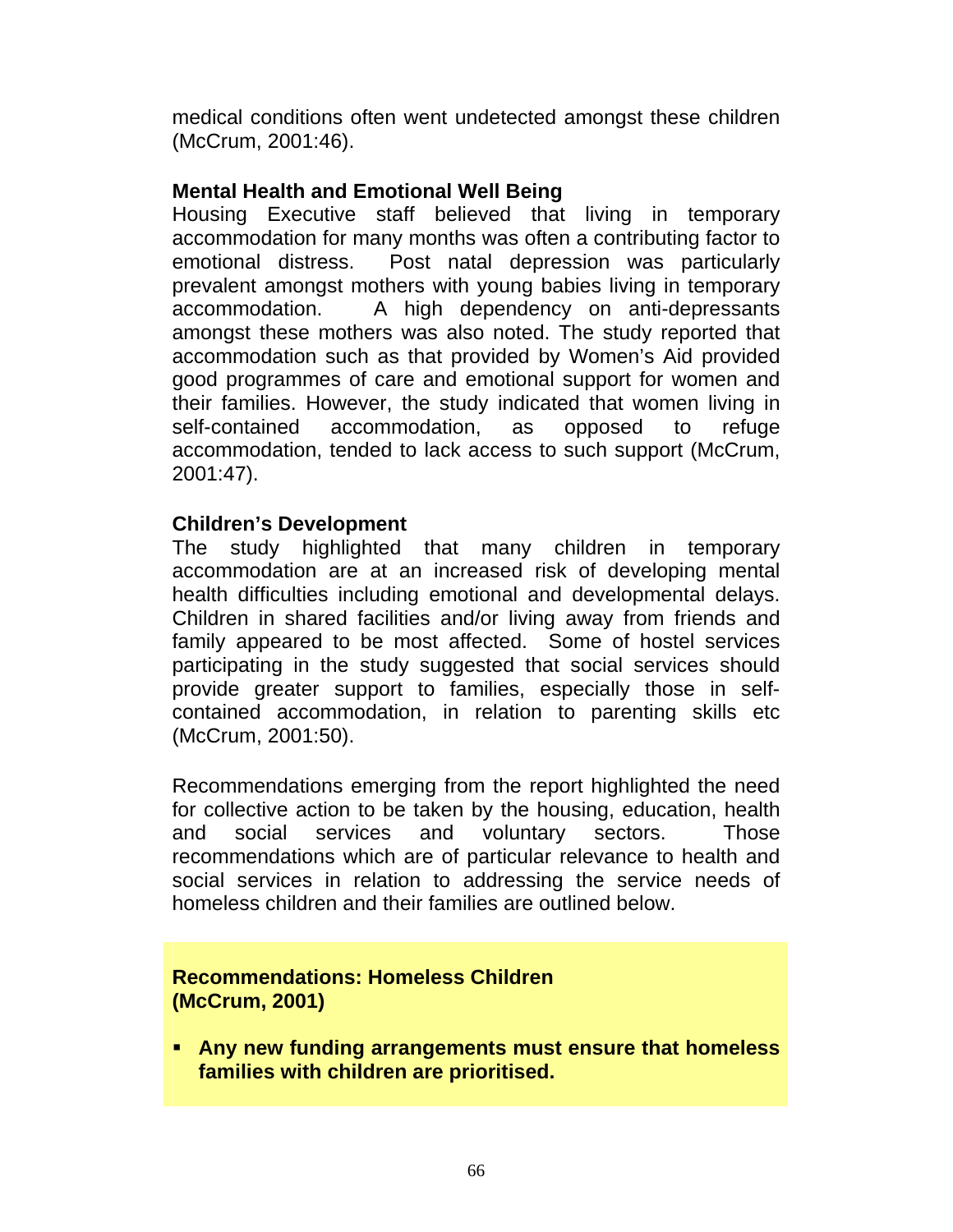- **Children's Service Plans should examine ways of linking up with temporary accommodation providers. Reactive services are important, however, there is also a need for proactive services and increased co-ordination across a range of services. There is a need to create mechanisms whereby services can follow service users from temporary accommodation to permanent accommodation.**
- **An information pack should be developed for all families in temporary accommodation with locally relevant information on services and support availability.**
- **The role of the dedicated health visitor at Women's Aid refuges has a positive affect on the health and well-being of both parents and children. The possibility of extending this service, or creating a peripatetic post, for other temporary accommodation locations and hostels should be considered.**

### **Young Runaways**

A study conducted by Raws (2001) on behalf of Extern, presents a comprehensive account of the lives of young people under the age of 16 who runaway<sup>38</sup> (or who are forced to leave their homes) in Northern Ireland.

Research suggests that young people "run away" from home for a variety of reasons including (Raws, 2001:12):

- personal problems (such as relationship difficulties with boyfriends or girlfriends).
- school issues (such as pressure at school, problems with peers).
- **family conflict (particularly conflict in step families).**
- **physical abuse, emotional abuse and neglect.**

 $\overline{a}$  $38$  Raws (2001:2) uses "running away" as a umbrella phrase which encompasses all the different experiences of being away from home. For example, being thrown out, homeless, roofless, on the streets, absconding, going missing, sofa-surfing. The study is concerned with those who stay away from home at least overnight.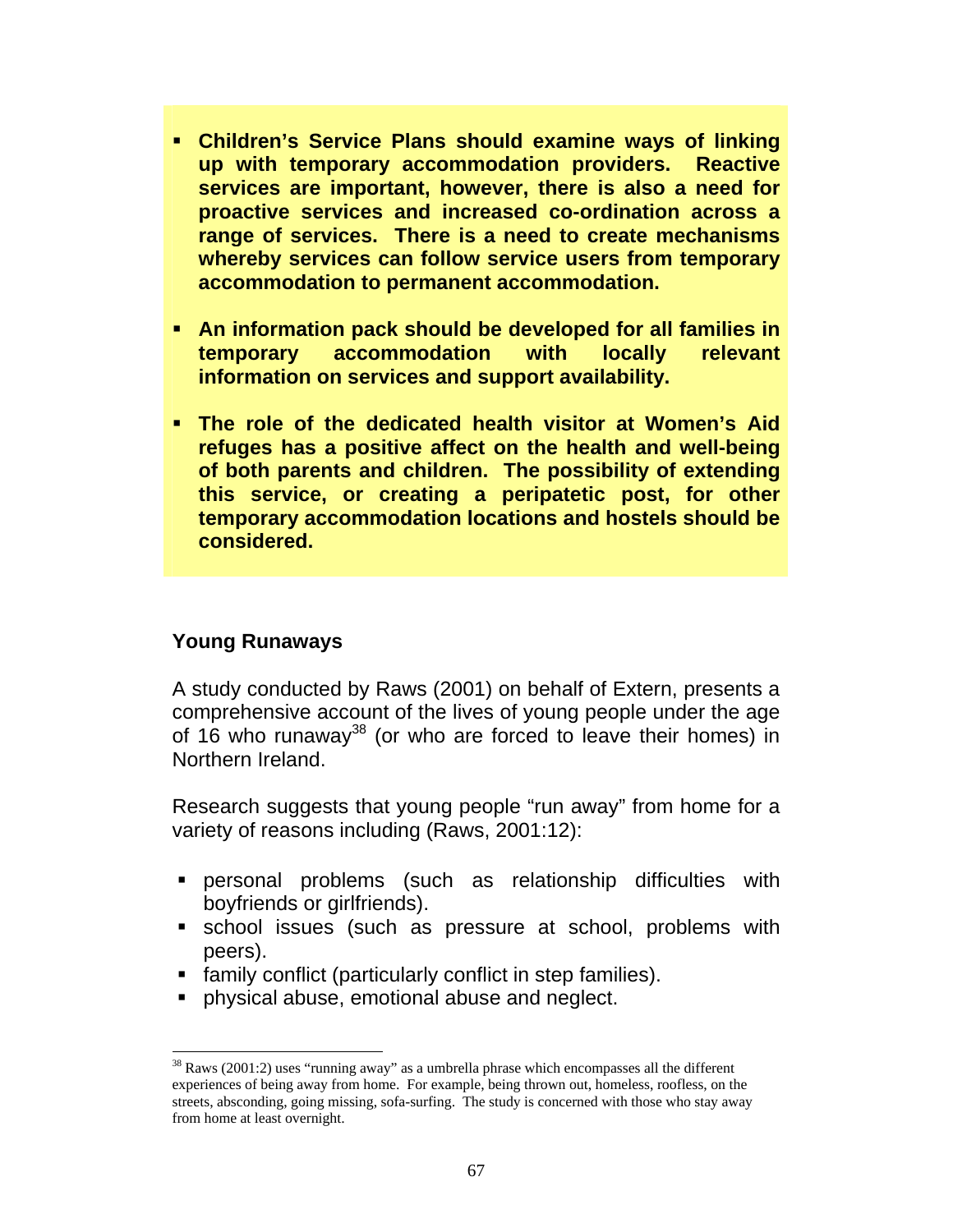sectarianism (such as running away through fear of reprisals for "anti-social behaviour").

Based on a survey of 1,300 young people in Northern Ireland, Raws (2001:9) estimates that just under one in ten young people here will run away or be forced to leave and spend at least one night away from home before their sixteenth birthday. Thus, Raws (2001:14) suggests that running away is a common phenomenon in Northern Ireland with over 3,500 overnight running away incidents per year and over 2,000 young people running away for the first time each year.

One of the primary concerns of the research was to formulate a number of recommendations for developing better informed responses for young runaways. Some of these recommendations are outlined below.

#### **Recommendations: Young Runaways (Raws, 2001)**

**Preventative Work:** 

- **Development of local and regional initiatives (including peer education and school based initiatives) to raise awareness of the risks, consequences and alternatives to running away.**
- **Undertake targeted work with groups who seem particularly vulnerable to running away (such as young people having problems at school, victims of bullying, young people who have been suspended). This should include peer education programmes and outreach work which would provide young people with information on the potential dangers of running away.**
- **Target work with those already in substitute care (such as peer educated training).**

**Responsive Work:** 

 **Need for the development of a dedicated runaway response service, especially for young people in crisis situations (that is, those staying in temporary, unsafe or inappropriate accommodation, those sleeping rough, those unable or unwilling to return home).**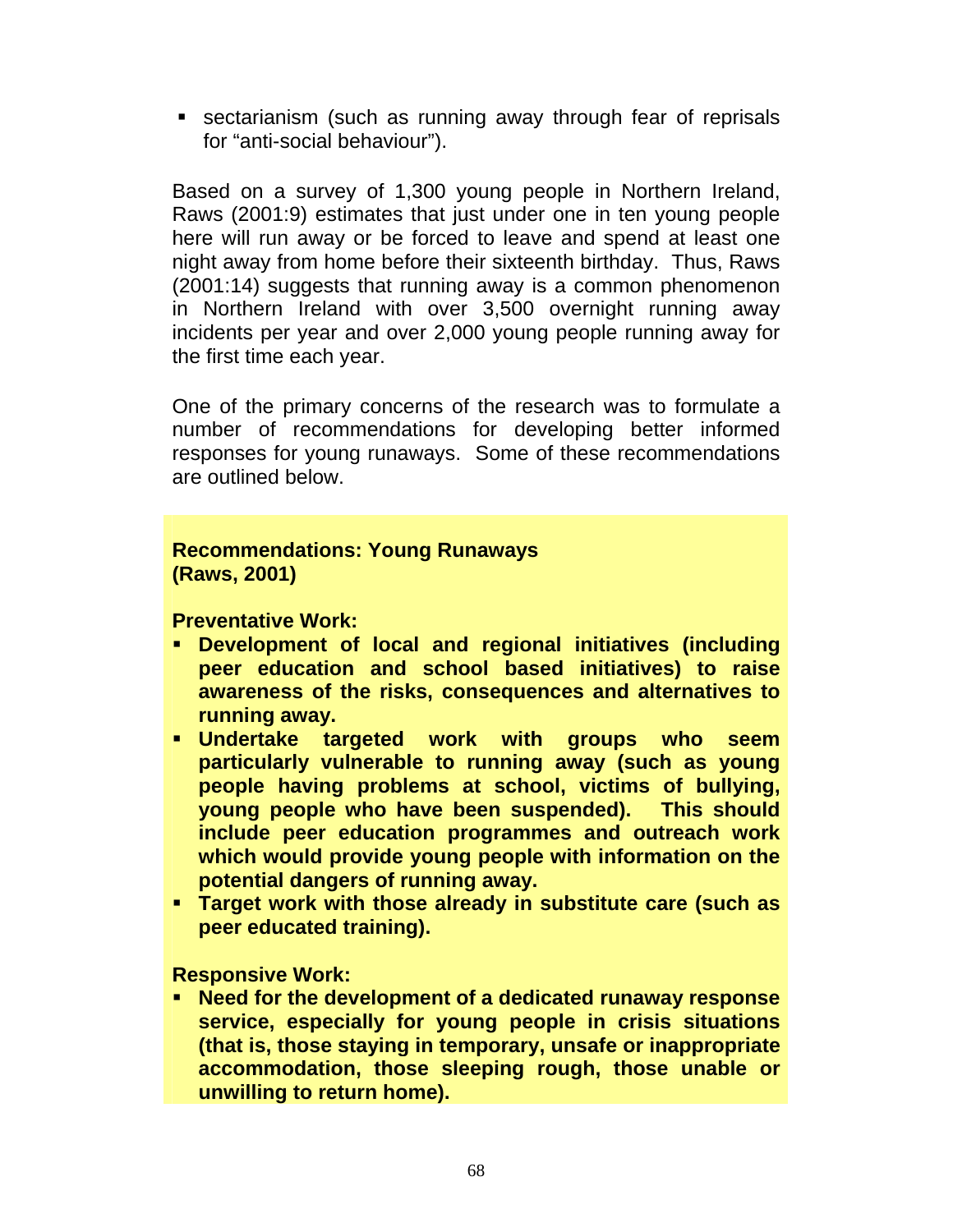- **The service must perform three core functions (i) crisis assessment, (ii) refuge or crisis accommodation and (iii) a gateway to follow on services. This could include a telephone helpline and a drop in facility which would provide advice, information and practical help (such as hot food, clothes, washing and laundry provision).**
- **Development of agreed protocols for frontline agencies that come into contact with young runaways on a regular basis (for example, police, social services).**
- **Development of outreach work including the use of streetworkers to identify popular locations for young runaways.**
- **Provision of follow-on services such as counselling, befriending, advocacy, mediation, family group conferencing and health services (physical and mental).**

**Policy:** 

- **A strive towards a better understanding of the problems that young people from "reconstituted families" encounter during the transition period of living in different family forms.**
- **A new onus on listening to the views of the young people in the family – making concerted efforts to consult with them, include them, and offer support and advice during the process of separation and transition to a new family form.**
- **Improved co-operation between caring agencies including the police, social services, youth service, voluntary sector projects, probation and health services. Such co-operation should manifest itself in the development of joint strategies to respond to young runaways.**

#### **Children, Young People and Bereavement**

Smith (1999) refers to bereaved children as the "forgotten mourners" in that their responses to bereavement are often overlooked (Barnardo's, 2002:7). A literature review conducted by Barnardo's demonstrates that the death of a sibling, for example, can have adverse impacts upon the lives of children and young people, often placing them at an increased risk for significant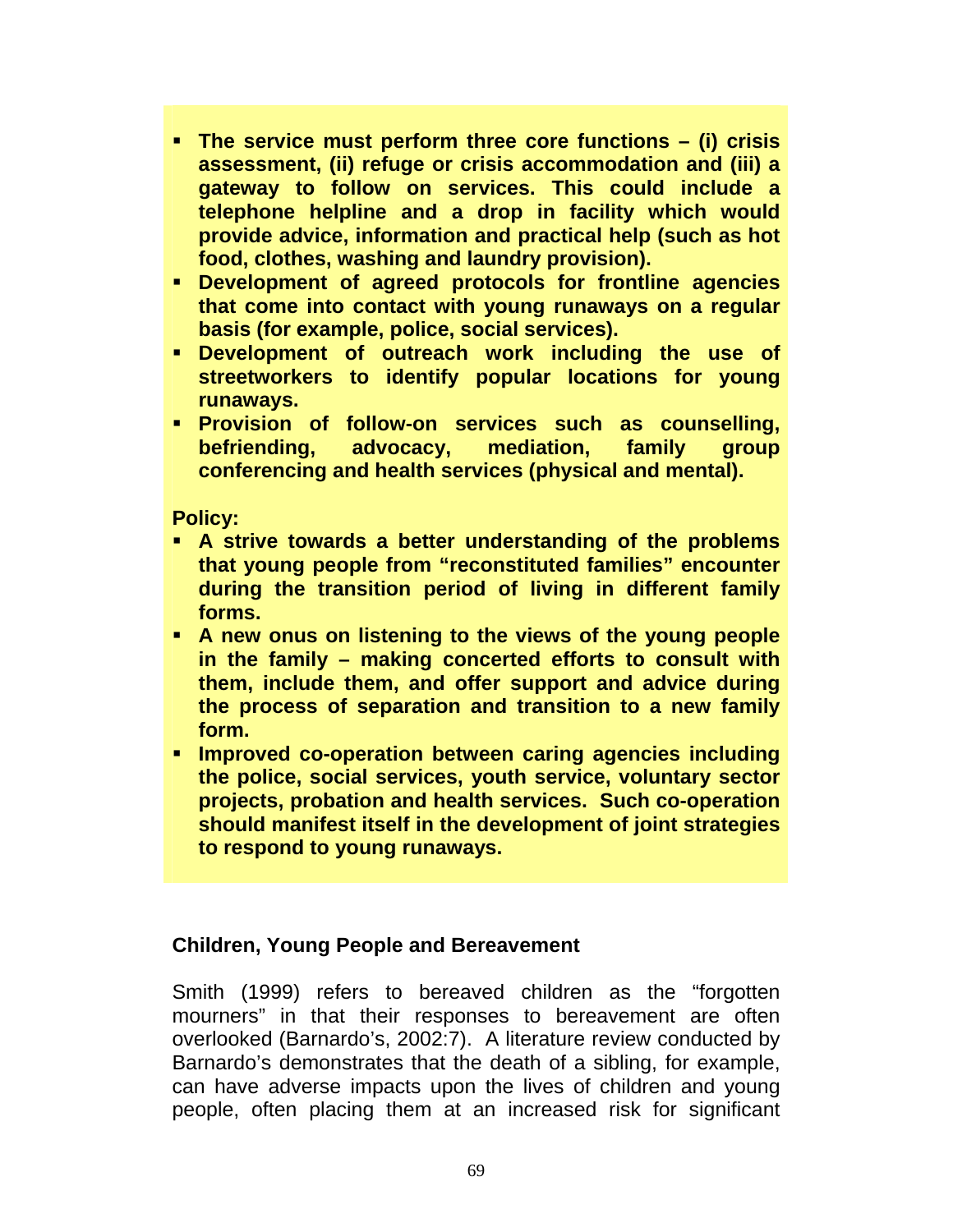psychological problems (Barnardo's, 2002:1). This is particularly the case where the cause of death is traumatic (for example, homicide) (Barnardo's, 2002:1999).

The Child Bereavement Trust reveals that a family's bereavement process can be profoundly affected by the way in which professionals communicate with and support them<sup>39</sup>. Recent research into children's bereavement services in the UK suggests that the vast majority of bereavement services for children and young people are located in the voluntary sector (Rolls & Payne, 2003). These services tend to be very diverse in terms of service provision, location, funding arrangements and service interventions. Little appears to be known about children's access to or uptake of bereavement services or the effectiveness of such interventions. Furthermore, even less is known about the interactions of gender, ethnicity or class in relation to access and use of services (Rolls & Payne, 2003).

There is very little widely available research regarding children, young people and bereavement in Northern Ireland both in terms of access to and uptake of such services. This is perhaps an area which requires a much greater research focus in order to identify barriers to, and indeed gaps in, service provision in Northern Ireland.

#### **Recommendations: Children, Young People and Bereavement**

 **A increased research focus on the needs of bereaved children and young people in Northern Ireland including identification of barriers and gaps in service provision.** 

#### **Children, Young People and Domestic Violence**

A report by PricewaterhouseCoopers, commissioned by OFMDFM, highlights that a *minimum* of 11,000 children in Northern Ireland are living in a domestic violence situation. The report acknowledges that this figure may only be the "tip of the iceberg" as it excludes children from families where the perpetrator or victim

l  $39$  Information extracted from the Child Bereavement Trust Website www.childbereavement.org.uk/showContent.php?page=144&ParentID=11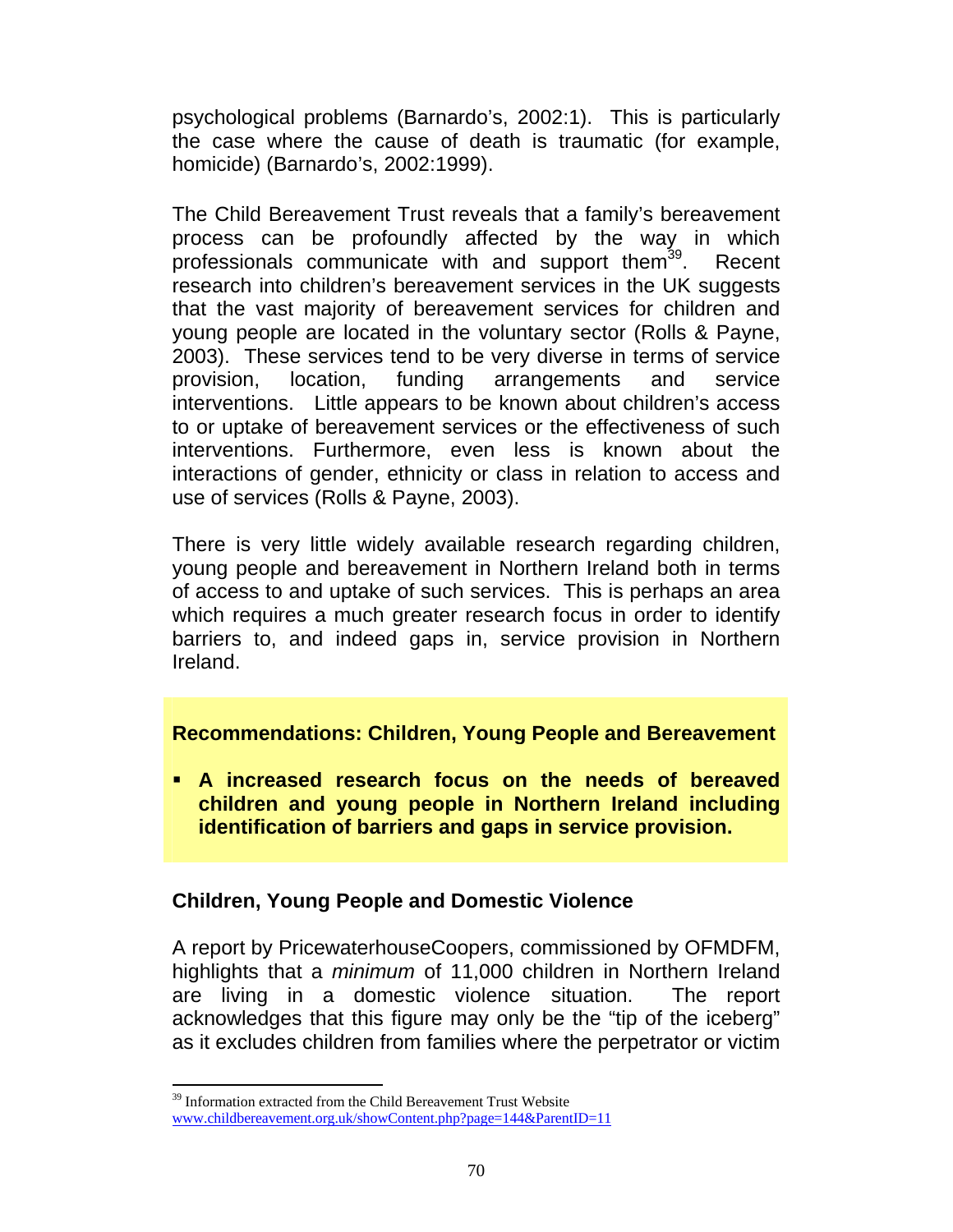has not come into contact with statutory services or situations in which children and families have not disclosed domestic violence (OFMDFM, 2001:7).

The Barnardo's publication, *"Bitter Legacy: the emotional effects of domestic violence on children* (2003)*",* highlights that in nine cases out of ten children are present in the next or same room as a domestic violence incident. The report suggests that this can have serious psychological effects on children, ranging from bedwetting and disturbed sleep in very young children, to problematic behaviour in older children.

In a Northern Ireland context the OFMDFM report notes that almost half of health professionals and two thirds of the childcare organisations surveyed did not have an agreed and consistent definition of domestic violence. Interviews with health professionals revealed a significant level of misunderstanding and confusion in relation to domestic violence including 'myths' regarding the typical perpetrator and the type of victim (OFMDFM, 2001:3).

The majority of health care providers surveyed (85%) were not aware of any systematic questions to ask victims or perpetrators in order to enable routine screening of domestic violence (OFMDFM, 2001:4). More than half of health care providers had no clear procedures on what to do if they suspected a child was suffering from domestic abuse. Furthermore, the report highlights that although the role of the GP is crucial to identifying domestic violence situations, very little screening awareness and activity was reported amongst GPs (OFMDFM, 2001:4).

In terms data collection and domestic violence incidents, the survey highlighted that the majority of health professionals (65%) do keep a record of all domestic violence incidents. However, a significant number (35%) did not. Barriers to systematic evidence gathering included a desire to respect confidentiality, the lack of time and resources, denial on the part of the victim, and concerns of further violence resulting from disclosure (OFMDFM, 2001:5).

Less than half of health professionals stated that they had received training on how to deal with victims of domestic violence. The majority of health professionals participating in the survey (79%)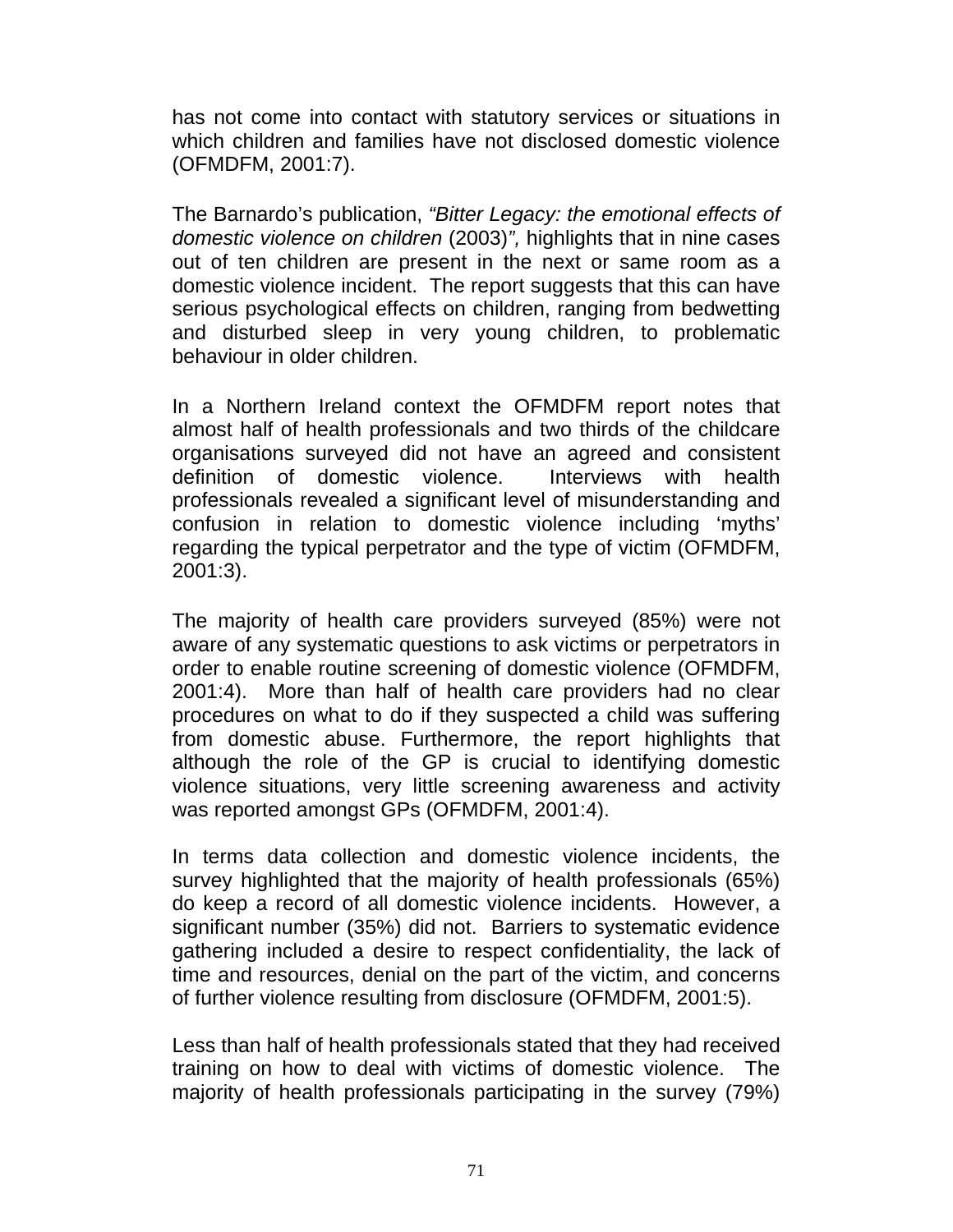stated that they needed more support to assist them in handling cases more effectively (including training in screening, data collection and monitoring) (OFMDFM, 2001:6).

A range of problems were identified by childcare organisations in respect to the day to day provision of services for children involved in domestic violence situations. Key problems included (OFMDFM, 2001:7):

- a lack of resources**,** both financial and staff, to provide specialist services to children (such as counselling).
- a lack of **specialist advice** available to those working with children, families and perpetrators.
- the absence of a **regional strategy** for providing services to organisations and agencies working with children and families in domestic violence situations.

The report further highlights a current lack of information regarding the effects of domestic violence, not only on children, but also on many of the other groups within the section 75 categories. It recommends that further research is needed in this area in order to meet equal opportunities and equality requirements. In regards to improving services to children in domestic violence situations, the report makes a number of recommendations which should be considered by the DHSSPS and its associated bodies.

#### **Recommendations: Children, Young People and Domestic Violence (OFMDFM, 2001)**

# *Defining Domestic Violence:*

 **a single, clear and all embracing definition of domestic violence must be adopted by all agencies and organisations that come into contact with the victims and perpetrators of domestic violence. The report recommends the adoption of the definition put forward by the regional forum on domestic violence.**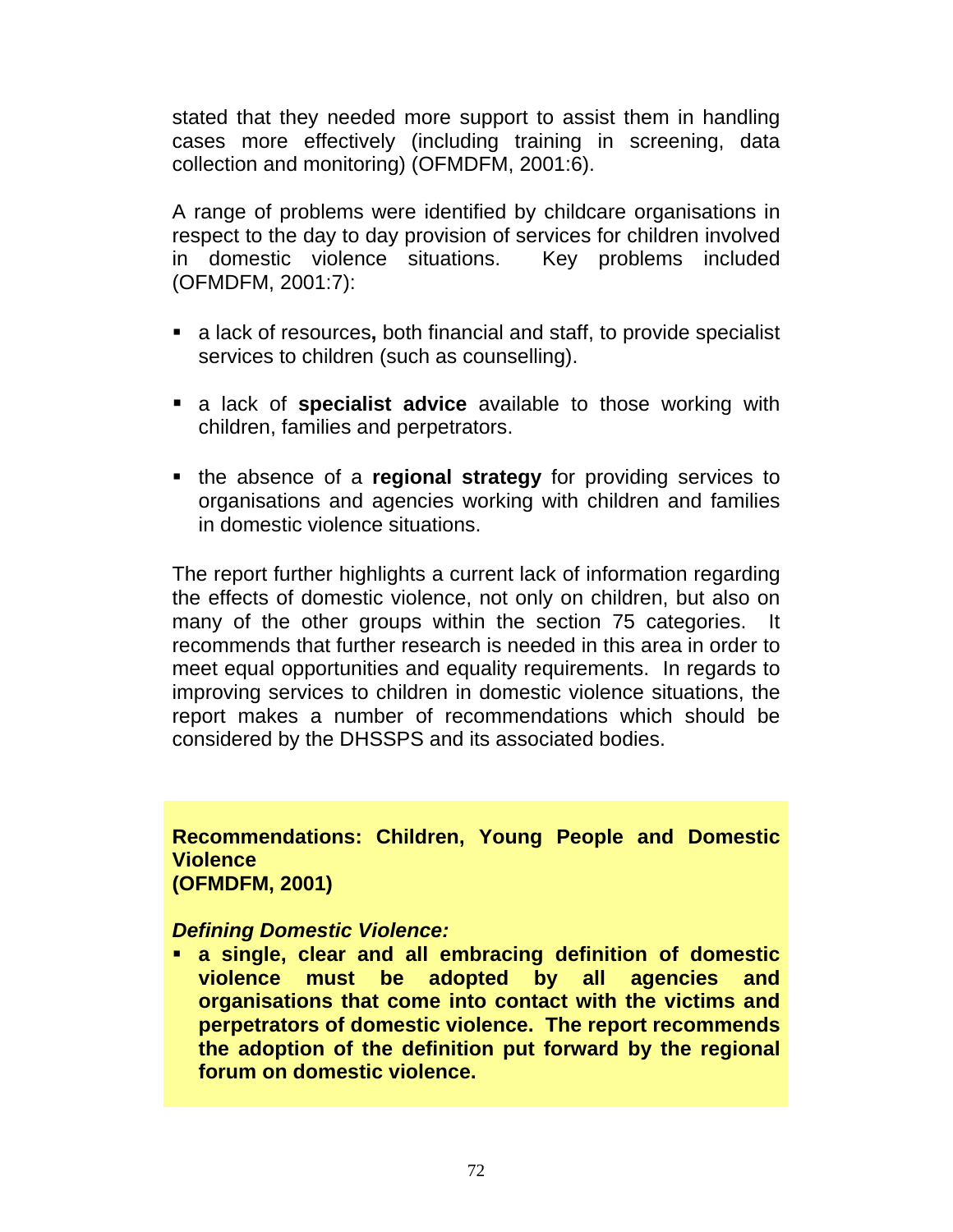#### **Screening:**

 **consideration should be given to developing a protocol for routine screening of domestic violence. This should include clear and specific guidance on questions which should be asked to identify domestic violence cases. Advice, particularly from organisations such as Women's Aid and Barnardo's, should be taken as to how such cases should be handled once identified.** 

#### **Data Collection and Monitoring:**

 **a standardised monitoring form should be developed for use across all agencies and organisations for recording details of domestic violence incidents. The form should be user friendly and should be designed to facilitate data entry onto a computerised data collection and analysis system.** 

#### **Confidentiality:**

 **maintaining confidentiality is a major barrier constraining data collection activity, it is recommended that this area be explored in greater detail and guidance issued to all relevant professionals as to best practice.** 

#### **Training and Support:**

 **more emphasis should be placed on the training of health care professionals in matters relating to domestic violence including how to recognise and deal with incidents, the specific effects on children and appropriate responses, guidance on referral processes etc.** 

**Inter-Agency Co-operation:** 

 **all agencies and organisations must agree to provide a 'joined-up' service involving a co-ordinated and interagency response to domestic violence.** 

**Research:** 

 **in order to fulfil equal opportunities and equality requirements more research is needed as to how domestic violence and domestic violence policy impacts upon the Section 75 groups.**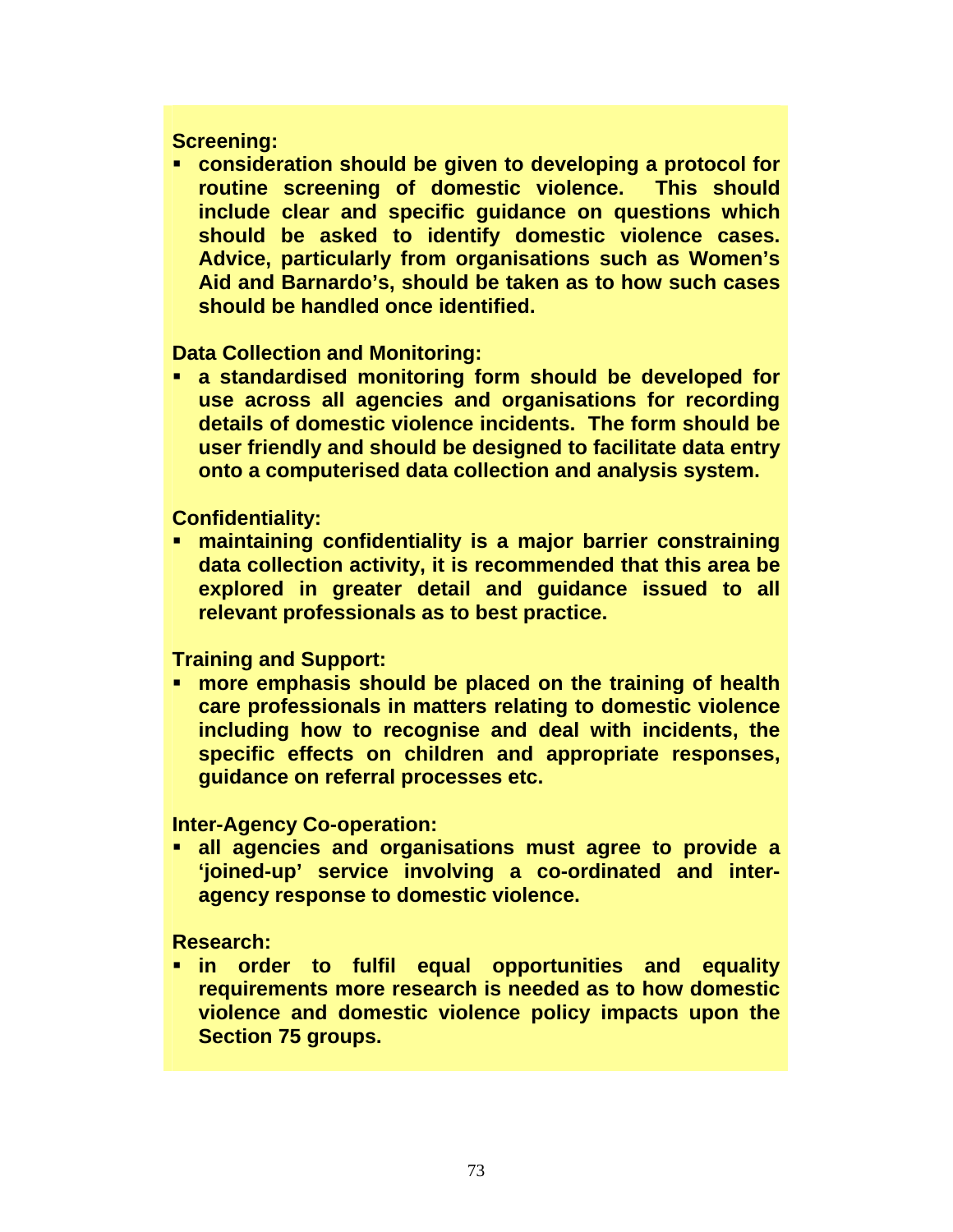#### Domestic Violence in Rural Areas

The impact of domestic violence is particularly profound on children and young people in rural areas. A recent report by Save the Children (2003), into the effects of domestic violence on children and young people in rural areas of England, highlights many issues in regards to lack of service provision which may also be applicable to Northern Ireland.

The report outlines, for example, that the lack of research and policy on domestic violence services in rural areas places the children and young people in these areas at a distinct disadvantage.

The report also highlights that domestic violence campaigns are primarily targeted at women (rather than children and young people) meaning that children and young people are often unaware of the services available to them. This has important implications for young people in rural areas as they experience even greater restrictions to information due to geographic isolation. Restricted access to information can limit awareness and thus physical access to service provision. (Save the Children, 2003:5).

Further issues identified by report (2003) include:

- **the need for more outreach services for children and young** people in rural areas experiencing domestic violence. These services are viewed as an essential means of providing assistance to otherwise invisible or inaccessible children and young people.
- **that teenage boys** are often marginalised in regards to domestic violence service provision. For example, admission policies in some refuges do not permit boys of a certain age. Many of these young men are often left behind in the family home which raises questions over their safety in remaining with the perpetrator of the abuse. Young men in these situations can experience feelings of isolation and abandonment which can be especially intense for young men living in isolated rural areas with little support networks.
- **the lack of service provision to met the psychological and emotional needs** of children and young people experiencing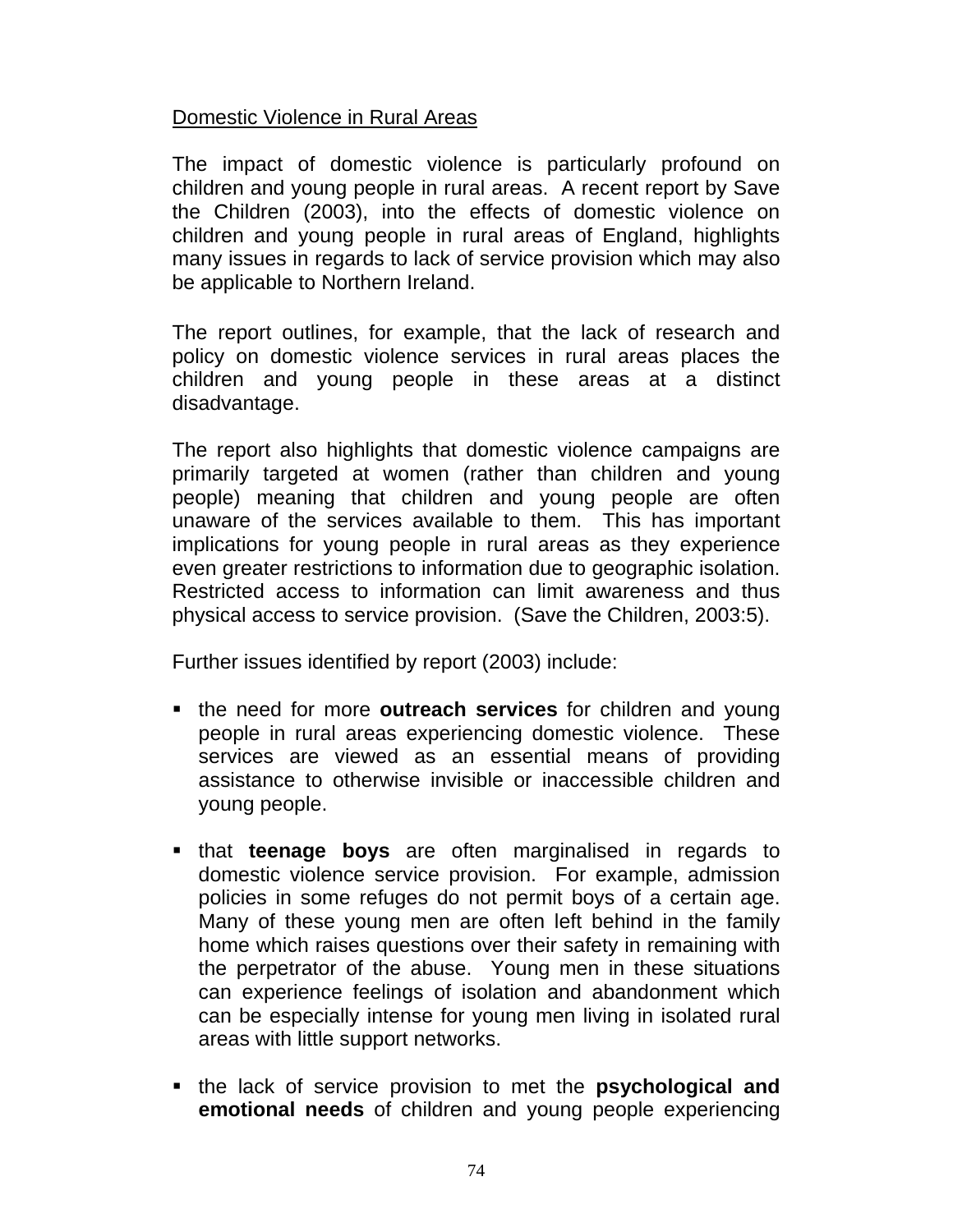domestic violence in rural areas. Often counselling services are provided by voluntary organisations such as refuges. However, access to such services by those living in rural areas can be severely restricted because of their geographic location.

The Save the Children report (2003) indicates that addressing the needs of children and young people in rural areas will require an interagency approach. Outlined below are a number of recommendations for the involvement of health and social services in the provision of services for children and young people in rural areas.

#### **Recommendations: Children, Young People and Domestic Violence in Rural Areas (Save the Children, 2003)**

- **There must be, at a national level, strategies for tackling domestic violence which are** *child-focused* **and which reflect the need for long term funding for the development of new domestic violence support services in rural areas. This will require inter-agency involvement.**
- **Local health care providers should be encouraged to facilitate joint service provision or shared facilities (such as local health centres) as a means of improving access to domestic violence services in rural areas.**
- **Health care providers should consider using more innovative methods of advertising counselling services to children and young people in remote areas, for example, internet advertising, provision of information in schools, youth clubs etc.**
- **Specific training should be provided to health and social care workers on how to detect and deal effectively with domestic abuse cases in rural areas.**
- **Schools and social services could do more to raise public awareness about the role of social workers in order to foster a more positive and accessible image.**
- **Further research is needed into the experience and access**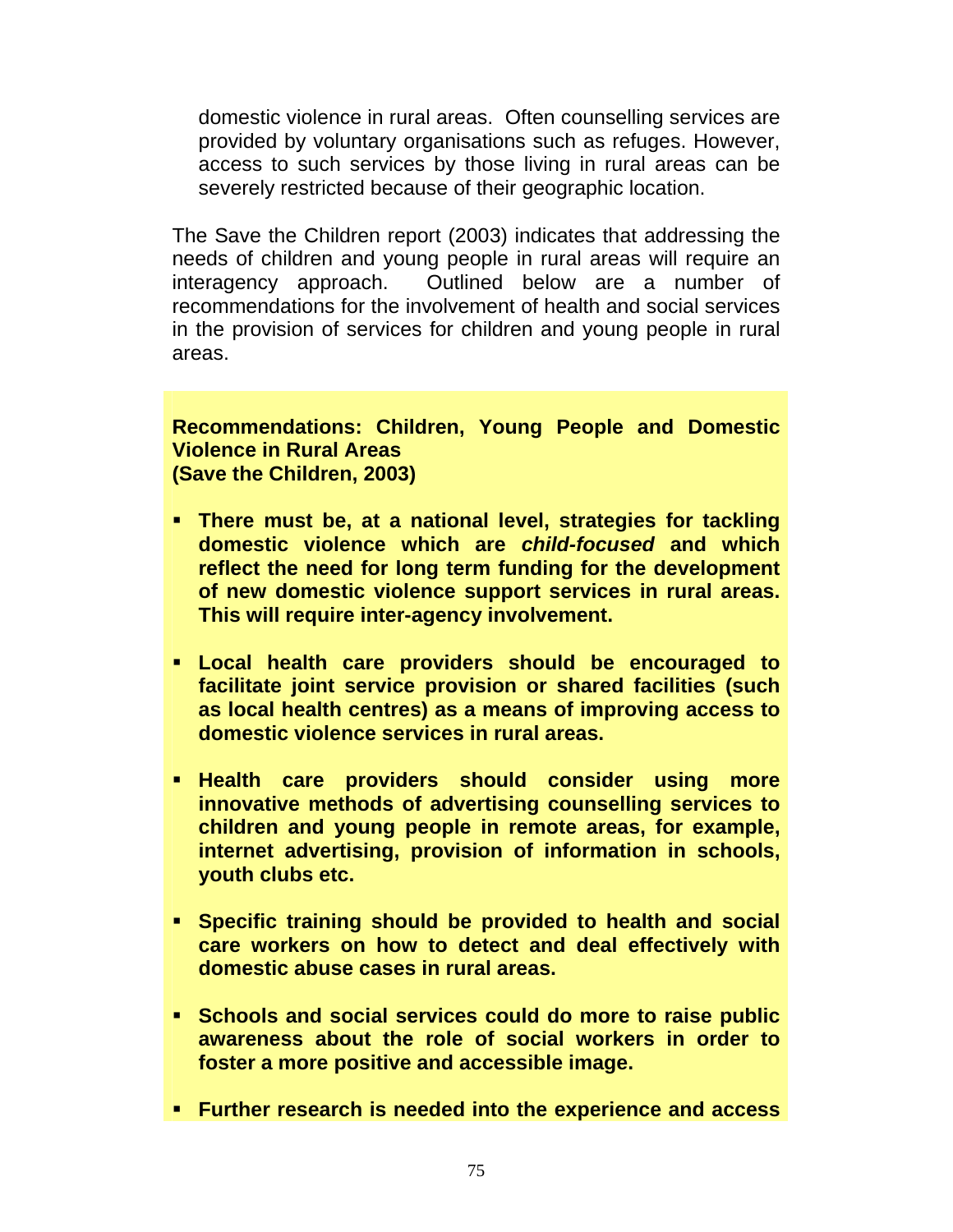**to services for teenage boys and domestic violence. Options must be explored in order to address their housing and emotional needs. Social services and housing providers should monitor the needs of teenage boys who do not have access to refuges.** 

### **Children, Young People and the Impact of the Troubles**

There is been a long standing concern about the impact of the "Troubles" on children and young people in Northern Ireland, particularly in relation to the lack of support provided to those bereaved or injured in the conflict (Smyth et al, 2004:9).

Research by Smyth et al's (2004) illustrates the many ways in which children and young people have been, and continue to be, victims of the political conflict including:

- children and young people as perpetrators of, witnesses to, and victims of, shootings, explosions and rioting;
- children and young people as victims of punishment beatings and shootings (particularly young males);
- the economic and emotional impact of the imprisonment of a parent on children and young people;
- the mental and emotional impact on children of members of the security forces;
- the physical and emotional impact of living in interface/conflict areas;
- the recruitment of young people into paramilitary organisations; and,
- the wider implications of the Troubles on children and young people including deprivation, unemployment etc.

Smyth et al (2004:13) highlight that not all children and young people in Northern Ireland have been equally affected by the Troubles. In relation to gender, for example, young men are more likely to be both perpetrators and victims (for example, punishment attacks) of sectarian-related violence (Reilly et al, 2004). In relation to geographic location, the distribution of fatal incidents in the Troubles tended to be concentrated around the areas of North and West Belfast, Derry/Londonderry, the border regions and the Craigavon – Portadown area (Smyth et al, 2004:13).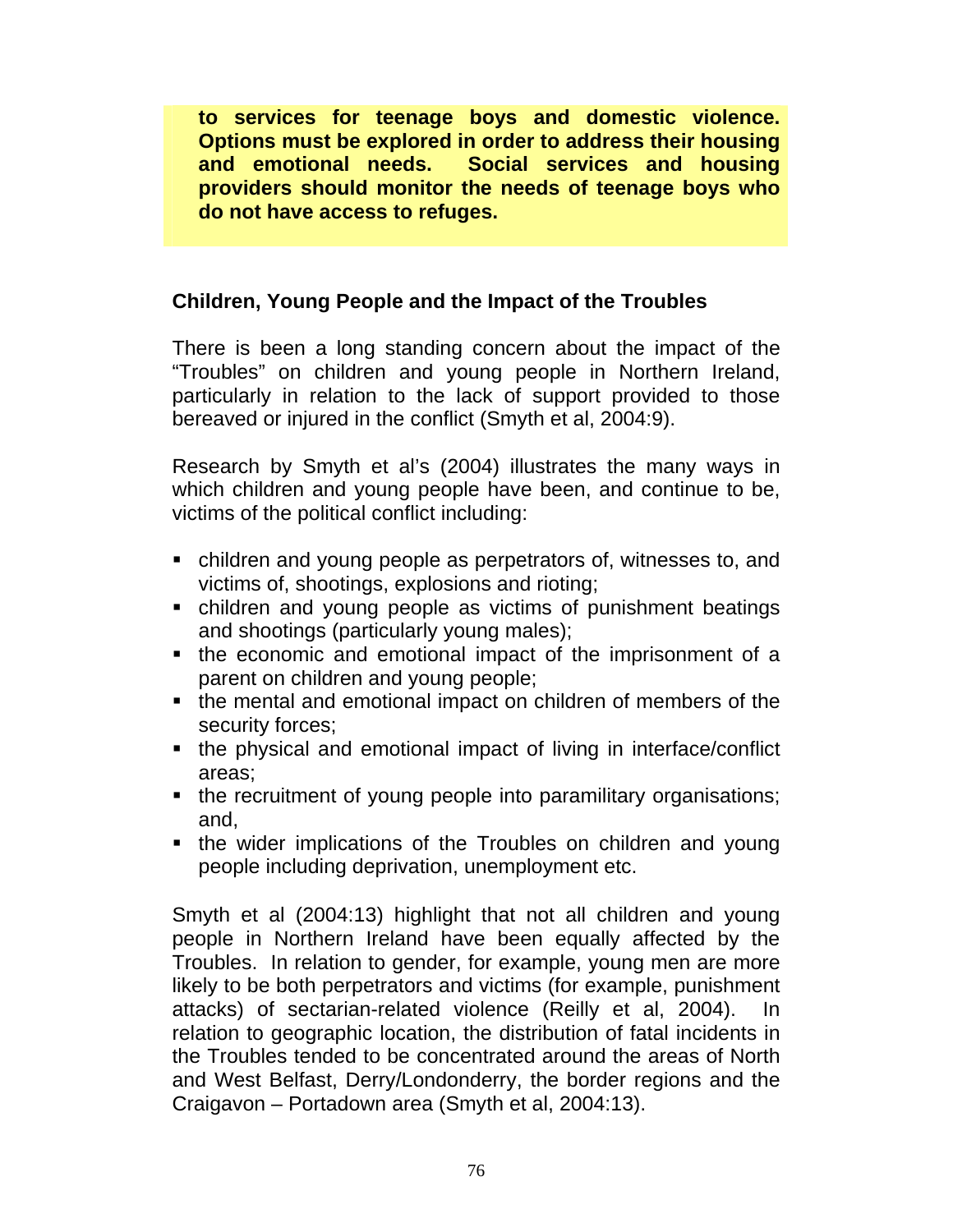Smyth et al (2004:113) suggests that the level of psychological support for children and young people affected by the Troubles appears to be inadequate. Smyth's earlier 1998 study, for example, highlighted the ad hoc nature and under-funding of child and adolescent psychiatry services in Northern Ireland and the lack of appropriate in-patient provision for children and young people (Smyth, 1998:90-91).

Smyth et al (2004) make a number of recommendations regarding the provision of health and social care services for children and young people affected by the Troubles. It is important that these should be taken into consideration by the DHSSPS and associated bodies.

**Recommendations: Children, Young people and the Impact of the Troubles (Smyth et al, 2004)** 

- **There is a need to recognise that in terms of the allocation of resources and the location of services that the effects of the Troubles have been concentrated in certain locations (for example, North and West Belfast, the border regions, Craigavon area) and certain sub-populations (for example, children and young people).**
- **It is recommended that special assistance be provided for certain youth populations such as the children of victims, the children of members of the security forces, the children of prisoners and ex-prisoners.**
- **Particular attention must be given to the way in which the Troubles have differentially affected boys and girls. It is recommended that gender differences in levels of need be reflected in the level and type of provision for those needs and that all provision be gender sensitive and appropriate.**
- **Children's experiences of the Troubles vary widely from those who have been relatively unaffected to those who routinely continue to experience paramilitary presence, harassments and threats. Therefore, it is recommended that service providers strive to understand more about**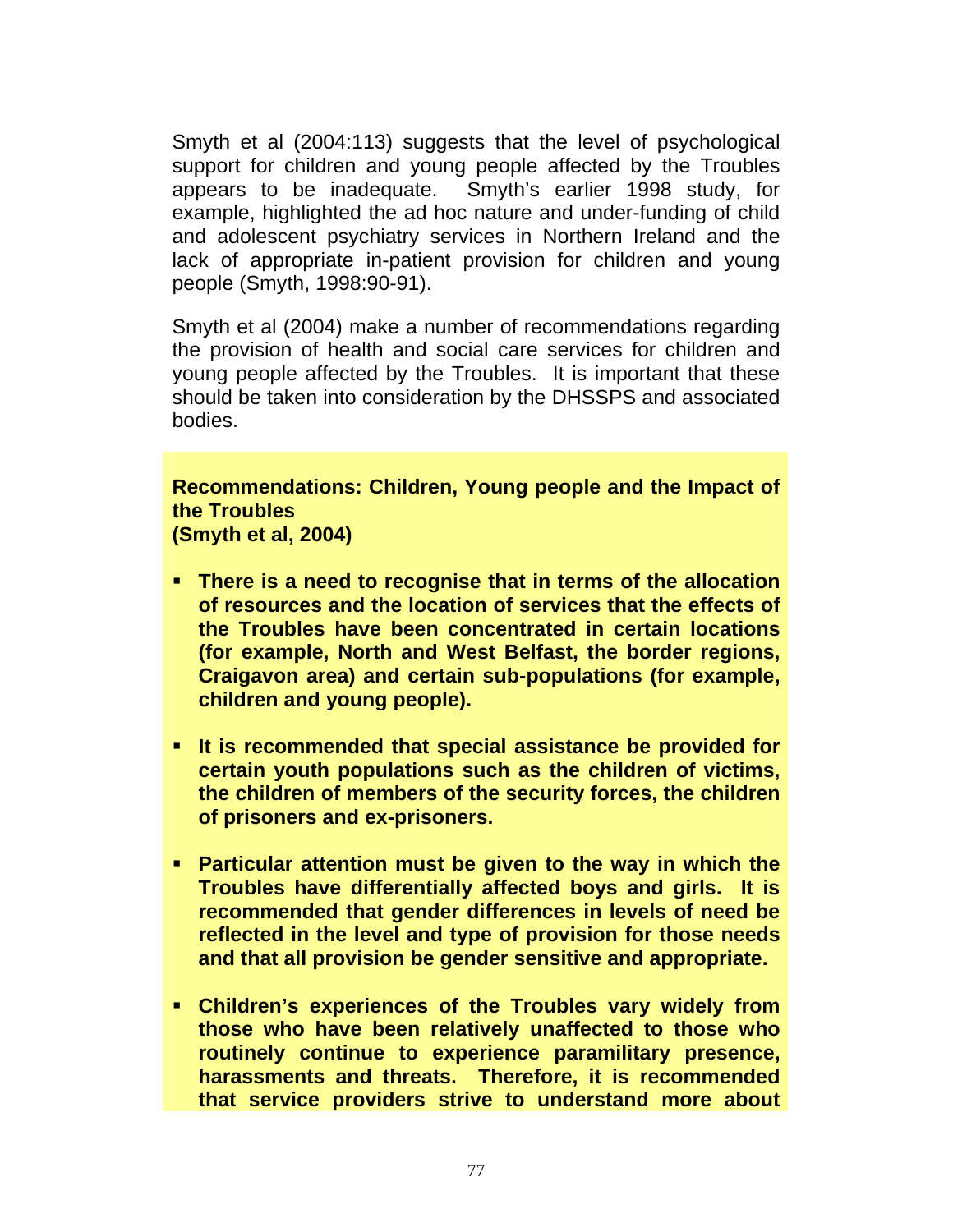**particular populations of children and young people at risk.**

- **It is recommended that service providers target children and young people who are particularly at risk and engage them proactively in preventative programmes rather than wait for them to become casualties.**
- **The level of psychological support for children and young people appears to be inadequate particularly in areas of high need. It is recommended that a review of the level and focus of psychological support available to children and young people affected by the troubles is carried out.**

### **Children, Young People and the Juvenile Justice System**

Much focus has been given in recent years on the circumstances of young people in juvenile justice centres in Northern Ireland. An investigative report published by the Northern Ireland Human Rights Commission (NIHRC) in 2002, entitled *'In Our Care: Promoting the Rights of Children in Custody',* highlights that the right to health and health care is particularly important to young people in detention for a number of reasons.

Firstly, young people in detention usually enter the juvenile justice system with a range of poor health and associated problems which can include alcohol and drugs misuse, solvent misuse, learning difficulties and emotional problems. Secondly, these problems are often inextricably linked to the young person's offending behaviour (NI Human Rights Commission, 2002:115).

The Commission report highlights that a serious difficulty for those attempting to provide health care services for these young people is that the responsibility for juvenile justice centres lies within the remit of the Northern Ireland Office (NIO) rather than the Department for Health, Social Services and Public Safety (DHSSPS) (NIHRC, 2002:117). The Commission suggests that there is a lack of consultation and communication between the NIO and the DHSSPS on the future of health care in the juvenile justice system. In relation to this the Commission have stated that it, "..*considers that NIO's failure to consult with the DHSSPS is contrary to international standards which emphasise the need for a*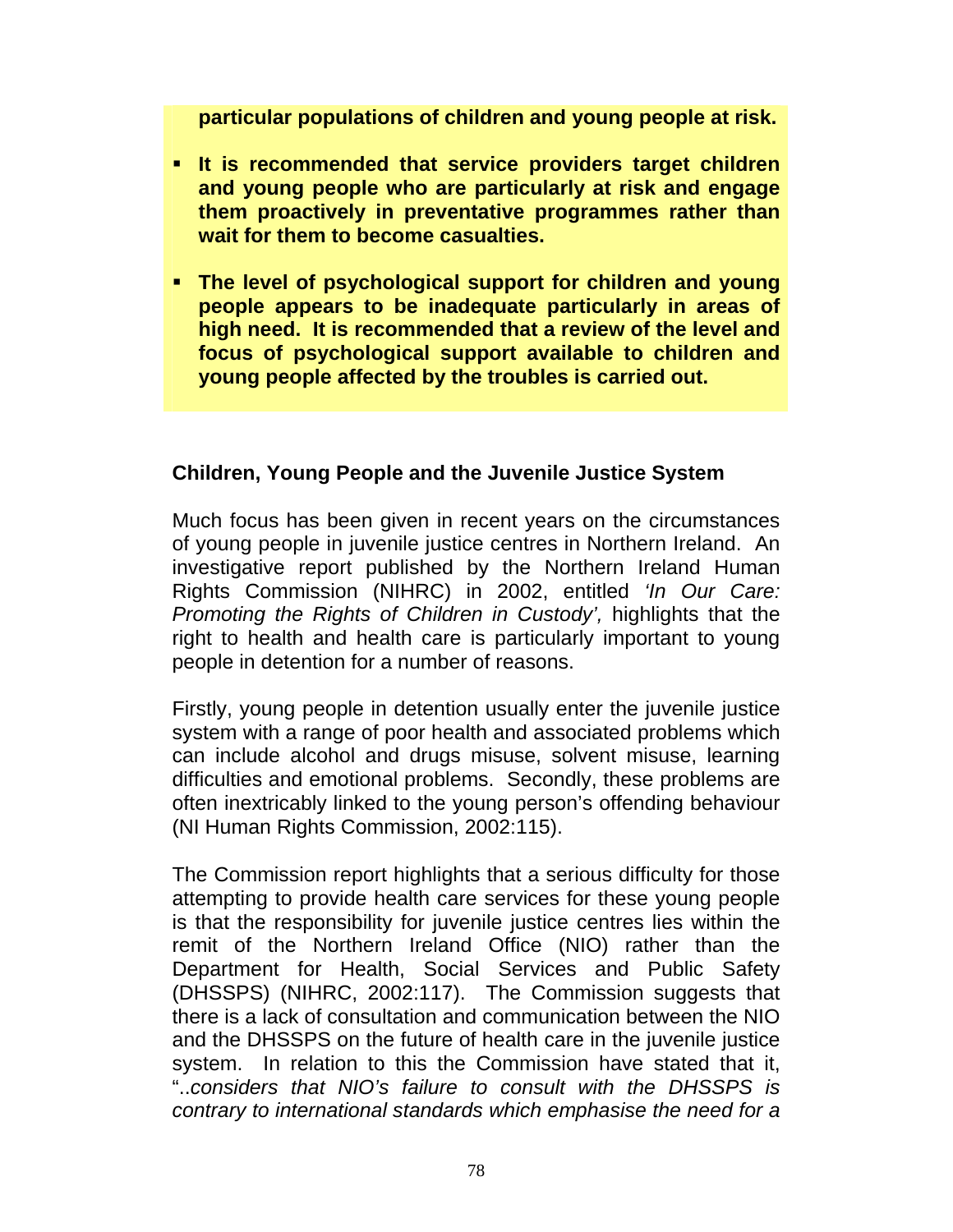*multi-agency approach to the care of children in custody"* (NIHRC, 2002:117).

Whilst the health care of children and young people in detention is not within the remit of the DHSSPS it is, nevertheless, important to highlight a number of issues relating to equality of opportunity and access to health care for young people in detention that have emerged from the Commission's report.

A brief outline of these issues is provided below and overleaf and includes:

- **Medical Provision** concerns in the report regarding the extent to which young people's right to health care are being met whilst in custody. The Commission states that it is not convinced that current staffing levels are sufficient to meet health care needs (2002:119).
- **Medical Assessments** possible inconsistencies in regards to the medical assessment of young people before transfer to another centre or discharge from a centre. This raises concerns that a failure to provide a health check will increase the likelihood of being transferred without the necessary medication, prescription or health records (2002:118).
- **Administering Medication** lack of adequate staffing in the medical facilitates of juvenile centres often means that medication is distributed by non-medical staff. The Commission believes that this practice is inappropriate and unfair to staff and potentially dangerous for the young people concerned (2002:122).
- **Therapeutic Services** the Commission expresses particular concerns regarding the state of psychological services in juvenile justice centres (especially given the high number of young people in need of these services). The Commission suggests that the current poor level of mental health service provision contrasts unfavourably to that which is on offer in the community and is exacerbated by an overall lack of provision for the mental health of young people in Northern Ireland (2002:123-124).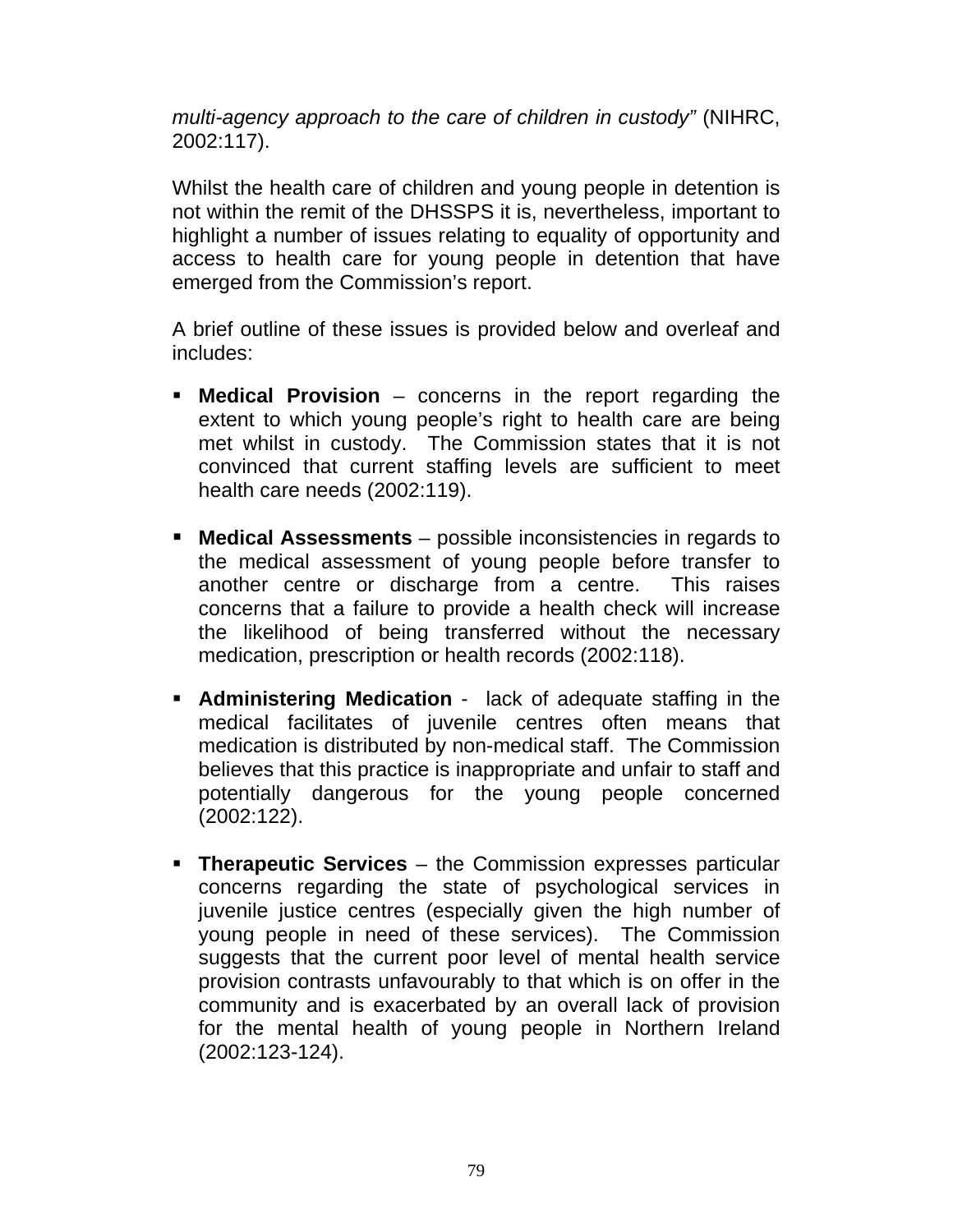**Health Promotion and Awareness** – medical staff in the centres have already taken positive steps to develop a health promotion and health education policies in the centre. The Commission suggests that much is still to be achieved and that staff shortages have delayed progress in this area (2002: 128).

The Commission report includes a range of recommendations for improved access to health care services for young people in the juvenile justice system. A number of these recommendations, which are of particular relevance to the DHSSSP, are highlighted below.

#### **Recommendations: Children, Young People and the Juvenile Justice System (NIHRC, 2002)**

- **The Commission advocate that responsibility for the health care of children and young people in juvenile justice centres should be passed from the NIO to the DHSSPS.**
- **As an interim measure the NIO should consult with the DHSSPS on all future plans for health provision in juvenile justice centres.**
- **As an interim measure the DHSSPS should be given a statutory advisory role in relation to health care in the juvenile justice system.**

### **Children, Young People and Poverty**

A recent report by Hillyard et al (2003) entitled "Bare Necessities", reveals that over a third of all children in Northern Ireland (37.4%) are living in poor households. Yet, despite the large numbers of children and young people living in poverty here, there is very little widely available research which explicitly makes the connections between poverty and its impact upon children and young people's access and uptake of health and social services.

A review conducted by Le Grande et al (2003:26) into the equitability of the NHS highlights that in terms of equality of access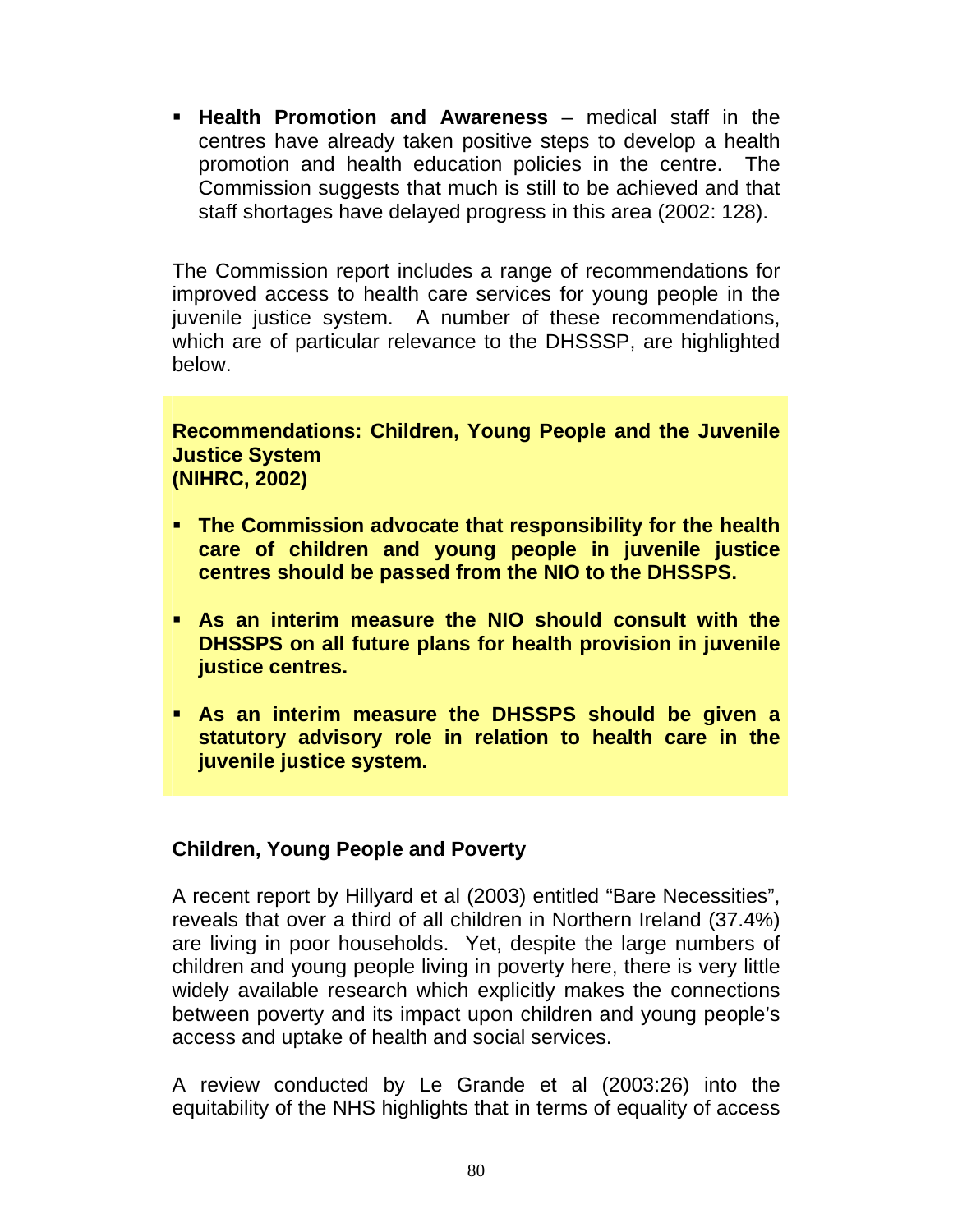to health and social care middle class service users, and therefore middle-class parents, tend to be more articulate, more confident and more persistent in accessing health services. Those in higher socio-economic groups tend to be more knowledgeable of how and where to access services, they are more likely to have relatives or friends who work in the health services from whom advice and information can be sought, and are better equipped at describing their symptoms and facilitating diagnosis and treatment. Furthermore, health and social care professional are most likely to be themselves middle class and hence are more likely to empathise with middle class patients (2003:25).

Very little Northern Ireland–based research is available which explores the factors outlined above and the impact upon children from lower socio-economic groups. There is a clear need for a much greater Northern Ireland-based research focus in this area which will explore, for example, social and cultural capital and access to health services, the effect of transport availability, and the impact of health beliefs and health seeking behaviour.

#### **Recommendations: Children, Young People and Poverty**

 **There is a need for both quantitative and qualitative research into the barriers to access health and social care experienced by children from lower socio-economic groups. Research should focus on issues such as – access and utilisation of services in rural areas, the impact of the availability and affordability of transport to health and social care facilities, the effects of health beliefs/health seeking behaviour on children in lower socio-economic groups.** 

### **"Looked After" Children and Young People**

*Children and Young People with a Disability "Looked After" Away From Home* 

McConkey et al (2003:2) suggest that debate regarding the residential care needs of children and adolescents has paid very little attention to young people with disabilities.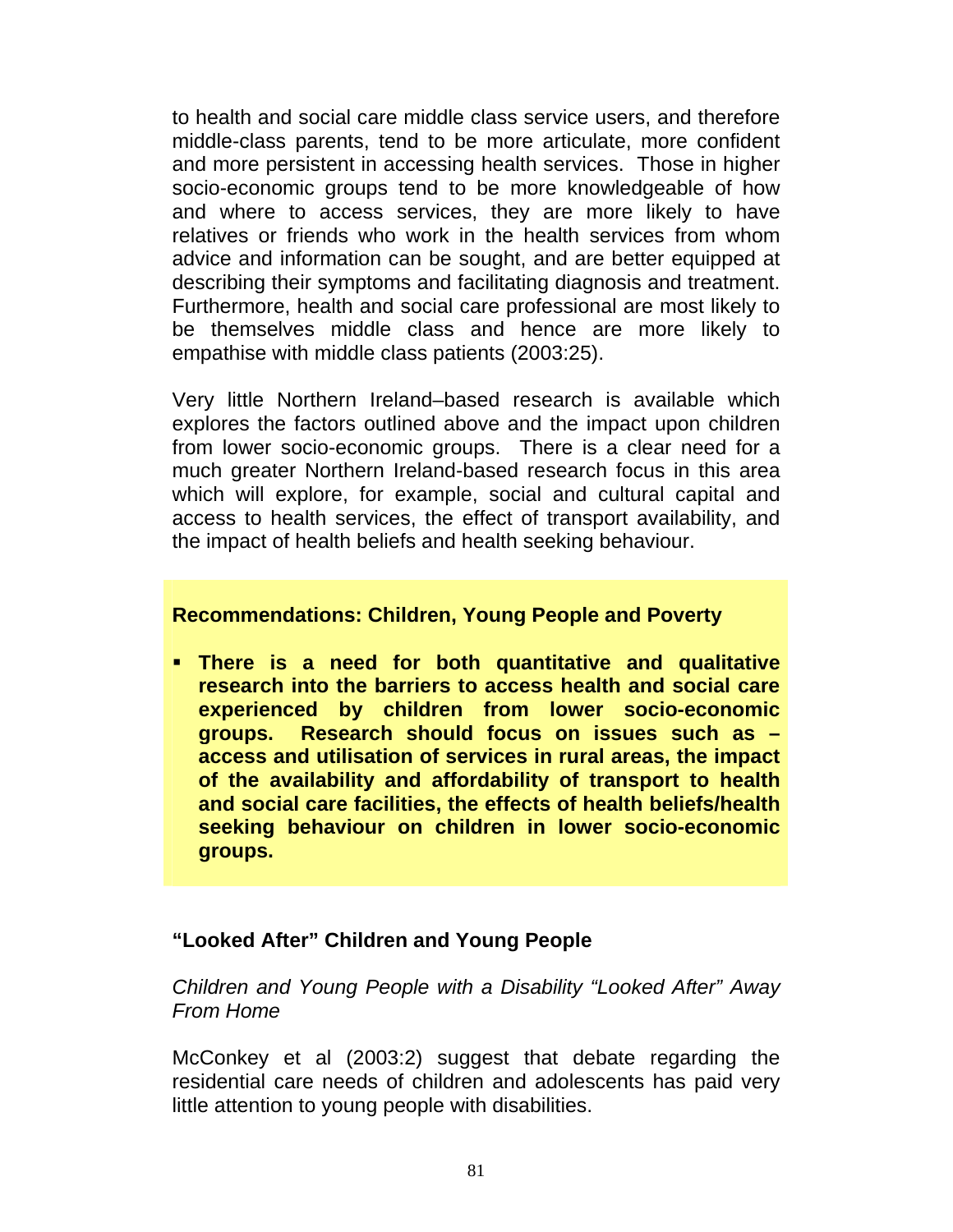In a study of 108 "looked after" children in the Eastern Health and Social Services Board (EHSSB) area, McConkey et al reveal that the most frequent complaint from parents of children with disabilities has been the lack of respite care and the difficulties in securing appropriate long-term placements. The study also highlights that in the absence of suitable residential accommodation many families either struggle on with sporadic respite breaks or that children and young people experience multiple placements (2003:3).

McConkey et al (2003:16-17) highlight that these young people often present with combinations of complex needs which mainstream children's services or community disability programmes are ill-equipped and inadequately resourced to deal with. They further suggest that these young people require specialist support from a range of health, educational and social service professionals but that administrative systems often fail to co-ordinate the planning of such services.

One third of the children in McConkey et al's study were in some form of residential provision. Of these children, however, fewer than half were living in boarding schools or children's homes with the remainder in less desirable accommodation including hospitals and residential homes for adults with learning disabilities (2003:17).

The study identifies key areas for development in regards to the residential care needs of looked after children and young people with disabilities. These include the need for improved respite facilities and the development of long-term residential options especially for young adolescents. Furthermore, McConkey et al (2003:20) outline the need for staff involved in mainstream services for young care leavers, to be equipped to deal with the needs of children with a disability leaving residential care arrangements.

The number of "looked after" children with disabilities in Northern Ireland is likely to increase in the future given that technological and medical advancements continue to improve the lifespan of lifelimited children. Factors such as increasing numbers of single parents, working mothers and fewer extended families are also likely to further impact upon the provision of services (McConkey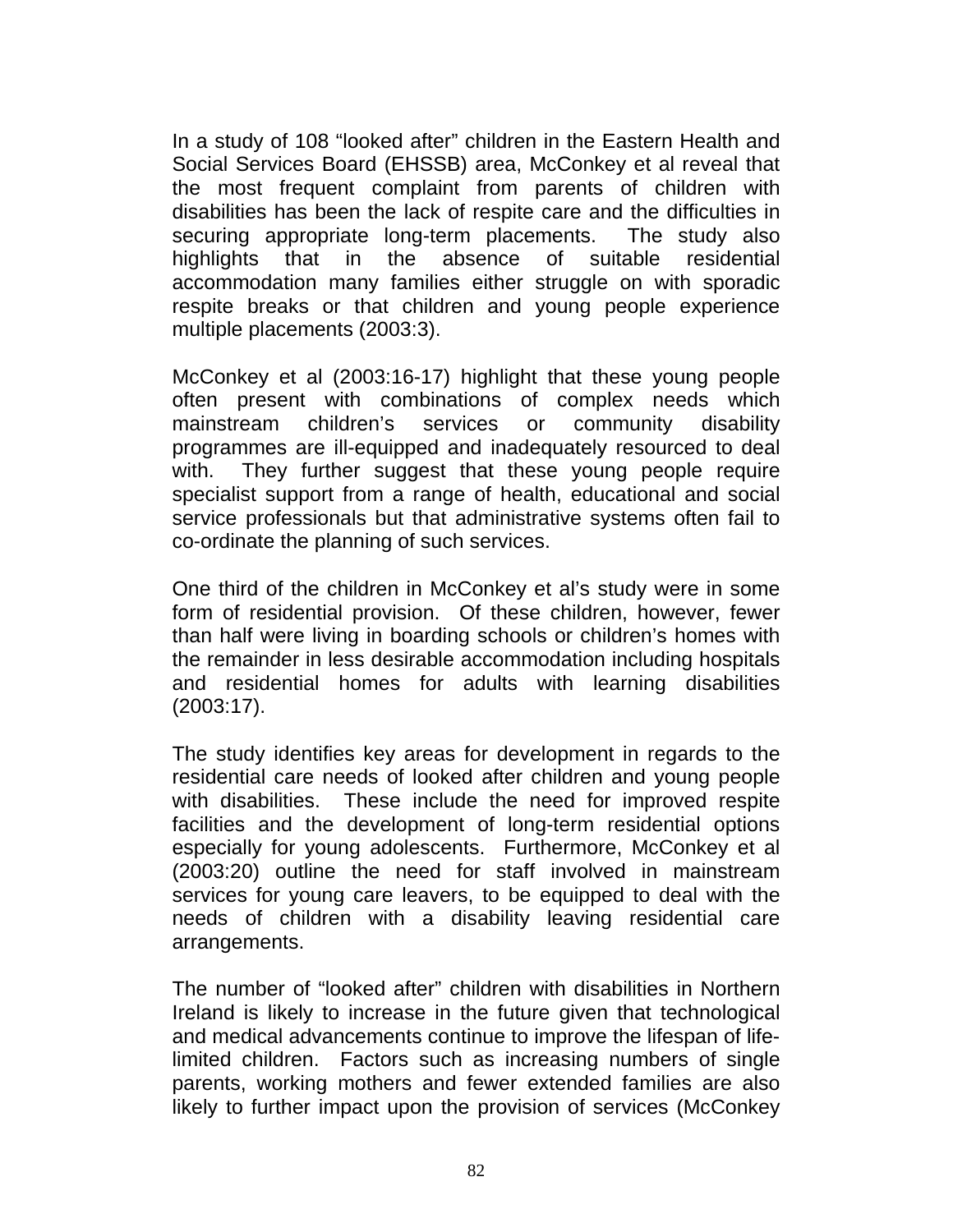et al, 2003:20). This has important equality implications in terms of current and future service provision for this group of young people.

### *Children and Young People from Cross-Community Families*

A report published in 2003 by the National Children's Bureau reveals that children from cross-community families in Northern Ireland are over-represented in the public care system. The report argues that social services are failing to recognise that these young people are a specific group with particular needs.

The report reveals that 17% of children in public care in Northern Ireland are from cross community families and that despite this high proportion there are very few neutral or integrated support services available. One of the report's co-authors Ruth Sinclair states that, "*we have found that in their urgency to find placements for children at risk, some social workers are reluctant to address sectarian issues. In many cases children's religious identity is simply assumed rather than discussed.*" The report recommends that social work staff are provided with additional training to raise awareness of the issues faced by children from cross community families $40$ .

### **Young Refugees & Asylum Seekers**

Young refugees and asylum seekers are a growing minority of vulnerable young people in the UK and Ireland. A recent report commissioned by the Prince's Trust, exploring the experiences of young refugees and asylum seekers in England and Scotland, highlights that many of these young people do not have access to appropriate family planning services and as a result tend to start families very early on in life (Prince's Trust, 2003:14).

The Health for Asylum Seekers & Refugees Portal (HARP) website further emphasises the health and social care needs of young asylum seekers and refugees, particularly underlining the need for health care assessments for children on arrival in the UK. HARP further stresses the importance of providing access to appropriate

l 40 Information extracted from University of Ulster Press Release – "Children from Cross Community Families in Northern Ireland have Specific Needs, Says New Report", 5 September 2003.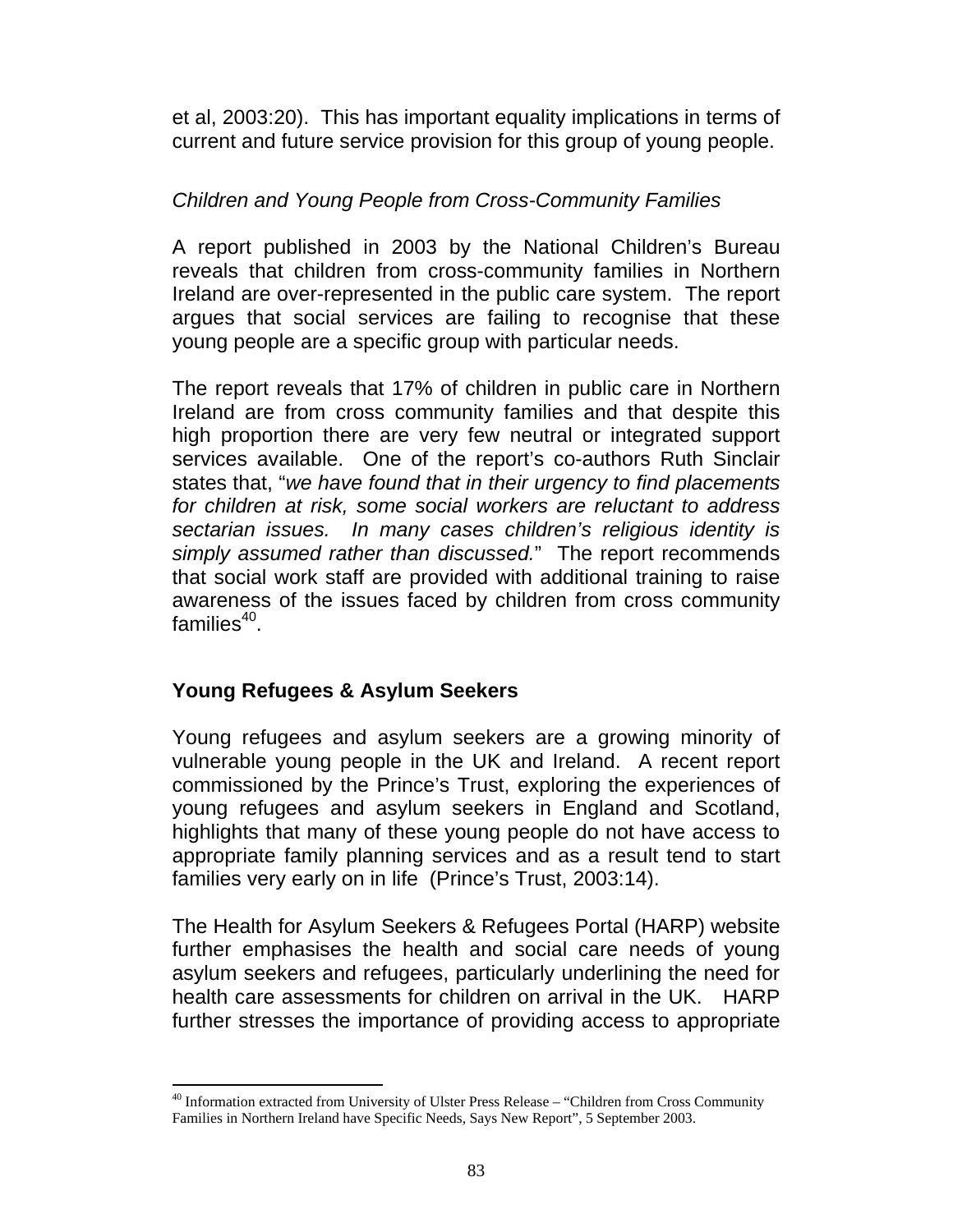psychological and emotional support services for those children arriving in the UK unaccompanied by adults.

Research on young asylum seekers and refugees is still very much in its primary stages in Northern Ireland. It is vital, therefore, that further research is commissioned in this area to further identity health and social care needs.

### **Recommendations: Young Refugees & Asylum Seekers**

**Further research should be commissioned to identify the health and social care needs of young refugees and asylum seekers.** 

## **Children, Young People and Mental Health**

It is estimated that one in five young people will experience mental health problems during their adolescence with many of these problems continuing into adulthood (HPANI*<sup>41</sup>*, 2001). Adolescence is a particularly vulnerable phase of the life cycle with significant increases in incidents of suicide and self harm. The rise in the rate of suicide amongst young men in particular, is emerging as a major issue of concern for health and social services in Northern Ireland. From 1983 to 2001, for example, 23% of all suicide deaths occurred in the 25-34 age band and just over 20% of all suicide deaths occurred in the 16-24 age band. The suicide rate is highest for males aged 25-34 (19%) and males aged 16-24 (18%) (DHSSPS, 2004:72).

Specific groups of children and young people, such as those "looked after" by health and social services, can be particularly vulnerable to mental health problems. The report of the DHSSPS Clinical Psychology Speciality Advisory Committee (2002:3) highlights the lack of psychological and mental health services for looked after children in Northern Ireland and calls for the provision of such services. The Advisory Group report suggests that developing services will require sustained collaboration from a wide range of stakeholders including frontline carers, educational

l

<sup>&</sup>lt;sup>41</sup> Health Promotion Agency for Northern Ireland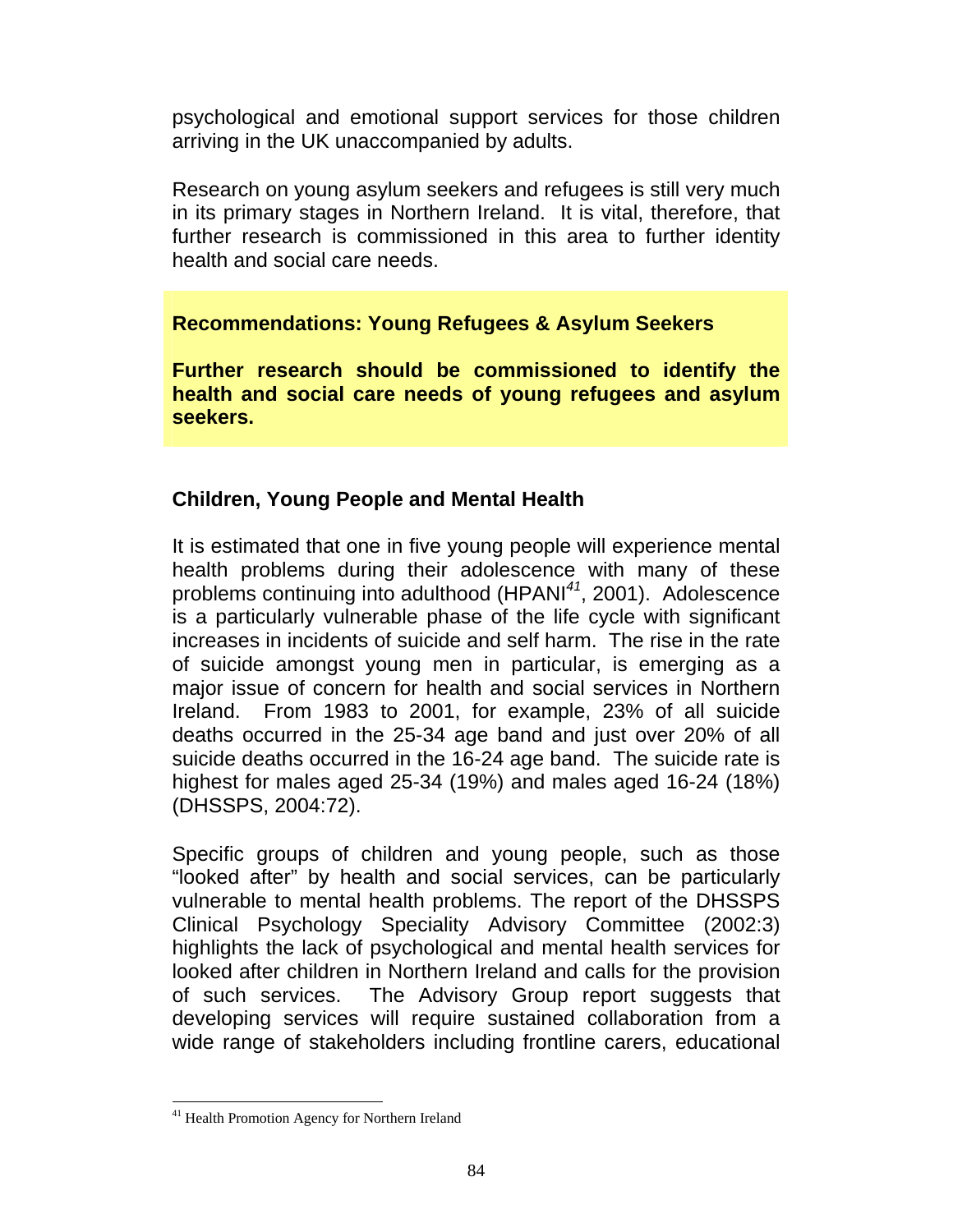services, child and adolescent mental health services and voluntary sector agencies (2002:7).

#### Child & Adolescent Mental Health Services

It has long been recognised that the current level of Child and Adolescent Mental Health Service (CAMHS) provision in Northern Ireland is inadequate and characterised by long waiting lists and gaps in service provision. The lack of specialist services, particularly for children and adolescents with eating disorders or with serious psychiatric problems, is an issue which has been highlighted by the NI Commissioner for Children and Young  $People^{42}$ .

In more recent years CAMHS has become an issue which has been placed high on the agenda of the four Health and Social Services Boards and the new Mental Health Strategy. It is also an area currently under consideration by the Northern Ireland Mental Health and Learning Disability Review.

YoungMinds, a national charity committed to improving the mental health of young people, have identified a number of factors which prevent access to mental health services young people across the UK including:

- **Access Difficulties:** access to mental health services for children and young people is mostly limited to formal referral systems. Young people who are not in contact with GPs are less likely to access specialist provision and few services accept self-referrals. Studies by Garralda et al (2000) show that on the whole, GP recognition of psychiatric disorders in children and young people is limited with a wide variation between practitioners.
- **Engagement:** it is difficult to engage adolescents with mental health services. An adolescent centred approach is needed with respect for the young person's autonomy and the provision of flexible services in locations where young people feel comfortable.

l BBC News Northern Ireland. "NI teens not getting best care". 11 December 2003.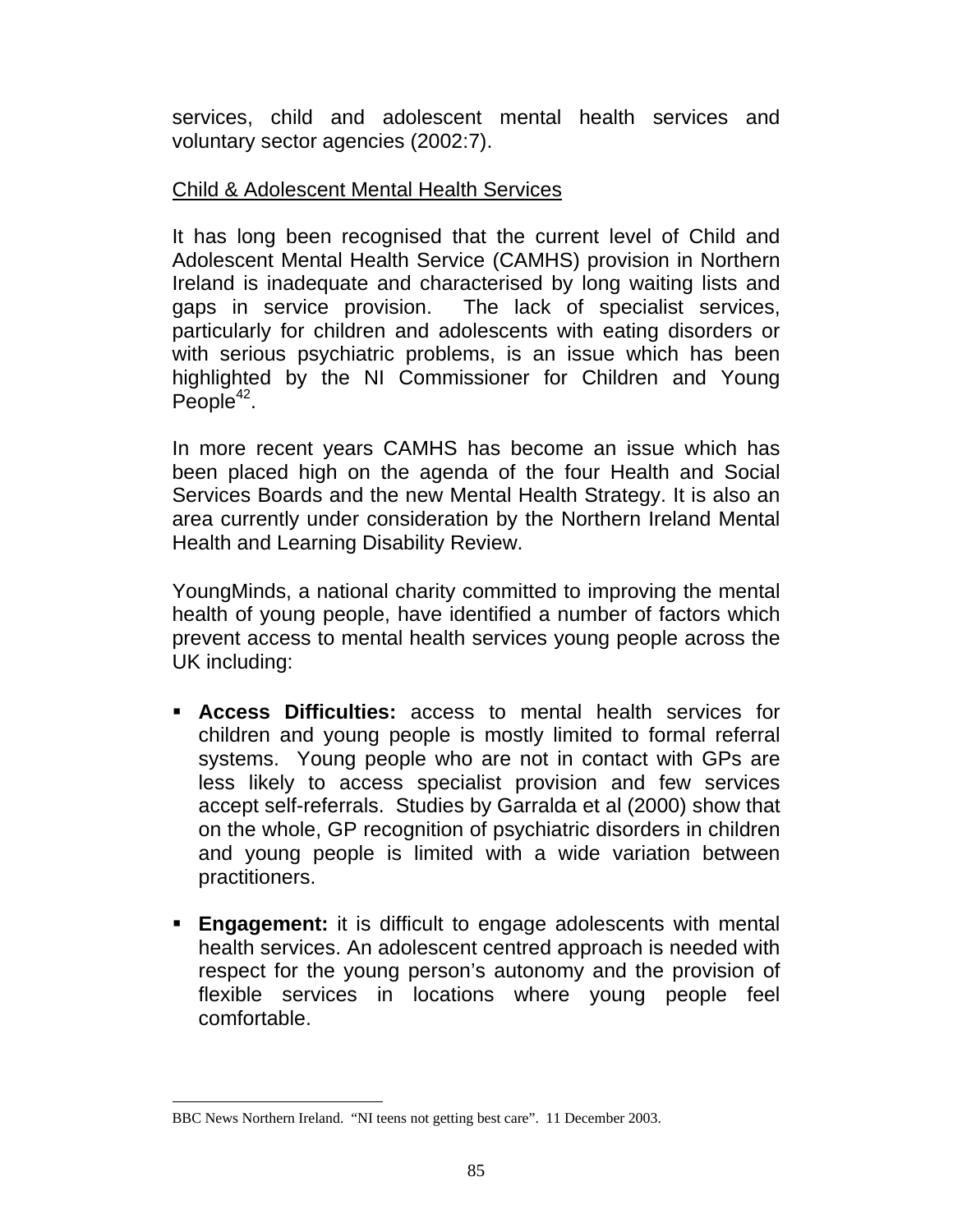- **Inadequate resources:** staff in both adult and children's mental health services often feel ill equipped and under-resourced to work with young people. Part of the difficulties faced by young people in accessing treatment is due to budgetary constraints and a general lack of resources (that is, appropriately trained staff and facilities).
- **Continuity of Care:** many young people moving from children's to adult mental health services (as they get older) cannot handle the transition arrangements and lack access to the skilled support needed.
- **Emergency Provision:** there is very little emergency provision appropriate for young people with mental health problems. Availability of CAMHS inpatient beds is severely restricted and geographically limited. Admitting young people to adult psychiatric wards, which is often the only available option, can be highly distressing for the young person.
- **Dual Diagnosis:** many young people present with a spectrum of difficulties to which there is a lack of specialist provision (for example, young people with learning disabilities and mental health problems or young people with drug and alcohol problems and mental health problems). Many adolescent services are ill-equipped to deal with dual diagnosis**.**

YoungMinds make a number of recommendations for the further development of mental health services which may also be applicable for the development of CAMHS in Northern Ireland.

**Recommendations: Children, Young People and Mental Health (YoungMinds)** 

- **To meet their needs effectively, mental health services for young people must have:**
- **user sympathetic access (for example, one stop shops, via self referral or via youth counselling services).**
- **staff with specialist knowledge in areas such as eating disorders, self-harm, early psychosis, complex behavioural**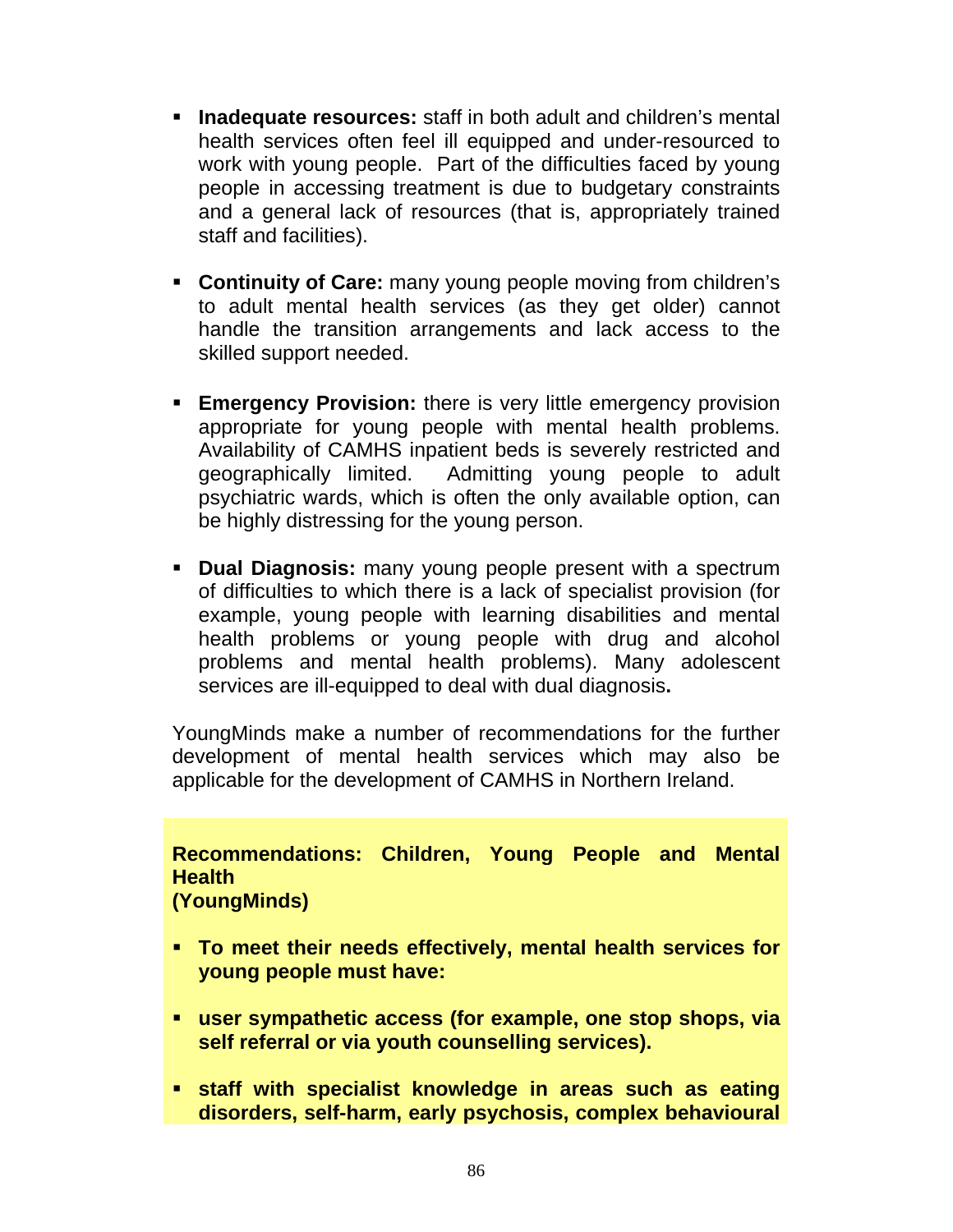**problems.** 

- **a multi-faceted approach, with a full range of skills and treatments available in an integrated manner and flexible to suit individual needs.**
- **facilities which are appropriate and accessible to young people, in terms of opening times, location and physical environment.**

Children & Young People's Experiences of Parental Substance Misuse, Parental ill Health and Domestic Violence

A recent literature review conducted by the National Children's Bureau on behalf of the Joseph Rowntree Foundation suggests that policies and services in the fields of domestic violence, parental substance misuse and parental ill health have traditionally focused upon meeting the needs of parents rather than children (Gorin, 2004). The study reveals that children whose parents experience domestic violence, substance misuse and/or physical and mental health problems worry about their parents more than may be recognised. The stress and isolation that children experience as a result of these circumstances can be perpetuated by the stigma and secrecy which surrounds domestic violence, substance misuse and ill health (Gorin, 2004).

Recent research (Gorin, 2004; Featherstone & Evans, 2004) indicates that children are more likely to use informal support networks (such as friends and relatives) to cope with their problems rather than accessing more formal professional support. Evidence suggests that young people who do have contact with professionals often have concerns regarding whether they will be believed or whether professionals will maintain confidentiality.

Featherstone & Evans (2004) further highlight that many children have a limited knowledge of formal helping services and that they are reluctant to contact professionals due to the stigma associated with involvement with formal agencies. Additionally, barriers to accessing support can be further compounded by factors such as disability or ethnic background.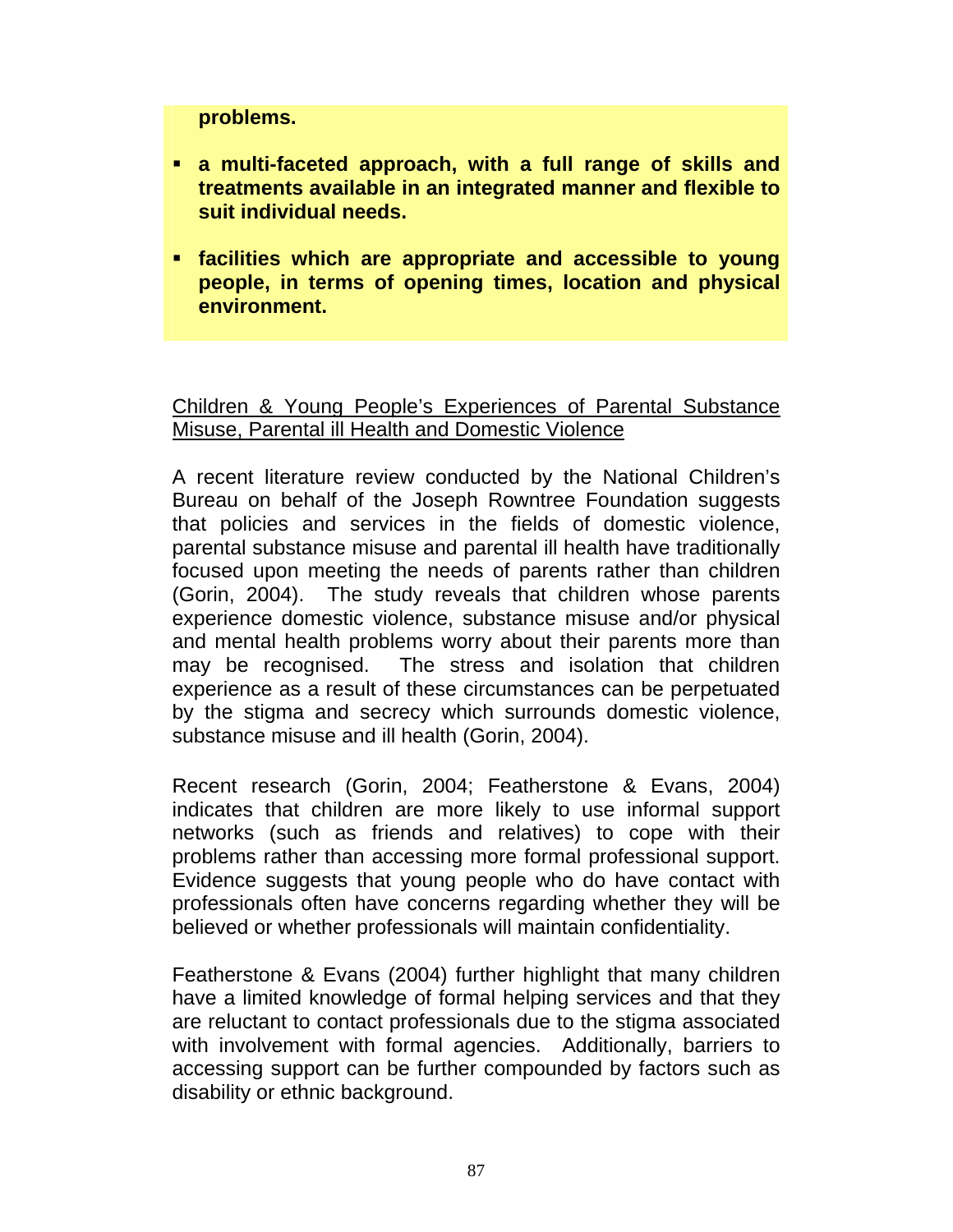Gorin (2004) offers a range of suggestions for improving children and young people's access to help and support. A number of these are briefly outlined below and may be of some relevance to health and social care providers in Northern Ireland**.** 

**Recommendations: Children's Experiences of Domestic Violence, Parental Substance Abuse and Parental Health Problems. (Gorin, 2004)** 

- **Children are often reluctant to seek support from formal sources for a number of reasons (such as fear of repercussions, fear of not being believed, stigma etc). Silence such as this often makes identifying and supporting children difficult. Where children do come into contact with professionals it is important to ensure that children have a choice of male or female helper or a helper of the same ethnic background.**
- **Children rarely approach professionals initially and do not know where to seek formal help. Children may be increasingly encouraged to seek help through helplines or in spaces in which they can feel safe.**
- **Children often state that professionals do not always communicate with them in a language they can understand. Children want to be respected and taken seriously by professionals, they want to be involved in decision-making about the care and support of parents. It is important that children's opinions and experiences are recognised and respected.**
- **There is an identified need for age-appropriate information for children about the problems their parents are experiencing. There is also an identified need for respite breaks for children to allow them to mix with other children going through the similar experiences.**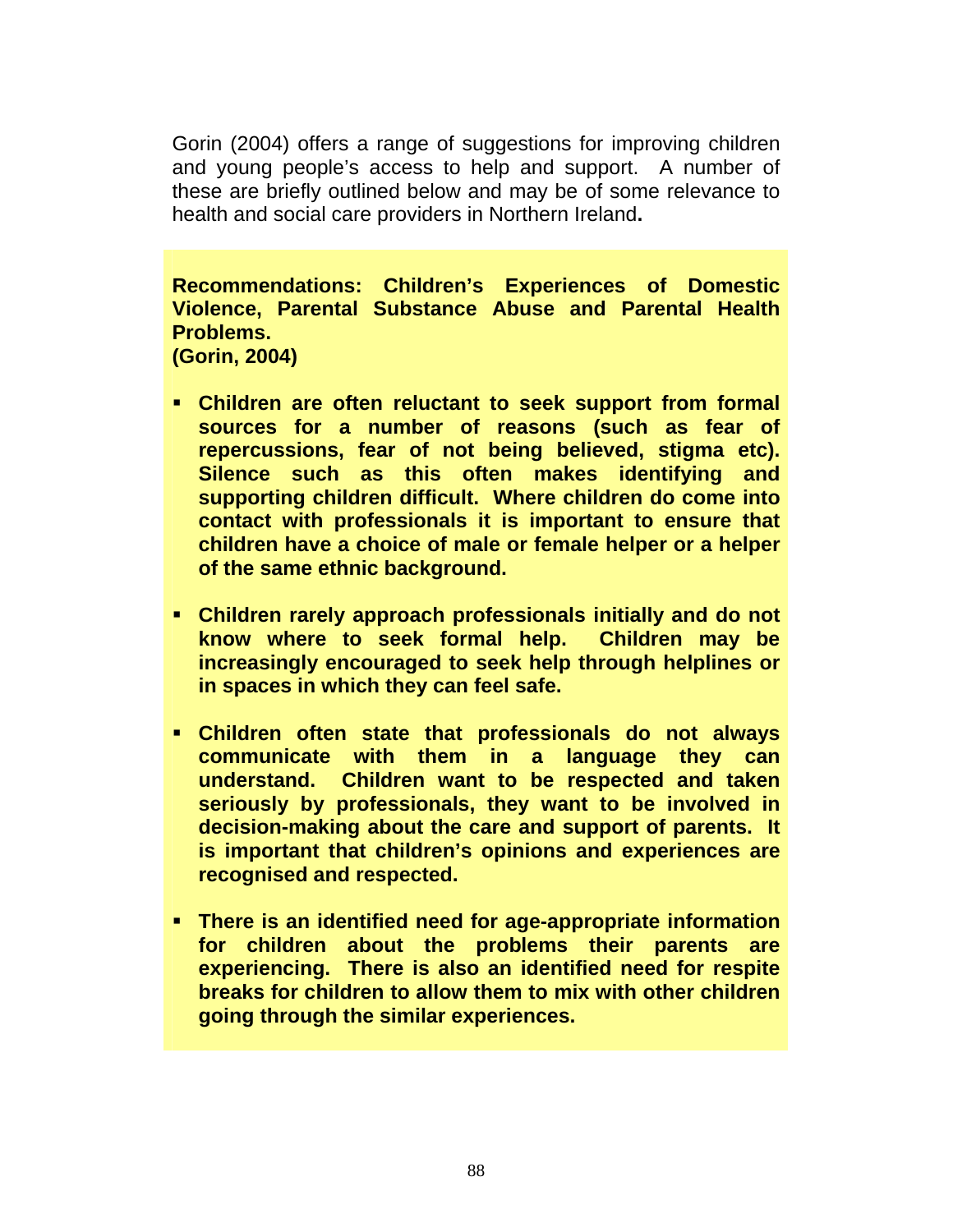## **Eating Disorders**

Eating disorders are categorised as severe disturbances in eating behaviour. The term is primarily used to describe conditions such as anorexia nervosa or bulimia nervosa but may also be used to describe other eating disorders such as obesity when used in a wider context (DHSSPS, 2002:2). A consultation paper on eating disorder services in Northern Ireland, published by the DHSSPS in 2002, highlights the inadequacy of service provision for the treatment of eating disorders in Northern Ireland, particularly the lack of appropriate in-patient services. In addition to this, a report published by the Royal College of Psychiatrists also makes reference to the lack of specialist provision for the treatment of children or adolescents with eating disorders in Northern Ireland, describing services as "woefully inadequate" (Royal College of Psychiatrists, 2001:32).

The DHSSPS eating disorders consultation paper further highlights that there is a lack of epidemiological-type data with respect to eating disorder incidence and prevalence rates in Northern Ireland. However, the paper suggests that although more research is needed in this area, it is unlikely that local incidence and prevalence rates differ from levels and trends reported within the UK in general (DHSSPS, 2002:5).

The paper reveals that  $1 - 2\%$  of young adults develop some form of eating disorder, with cases more common in females than in males. Most of these cases develop between the ages of  $13 - 25$ , however, an increasing number of being reported in children aged 10 and under (DHSSPS, 2002:5).

The issue of young men and their body image has only recently been raised as an area for concern. It is estimated that males represent around 10% of those with identified eating disorders. However, as society becomes increasingly focused on male physical appearance it is argued that the rate at which these disorders are recognised in men may rise. Research from both the US and UK suggests that symptoms in boys are less likely to be identified than they are in girls. Young men in particular are more reluctant to talk about their eating problems and professionals, parents and those who work with young people are less likely to suspect eating disorders in boys. Sexual orientation is also thought to be an important factor in relation to eating disorders with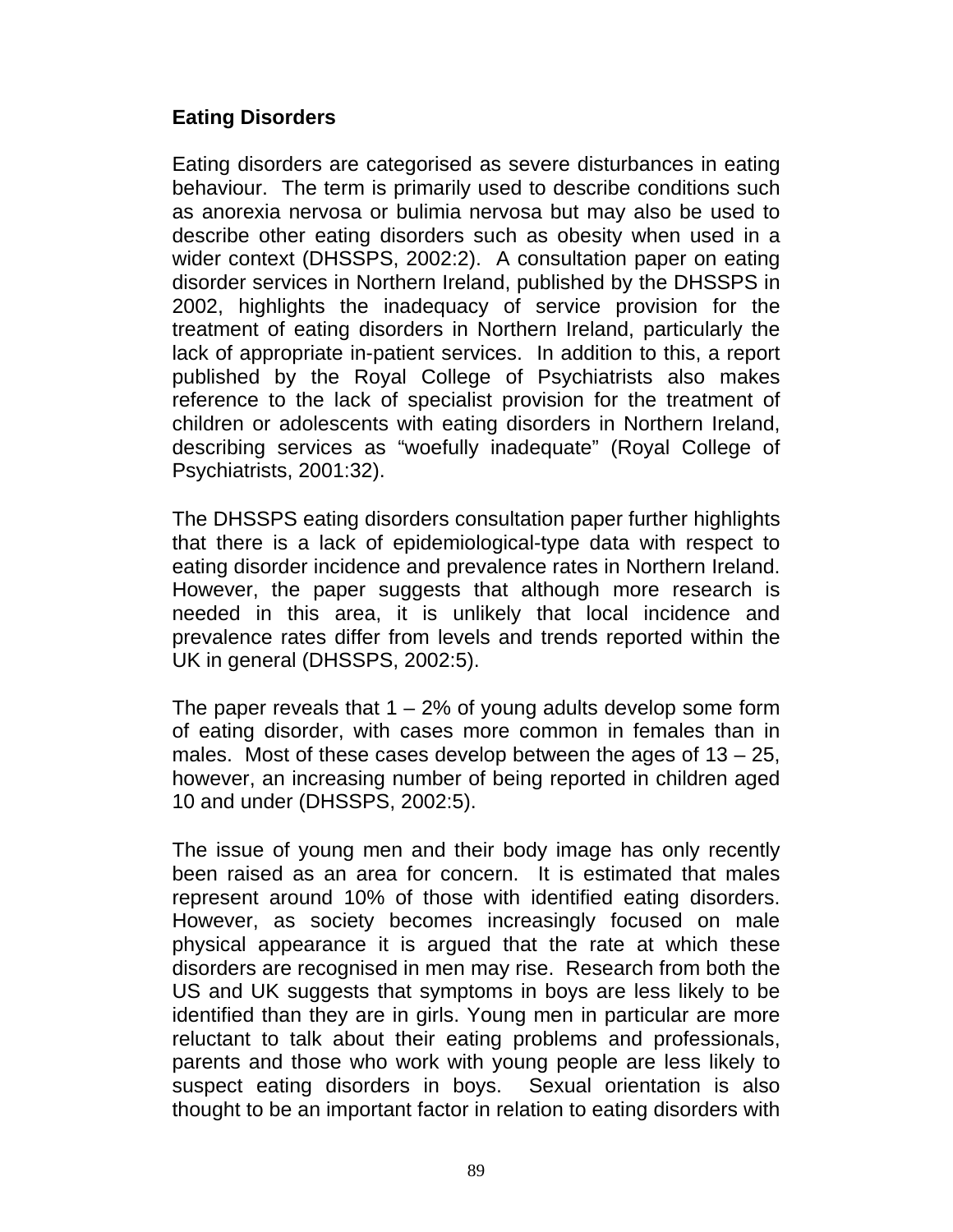rates reported to be high amongst young gay men (Neustatter, Young Minds Magazine article).

A number of respondents to the DHSSPS eating disorder consultation exercise highlighted the inequity of service provision in Northern Ireland in terms of both the location of services (with the majority of services available in the Greater Belfast area) and in terms of patient age. Many of the responses also highlighted that the majority of eating disorders are treated by non-specialised eating disorder services such as child and adolescent services, primary care services and the voluntary sector (DHSSPS, 2003:7). The DHSSPS eating disorder consultation responses paper provides a number of recommendations for improvements in the provision and accessibility of service in Northern Ireland. These recommendations are briefly summarised below:

#### **Recommendations: Eating Disorders (DHSSPS Consultation, 2003)**

- **There is a need for more research on prevalence rates on eating disorders and improved management information on the effectiveness and efficiency of current eating disorder service provision.**
- **A large group of disorders (many with features of anorexia or bulimia but not quite fitting the agreed criteria) should be included in any assessment of eating disorder need.**
- **Any new service model should consider models of good practice elsewhere.**
- **The Department must involve other services, for example community and voluntary services, in any future planned developments.**
- **Special importance should be placed upon the prevention, detection and prompt treatment of eating disorders in order to pre-empt long term complications.**
- **The Department should agree the development of a Regional Eating Disorder Centre with flexible outreach services.**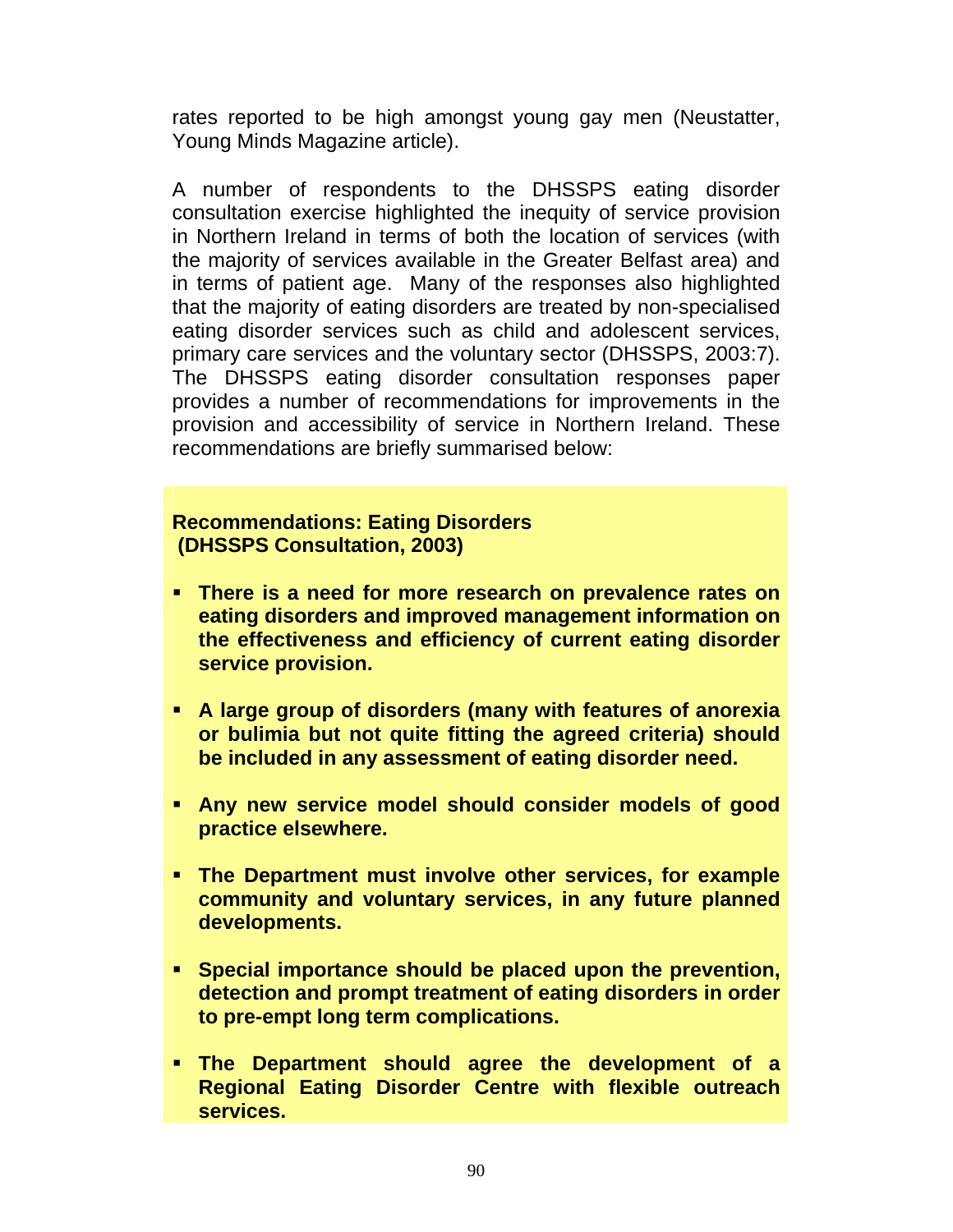**The Department should agree that a specialist in-patient service for people with eating disorders should be developed locally and financial resources and local expertise be made available.** 

#### **Obesity**

Children from low income families are known to be at an increased risk of obesity. Research carried out by the Food Commission on behalf of the NCH highlights that a number of structural, economic and cultural factors interact to adversely affect the diets of children and parents on low incomes (NCH, 2004).

The NCH survey reveals that one in five families do not have enough money for food and that lack of money often makes it impossible for parents to buy nutritional foods (for example, 29% of parents in the survey stated that they could not provide their children with the types of food that they would prefer them to eat).

The study also highlights that low income families in rural areas experienced additional problems such as added expenses for transport to shops (the average journey was found to cost an extra 23% on top of the shopping budget). Additionally, healthier versions of food were found to be much more expensive and often unavailable in rural areas.

Obesity amongst children and young people in Northern Ireland has now been recognised as a significant problem. In response to this the DHSSPS has recently announced the introduction of a new initiative. "Fit Futures" acknowledges that the underlying reasons for obesity in children and young people are complex and require a cross-departmental response.

### **Young Carers [see dependants section]**

**Children, Young People and Disability [see disability section]** 

**Young People and Sexual Orientation [see sexual orientation section]**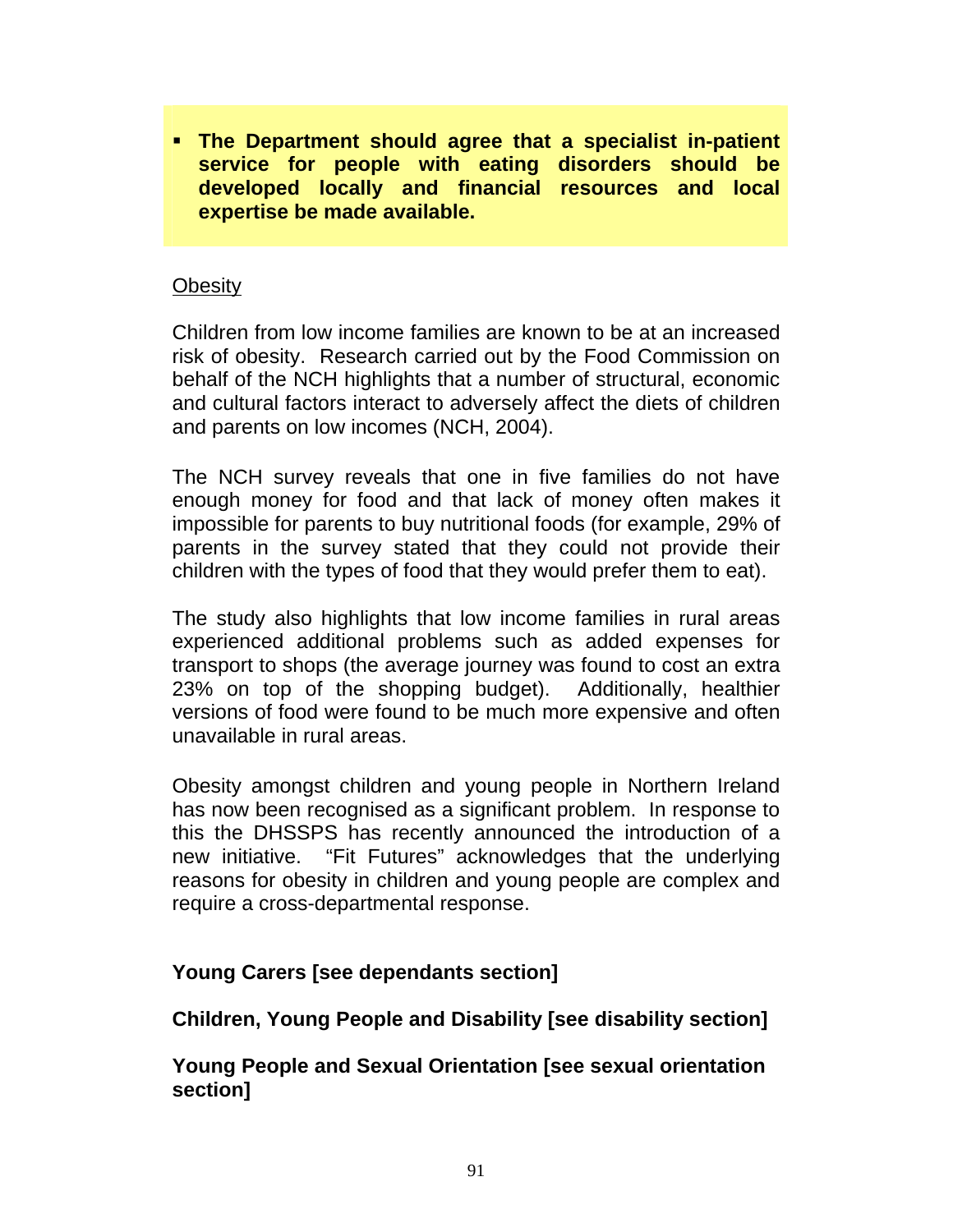### **Engaging with Children and Young People in Health and Social Care**

Article 12 of the UN Convention on the Rights of the Child emphasises the right of children and young people to express their opinions in all matters which concern them. A number of Northern Ireland-based research reports (McLaughlin et al's 2001; Green, 2001) have emerged in recent years which relate to the need to respect the views of children and young people and to create mechanisms to facilitate their participation in decision-making processes.

Two particular research reports are briefly explored in this section. The first deals with children and young people's complaints procedures within the HPSS, the second relates to promoting children and young people's involvement in public decision making.

### **Children and Young People as Complainants within the Health and Social Services in Northern Ireland**

In 2001, McLaughlin et al published the findings of an investigation into the operation of complaints procedures within the HSS Trusts in regards to complaints made by or on behalf of children and young people. The report revealed that, at the time of writing:

- Most Trusts did not produce material regarding complaints procedures for children and young people with disabilities and for children and young people from non-English linguistic backgrounds.
- Only two Trusts provided separate publicity, specifically designed for children and young people, on the Wilson complaints system. However, the vast majority of Trusts did produce separate publicity regarding the Children's Order complaints system for children and young people.
- Only three of the fourteen Trusts had produced material about the Children's Order Complaints process designed specifically for children and young people in residential care. Only three had produced such material for children in foster care.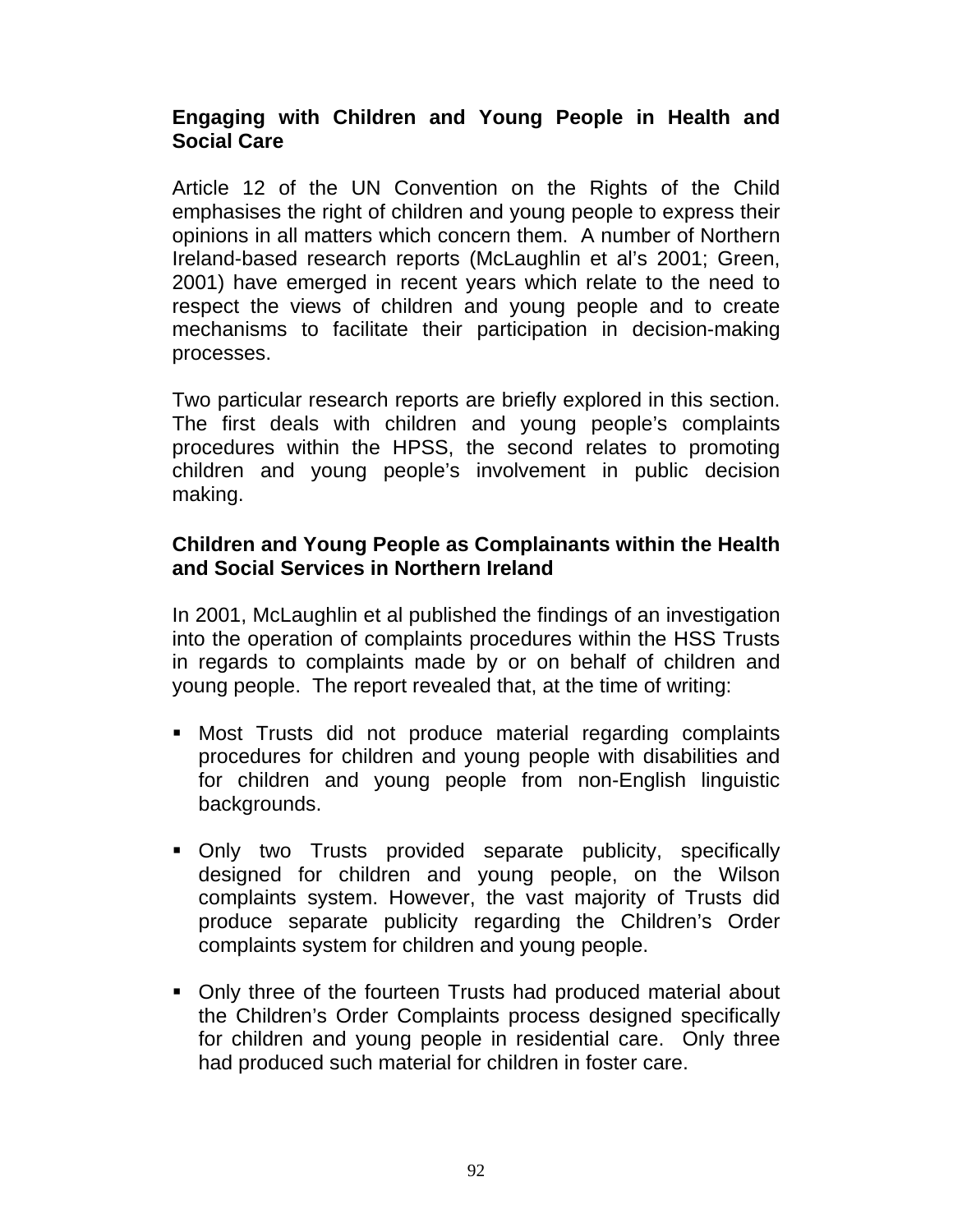There was inadequate provision of independent advocates for children and young people wishing to bring forward a complaint.

McLaughlin et al's 2001 report includes a wide range of recommendations to improve children and young people's access and use of the complaints procedures within the health and social services. Since children and young people's access to effective and efficient complaints procedures has important implications in terms of equality of opportunity, human rights and for the UN Convention on the Rights of the Child, it is recommended that the Department and associated bodies reviews what progress has been made in this area since the publication of the report.

**Recommendation: Children and Young People as Complainants in the Health and Social Services.** 

 **The DHSSPS should review its progress in regards to the recommendations made by McLaughlin et al (2001) in the report "Children as Complainants in the Health and Personal Social Services in Northern Ireland" to ensure equality of access and effectiveness in the complaints procedure for children and young people.** 

### **Children and Young People's Involvement in Public Decision-Making**

Green (2001:6) suggests that there is growing evidence to indicate that young people are becoming increasingly disillusioned with local and national organisations which service their needs. Green (2001:6) further highlights that many young people believe that their opinions are not being taken into consideration and warns of the potential danger that services may become less efficient if they decline to listen to the consumer.

Green's (2001) study provides an overview of the extent and impact of involving children and young people in decision making processes in Northern Ireland (including health and social services). A key message emerging from the study is that despite legislative and policy measures, many organisations continue to struggle in coming to terms with the participation of children and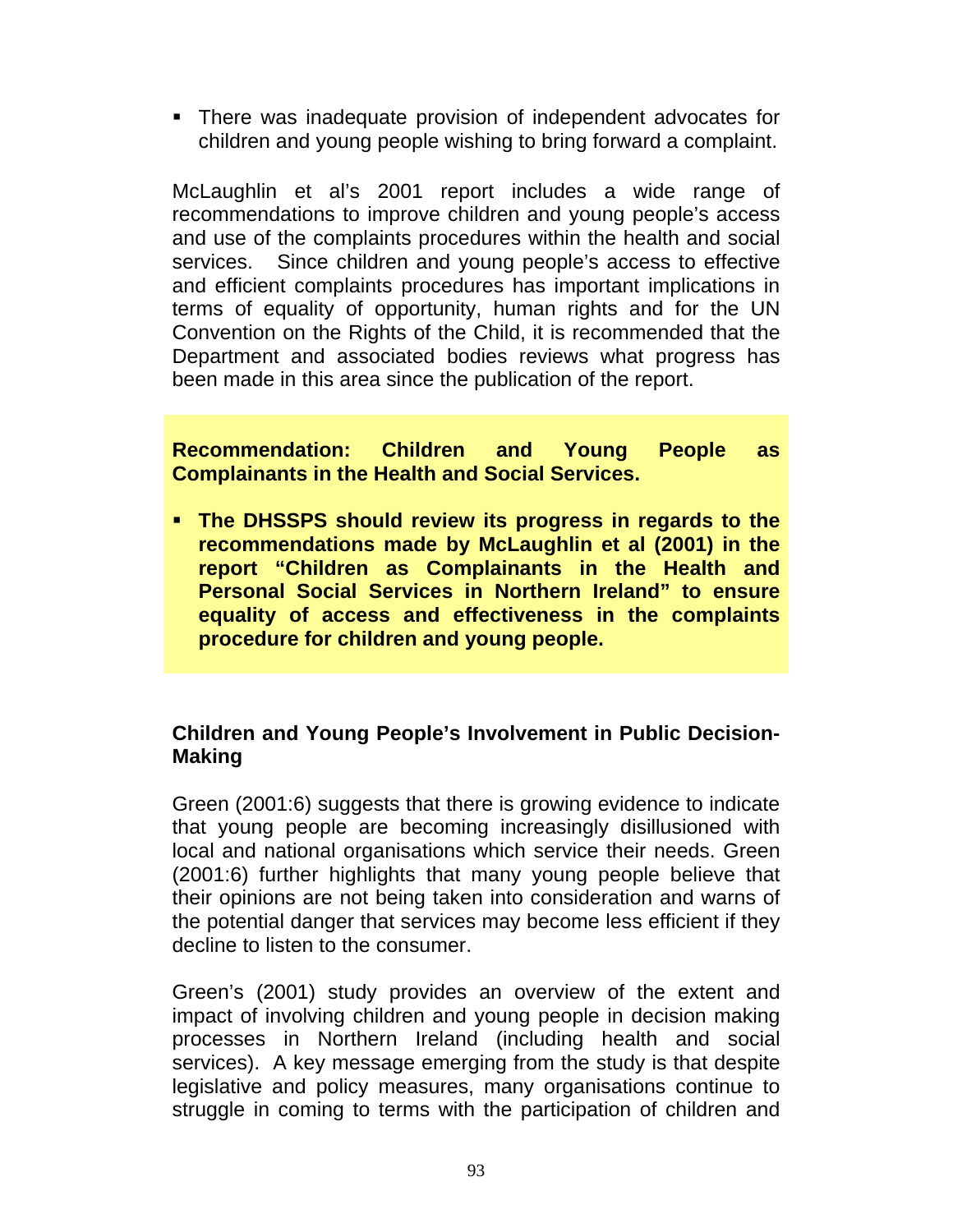young people in managerial and structural decision-making (2001:9).

There has been significant progress within health and social services in regards to the involvement of children and young people in decision-making in recent years. For example**,** involving young people in decisions about their care and increased concern in the HPSS for collective and group decision-making (Green, 2001:22). However, Green (2001:22) suggests that there is still room for improvement within many health related agencies.

It is important that the DHSSPS and its associated bodies continue to be made aware that involving children and young people in decision-making has important implications in terms of, equality of opportunity, human rights and in relation to Articles 12 and 13 of the UN Convention on the Rights of the Child<sup>43</sup>.

Green (2001:10) makes a number of suggestions for improving the involvement of children and young people in public decision making. The DHSSPS and associated bodies should take into consideration these points and begin to review the mechanisms by which they engage with them.

**Recommendations: Children and Young People's Involvement in Decision-Making. (Green, 2001:10)** 

**There should be:** 

 $\overline{a}$ 

- **a clear management vision for involving children and young people in decision-making.**
- **an organisational culture of involvement including structures, systems and processes and the creation of meaningful opportunities to engage children and young people in decision-making.**

 $43$  Article 12 – the right to express views freely on all matters affecting the child and that the view of the child must be given due weight in accordance with age and maturity. Article 13 – right to the freedom of expression including the right to seek, receive and impart information and ideas of all kinds.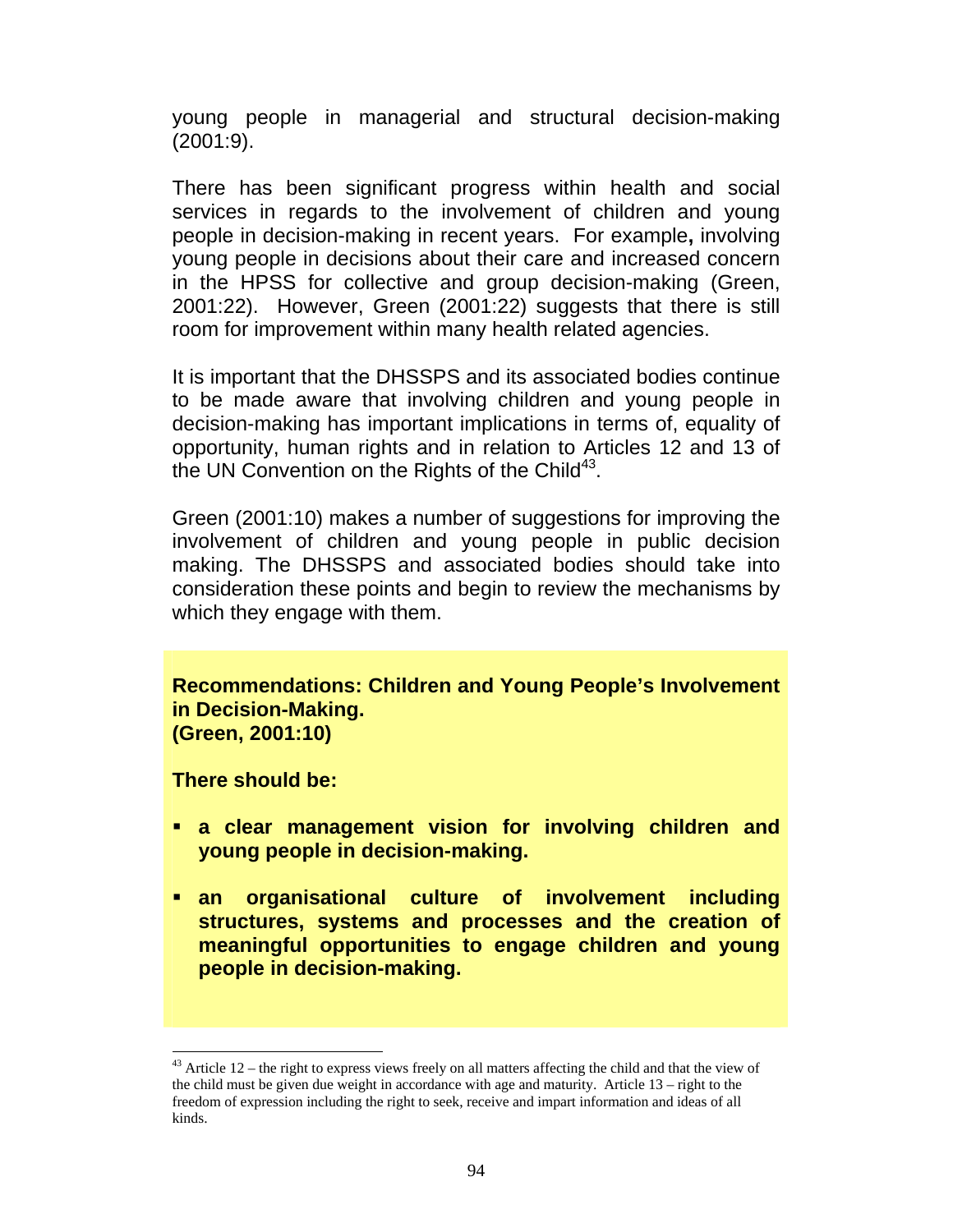- **adequate resources to support the involvement of children and young people in decision-making including professional staff employment, financial backing, training for both adults and young people.**
- **appropriate mechanisms to involve marginalised or disadvantaged children;**
- **independent Quality Assurance measures and an evaluation framework to sustain involvement in decisionmaking.**

### **Human Rights and the UN Convention on the Rights of the Child**

The human rights of children and young people are protected by the 1998 Human Rights Act and, for children under the age of 18, the UN Convention on the Rights of the Child. The health of children and adolescents is acknowledged as an important concern of the Convention. Article 24 in particular states that all children have the right to the highest level of health possible and the right to access health care services.

This is, however, only one of the ways in which the health related needs and rights of children are addressed by the Convention. Examples of other notable Articles relevant to health and social services include:

Article 6 (the right to life and development); Article 9 (the right to live with one's own family); Article 12 (the right to express a view and to have that view taken seriously); Articles 13 –16 (the right to freedom of expression, thought, conscience, religion, association and privacy); Article 17 (access to appropriate information); Article 18 (support for parents in regards to their parental responsibility); Article 19 (the right to protection from all forms of physical and mental violence); Article 20 (the duty to provide care for children unable to live with their family); Article 21 (rights in relation to adoption); Article 25 (the right of children placed by the state to periodic reviews); Article 34-36 (right to protection from all forms of exploitation including sexual exploitation and the trafficking of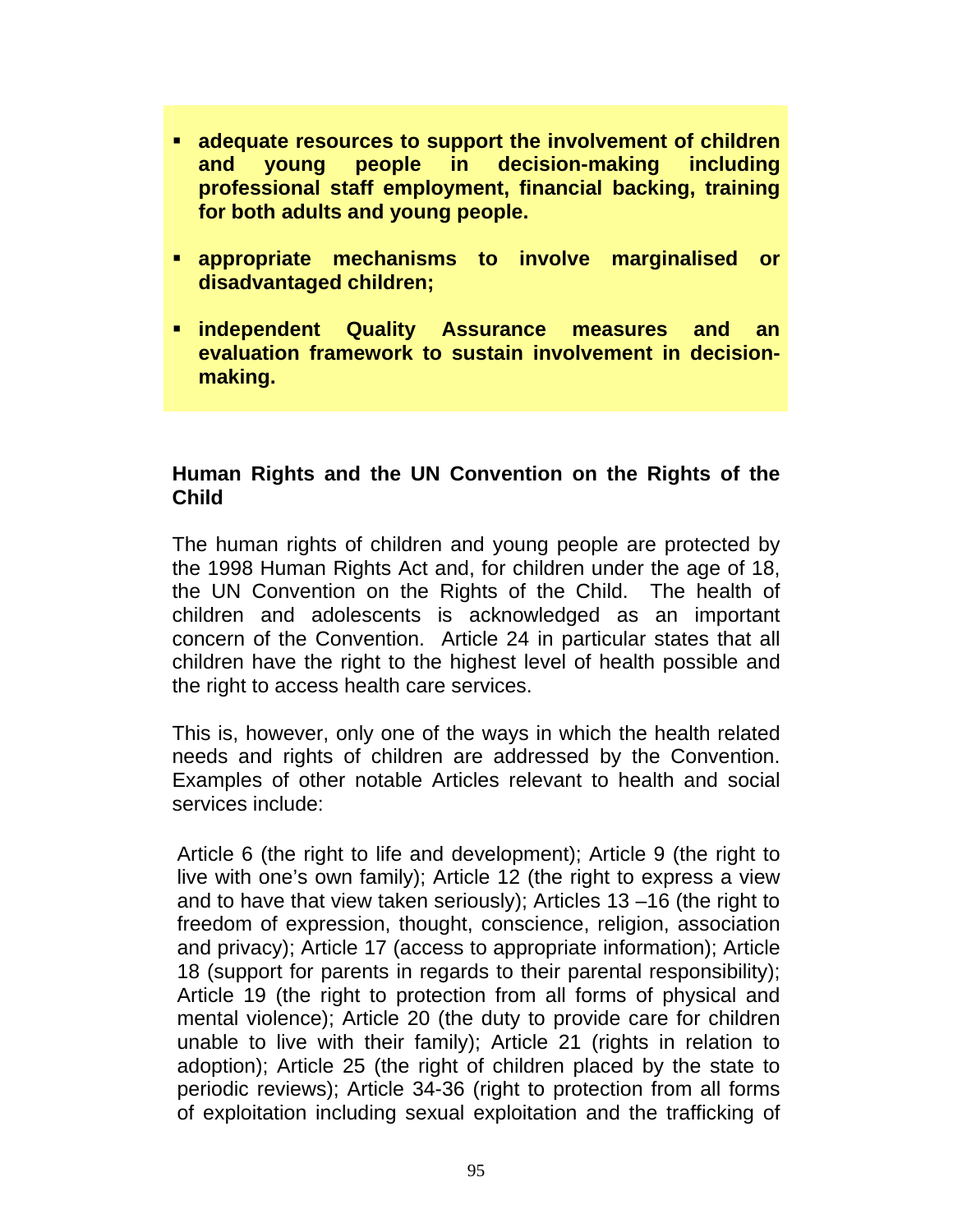children); Article 38 (the right to protection and care of children who are affected by armed conflict); Article 39 (the right to rehabilitative care).

The Convention is also of relevance to health and social services in that also protects the rights of specific groups of children including children with disabilities (Article 23), children from minority ethnic groups (Article 30) and refugee children (Article 22).

The UK Government has come under criticism for giving the Convention somewhat of a low profile (NGO Group for the Convention on the Rights of the Child, 1994). A 1994 report published by the NGO Group<sup>44</sup>, for example, highlights that there is a lack of identified officials in each Government Department who have a continued responsibility for scrutinising proposed policy in order to ascertain consistency with the principles enshrined within the Convention. The lack of emphasis placed on the Convention by both commissioners and providers of services is clearly in conflict with Article 4 (that is, that the state has an obligation to translate the rights of the Convention into reality) and Article 42 (that the state has an obligation to make the rights contained within the Convention widely known to adults and children alike).

### **Potential Conflicts with Convention Rights**

l

In a Northern Ireland context, research which makes explicit connections between the Convention rights and children's access to health and social services is now beginning to emerge <sup>45</sup>. It is advisable that the DHSSPS and associated bodies become

familiar with this research and any recommendations which might arise from it.

The literature reviewed throughout this section illustrates there are many existing health and social care policies and procedures

<sup>&</sup>lt;sup>44</sup> The NGO Group for the Convention on the Rights of the Child is a coalition of international non-Governmental organisations who work together to facilitate the implementation of the Convention. <sup>45</sup> See research publications produced by the Northern Ireland Human Rights Commission -

http://www.nihrc.org/ and also recent research commissioned by the Commissioner for Children and Young People and conducted by Queen's University which examines children's rights in Northern Ireland including rights in relation to health and welfare - www.niccy.org/childrensrights.aspx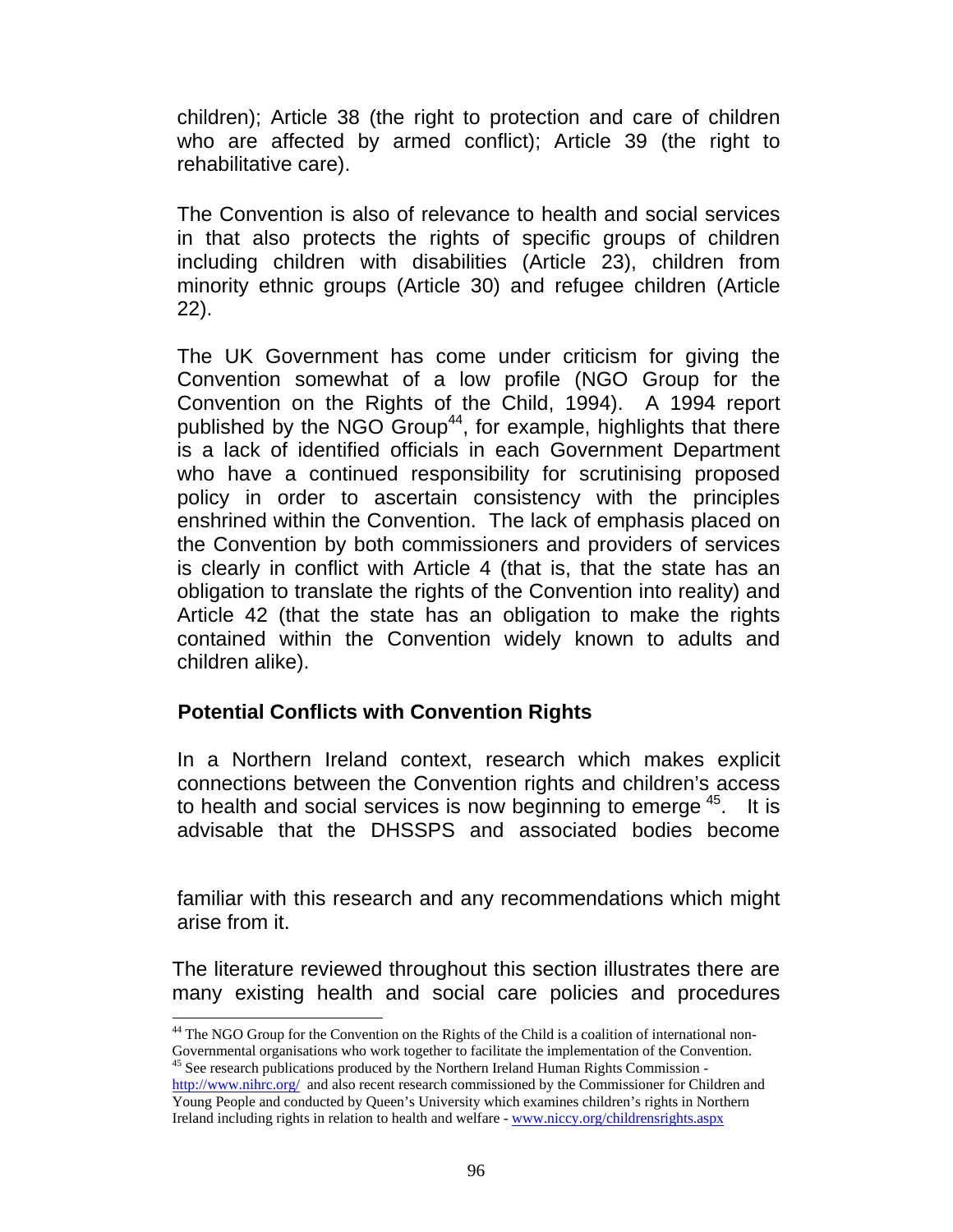which may be in potential conflict with both the 1998 Human Rights Act and the UN Convention on the Rights of the Child.

A submission by the Children's Law Centre and Save the Children (NI) to the UN Committee on the Rights of the Child have identified additional potential breaches in relation to the provision of health and social services. For example, in relation to Article 24 (the right of all children to the highest level of health possible and the right of access to health care services) the submission highlights that there is differential access to health and social services in Northern Ireland depending upon the child's geographical location and/or ethnicity. Most acute services, for example, are located in the east of the province which tends to discriminate against children in rural areas. Even within urban environments access can be restricted to members of "one" community because services are physically located in the "other community".

These are just a few illustrations of potential breaches of the Convention in regards to children and young people's access to health and social services in Northern Ireland. This is clearly an area which requires much greater consideration in order to raise awareness of children and young people's rights and to incorporate those rights into health and social care policy and practice in a significant and meaningful way.

**Recommendations: Human Rights and the UN Convention on the Rights of the Child.** 

**It may be in the interests of HPSS commissioners and providers of services to:** 

- **identify policies, laws and practices which are in conflict with the principles of the Convention and the Human Rights Act and identify steps to address these.**
- **put into place rigorous standards and monitoring procedures to ensure that policies, laws and practices comply with the Convention and the Human Rights Act.**
- **for the DHSSPS in co-operation with other relevant bodies and organisations to continue to raise awareness of the Convention in relation to health and social care amongst children, adults and HPSS staff.**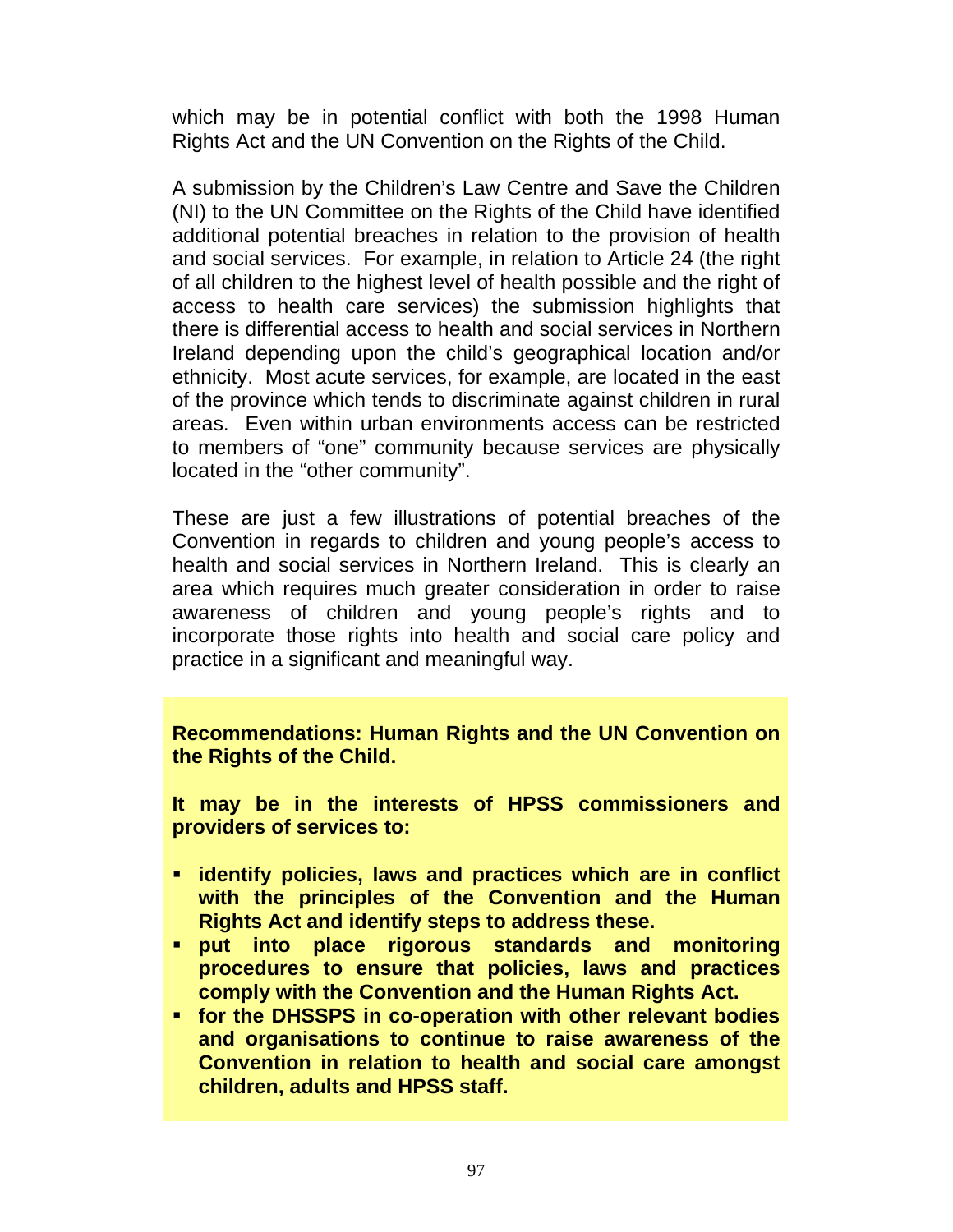## **PART B: OLDER PEOPLE**

A number of significant steps have been taken in recent years to address the issue of age discrimination and the social exclusion of older people in Northern Ireland. The establishment of the Promoting Social Inclusion (PSI) Group on older people by OFMDFM and the publication of the *"Ageing in an Inclusive Society"* consultation paper, for example, signals what is perhaps a new opportunity to identify and address the multiple needs of older people locally.

The issues of age discrimination in health and social care in particular, continues to come under increasing scrutiny by both the media and pressure groups representing older people. In Northern Ireland there is at least a perception that age may affect quality of care in regards to health and social services, both in terms of the attitudes of providers and the treatment offered (Evason, 2004).

Data from the 2003 Northern Ireland Life and Times Survey, for example, revealed that nearly one half of respondents (46%) believed that age had an impact when it came to waiting lists for tests and operations. Additionally, 11% of interviewees aged 50+ reported that they had personally been treated with "less dignity and respect" by health and social care professionals because of their age. A total of 18% of respondents also felt that a friend or relative had not been offered treatment on account of their age (Evasion, 2004).

What follows is an examination of some of the issues impacting on older people and their equality of opportunity in accessing health and social services. Themes briefly explored include acute and social care, access to services for older people in rural areas, elder abuse, mental health, learning disabilities and ageing, ethnicity and ageing, engaging with older people, and human rights. This is by no means a definitive list of relevant issues but does provide at least an illustration of some of the barriers experienced by older people in relation to accessing appropriate health and social services in Northern Ireland.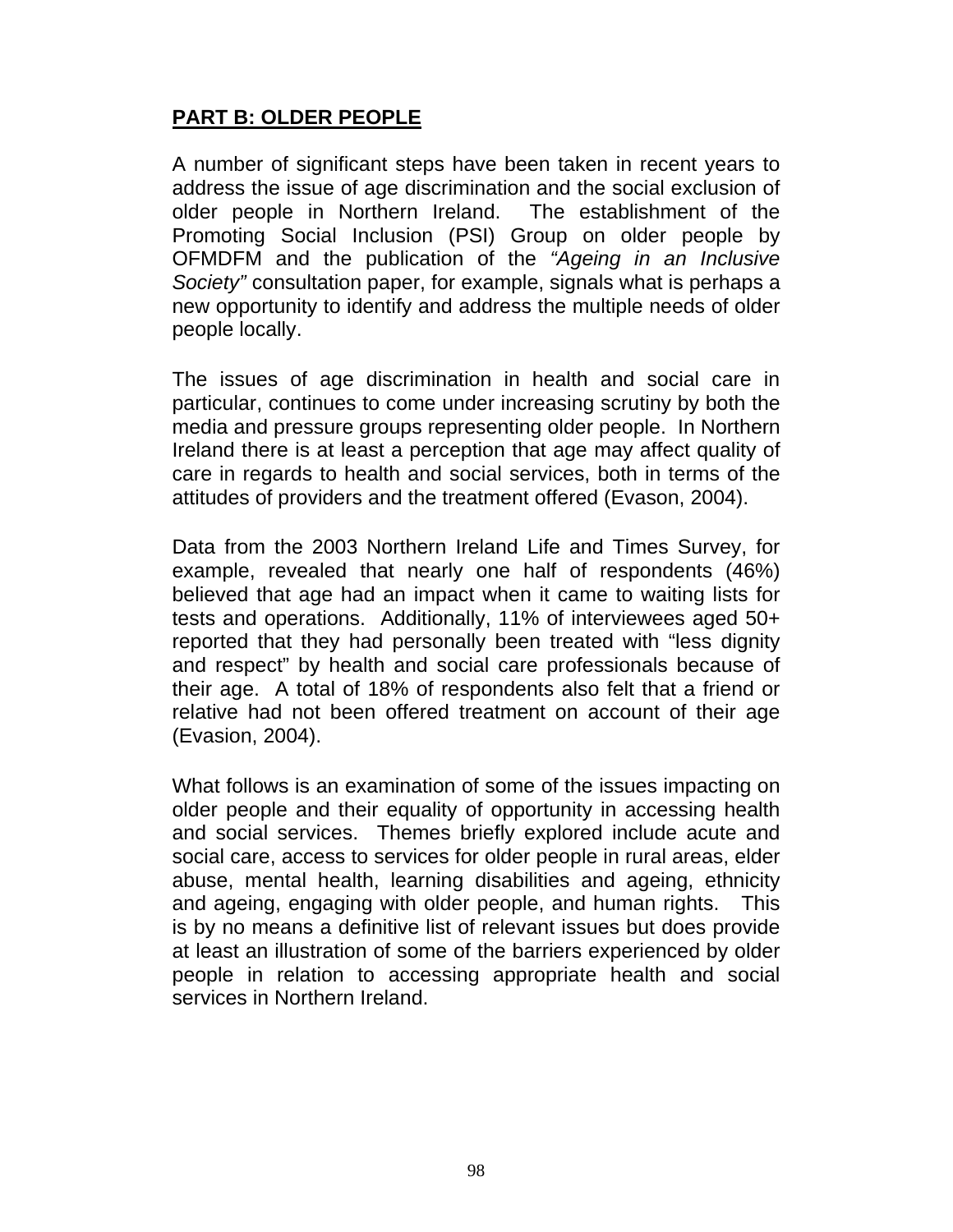## **Older People & Hospital Care**

Questions continue to be raised regarding the dignity, respect, privacy and quality of care afforded to older people in hospital settings. Help the Aged, for example, suggest that the quality of care that older people receive in hospital is variable ranging from excellent on some hospital wards to very low standards in others.

The main difficulties experienced by older people in relation to hospital care, which have been identified by Help the Aged $46$ , include:

- delayed admission to hospital and poorly planned discharge arrangements.
- **a** lack of help with eating and drinking.
- negative attitudes of some staff towards older people including rude and neglectful behaviour.
- **E** little understanding of the particular needs of sub-groups within the older population including people with dementia or those from black and minority ethnic groups.
- **E** lack of involvement of older people in decision-making regarding their care and treatment.

A number of these problems have also been highlighted in research conducted by the Eastern Health and Social Service Council (EHSSC) into the quality of care of older people in hospital. Whilst the report is limited to the six main hospitals in the Eastern Health and Social Services Board (EHSSB) area, a range of important issues and recommendations have been identified which should be relevant across all hospital services in Northern Ireland.

Some of the issues and recommendations identified by the report are briefly summarised below and, if not already done so, these issues should taken into careful consideration by the DHSSPS, HSS Boards and Trusts:

 **Waiting in A&E Departments:** the charter standards for the care of older patients in hospital settings states that once it has been decided that a patient should be admitted to hospital the patients should not have to wait longer than two hours in the

l <sup>46</sup> Information extracted from the Help the Aged Website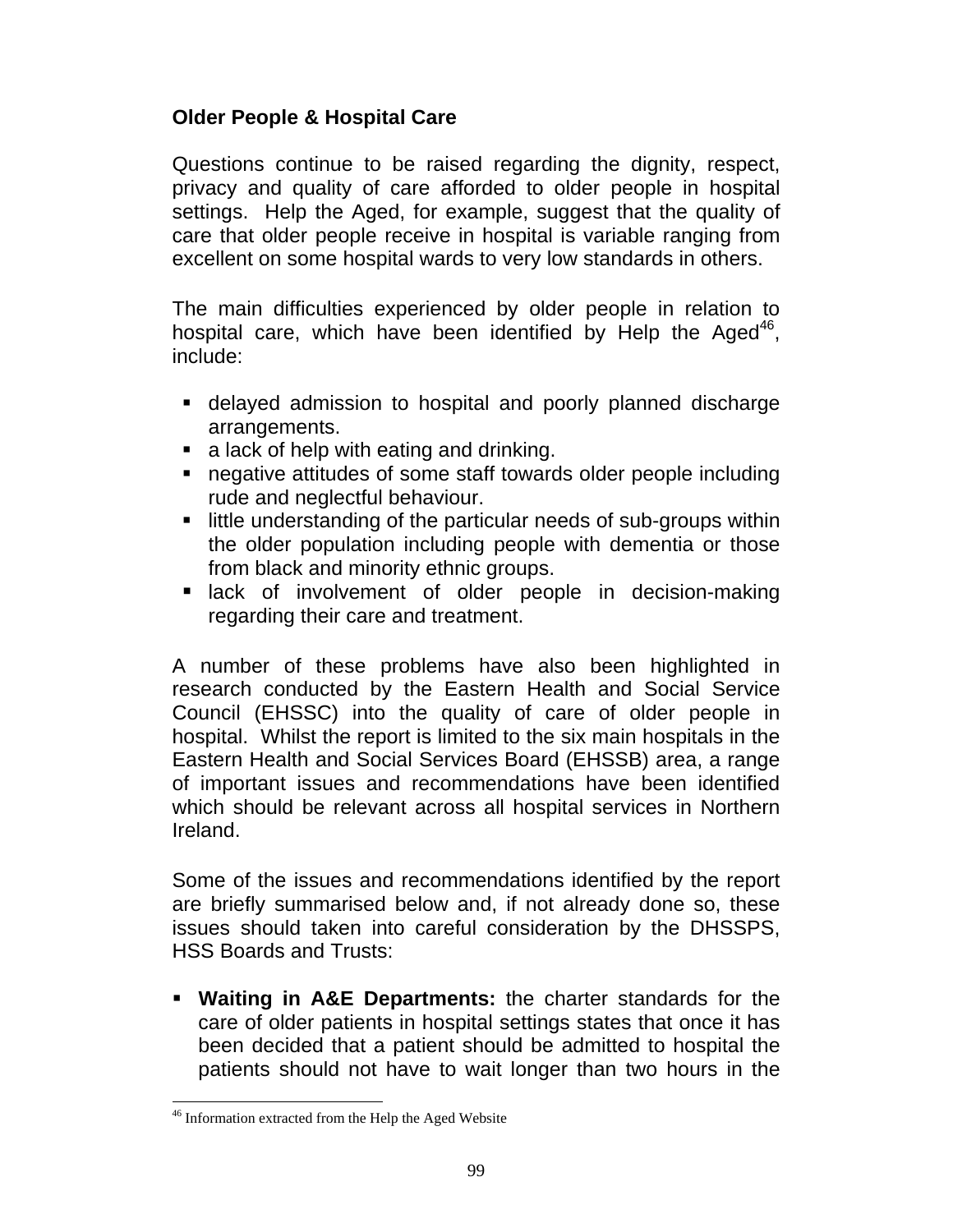A&E Department before being admitted. However, the report highlights that in almost a third of cases (17 of 56) patients had to wait longer than two hours before being admitted to beds.

### **Admission to Hospital Wards:**

*Named nurse* - almost three quarters of the older patients interviewed did not have a named nurse (44 of 61).

*Involving patients in care plans* - Only 4 out of 60 patients had talked to nurses about their care plans and the vast majority of older patients had no knowledge of what was written in their care plans.

*Help with eating* – only eight of the older people interviewed needed help with eating, however, three of the eight reported that they had to wait for help or that they did not get the help they needed.

- **Waiting Times for Surgery:** according to the report the DHSSPS recommends that hip operations should be carried out within 48 hours of attending A&E Departments. However, four of the seven patients in the study who needed hip operations waited between three and five days for their operations to be carried out.
- **Privacy and Dignity:** mixed sex wards can be particularly embarrassing for older people. Discrepancies existed between the six hospitals in regards to admissions to mixed sex wards.
- **Medications:** over one third of the older people interviewed who were given new medication were not sure about the reason for the new medication because it was not explained or not adequately explained to them by staff.
- **Consent:** DHSSPS guidance states that patient consent must be sought before carrying out examinations or giving treatment or care. 11 out of 57 of the respondents stated that staff did not explain procedures or did not adequately explain procedures before carrying them out.
- **Attitudes of staff:** the vast majority of participants in the study stated that nursing staff were always pleasant. However, seven patients stated that some nurses and doctors needed to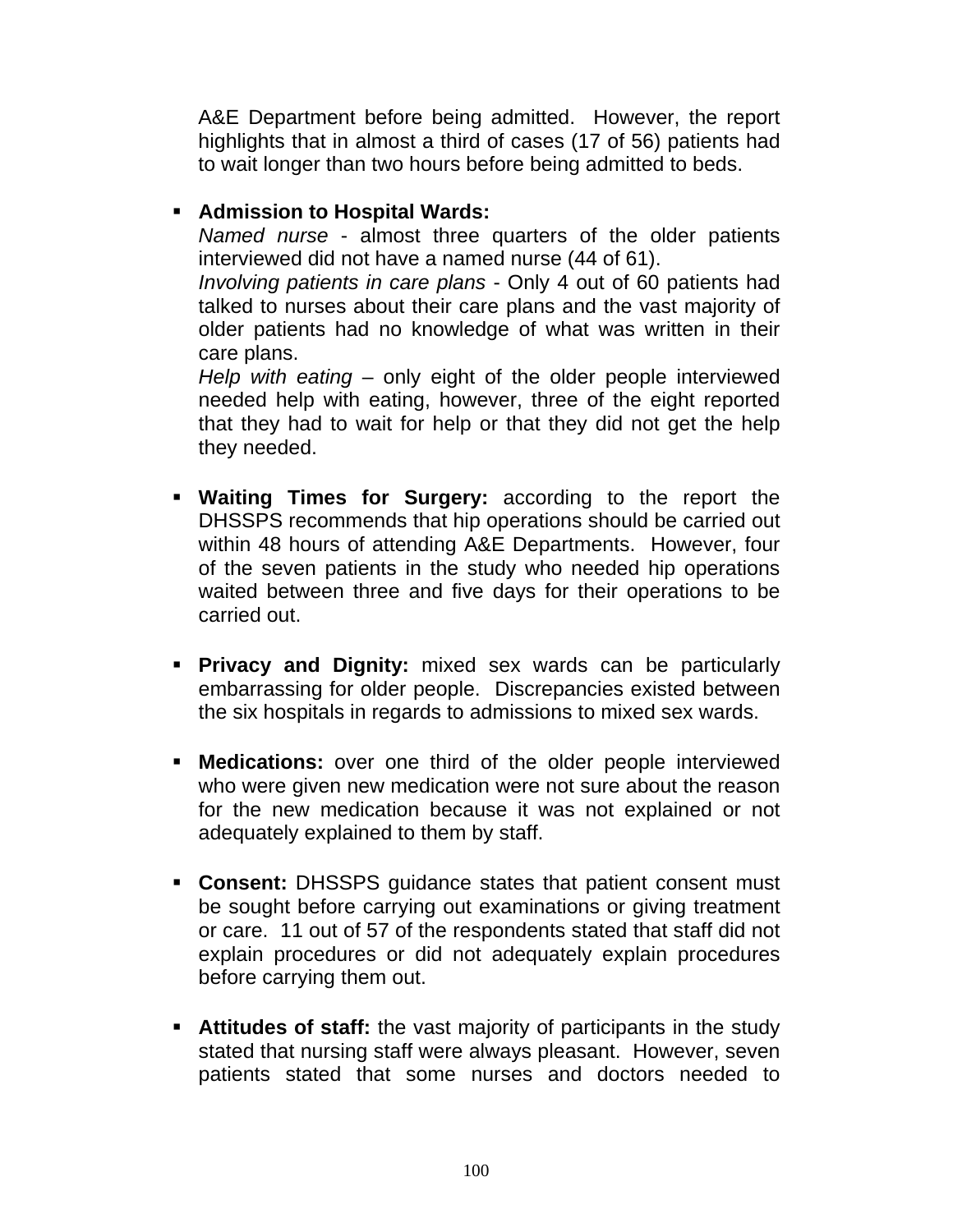improve their attitudes to older people and should treat older patients with more respect.

 **Making a complaint:** almost one third of respondents did not know how to go about making a suggestion or complaint.

**Recommendations: Quality of Care of Older Patients in Hospitals (EHSSC, 2003)** 

- **Waiting times for admittance to a ward from A&E Departments must be addressed. Other ways of providing care to older people should be developed to prevent admittance to hospital where appropriate.**
- **Ward managers and staff needed to wear name badges and introduce themselves to older patients so that older patients are aware of the individuals responsible for their care.**
- **Hospitals should explore whether it is appropriate to admit older people to Admissions Wards or Medical Assessment Units at first rather than admit them straight to medical or surgical wards.**
- **It is strongly recommended that all relevant hospitals meet the standard set out by the DHSSPS that emergency operations on patients with fractures should be carried out within 48 hours of attending A&E, particularly older people who require emergency hip surgery.**
- **Nursing staff on surgical wards in particular must ensure that older people who require help with eating and personal care receive it.**
- **To provide patient privacy and dignity, separate washing and toilet facilities for men and women should be provided.**
- **When older patients are given new medication the reasons for this should be provided along with an explanation of any side effects.**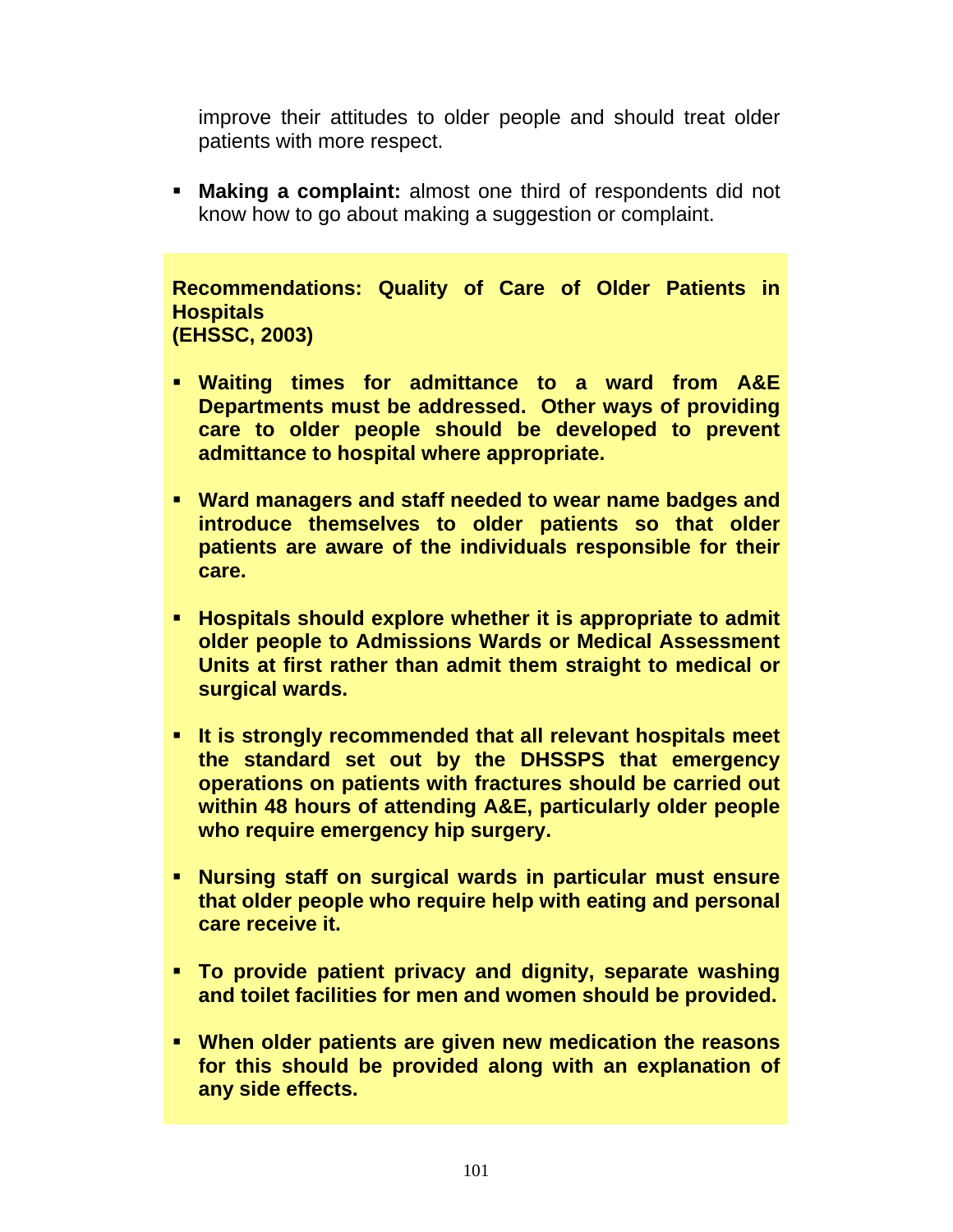- **In line with DHSSPS consent guidelines, nurses and doctors should ensure that medical procedures are adequately explained to older patients and consent should be sought before such procedures are carried out.**
- **Trusts need to explore ways of involving older people on commenting on issues relating to hospital care and the planning of discharge from hospital.**

Age discrimination, especially in relation to health care, has received increasing media attention in recent years. Particular interest, for example, has been focused upon the "do not resuscitate" orders placed on some older people's records without their consent (Help the Aged, 2002:6).

A report by Help the Aged (2002) highlights that there are different types of discrimination currently in operation in the health and social care system. The report cites examples of explicit discrimination such as age restrictions in services such as routine breast screening services, age limits for surgical procedures, upper age bars for coronary care and cardiac rehabilitation units and the exclusion of older people from clinical trials. The report also suggests that there are more subtle forms of age discrimination such as the limited access to primary care services experienced by some residential and nursing home residents.

Robinson (2002) suggests that scrutinising health and social care services in order to clearly identify age discrimination is often a complex and contentious process. Arguments are often put forward to justify age based approaches to care as fair or legitimate (Robinson, 2002). As Robinson (2002) highlights, it is not always easy to judge the merits of such arguments nor to agree the actions necessary to eliminate age discrimination.

A lack of research regarding older people and their experiences of the health care system, both in a Northern Ireland and UK-wide context, makes it particularly difficult for age discrimination in relation to acute care to be identified and addressed.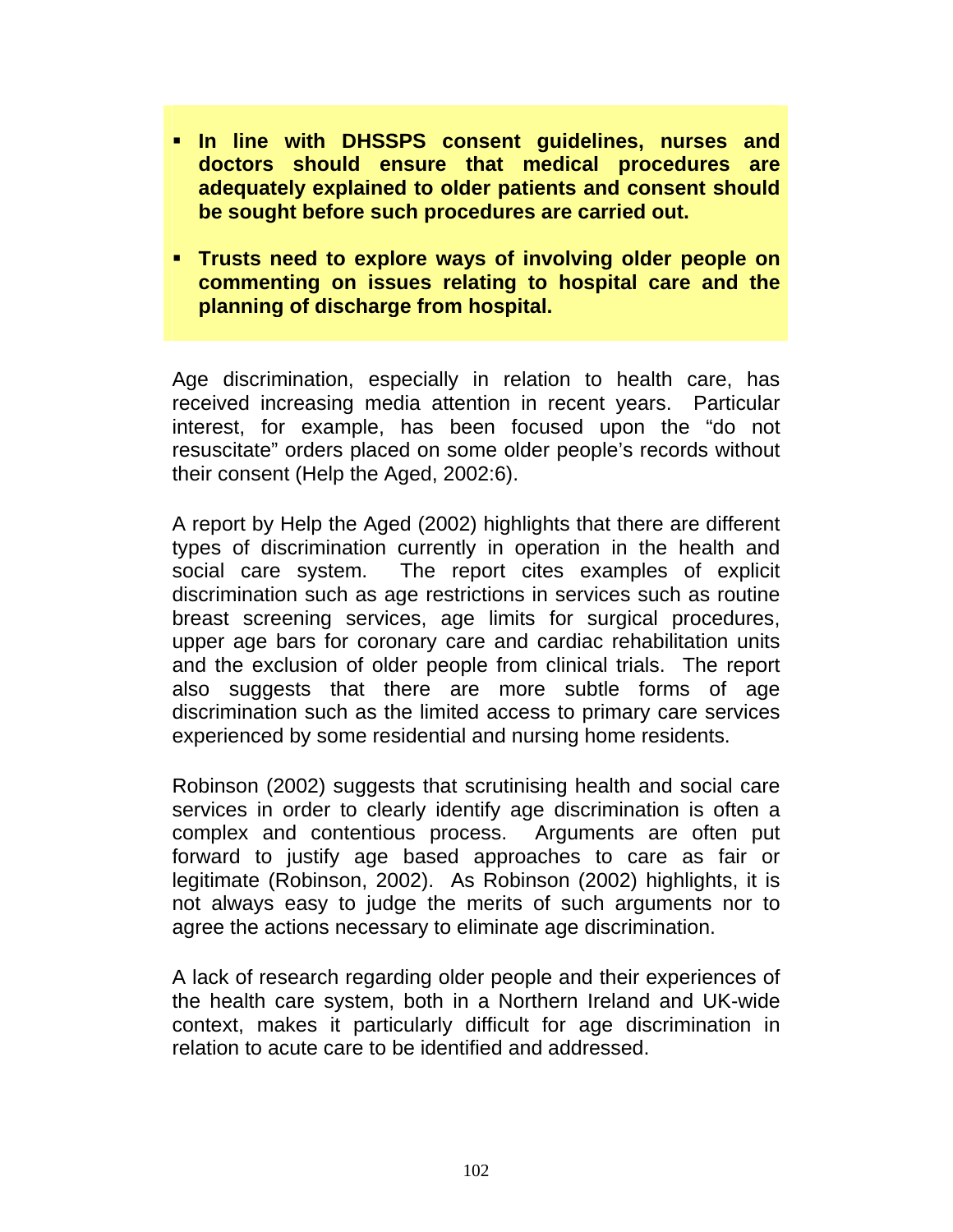### **Older People & Social Care**

Age discrimination in social care is also not easily identifiable. A publication by the King's Fund<sup>47</sup> into age discrimination suggests that this is because many social care services are selectively provided, that is, older disabled people tend to receive services primarily designed for older people from a ring-fenced budget.

A survey of senior health and social service managers in England $48$  reveals that three out of four believed that age discrimination existed in health and social services with many suggesting that ageism was endemic. Many of the senior managers also highlighted that, in terms of social service provision, older people's needs were defined on a more basic level than those of younger people or children (Roberts et al, 2002).

In a Northern Ireland context, research suggests that, in terms of social care, budgetary constraints for key community services (particularly the home help service), delayed discharge from hospital, waiting lists for services and charging for nursing and residential care, are the key concerns of older people here (O'Hara, 2002; OFMDFM Working Group Report on Older People, 2002?, Human Rights Commission, 2001).

The Northern Ireland Human Rights Commission report, *"Enhancing the Rights of Older People"*, identifies a number of issues which are relevant to equality of opportunity in accessing to social care. The report highlights, for example, that people receiving care packages prior to the age of 65 often experience a reduction in their care package once they become the responsibility of the "elderly care team" at age 65 (2001:6). The report further highlights differences in financial independence and autonomy between those living in their own homes in comparison to those living in residential or nursing home care (2001:10).

There is clearly a lack of Northern Ireland based research which explicitly examines age discrimination in health and social services, due in part to numerous methodological challenges. It is difficult to ascertain from the existing literature the true extent of

 $\overline{a}$ 

 $47$  King's Fund. Briefing Note: Age Discrimination in Health and Social Care.<br> $48$  a telephone survey of 75 senior managers in hospitals, primary care groups, community trusts and social service departments.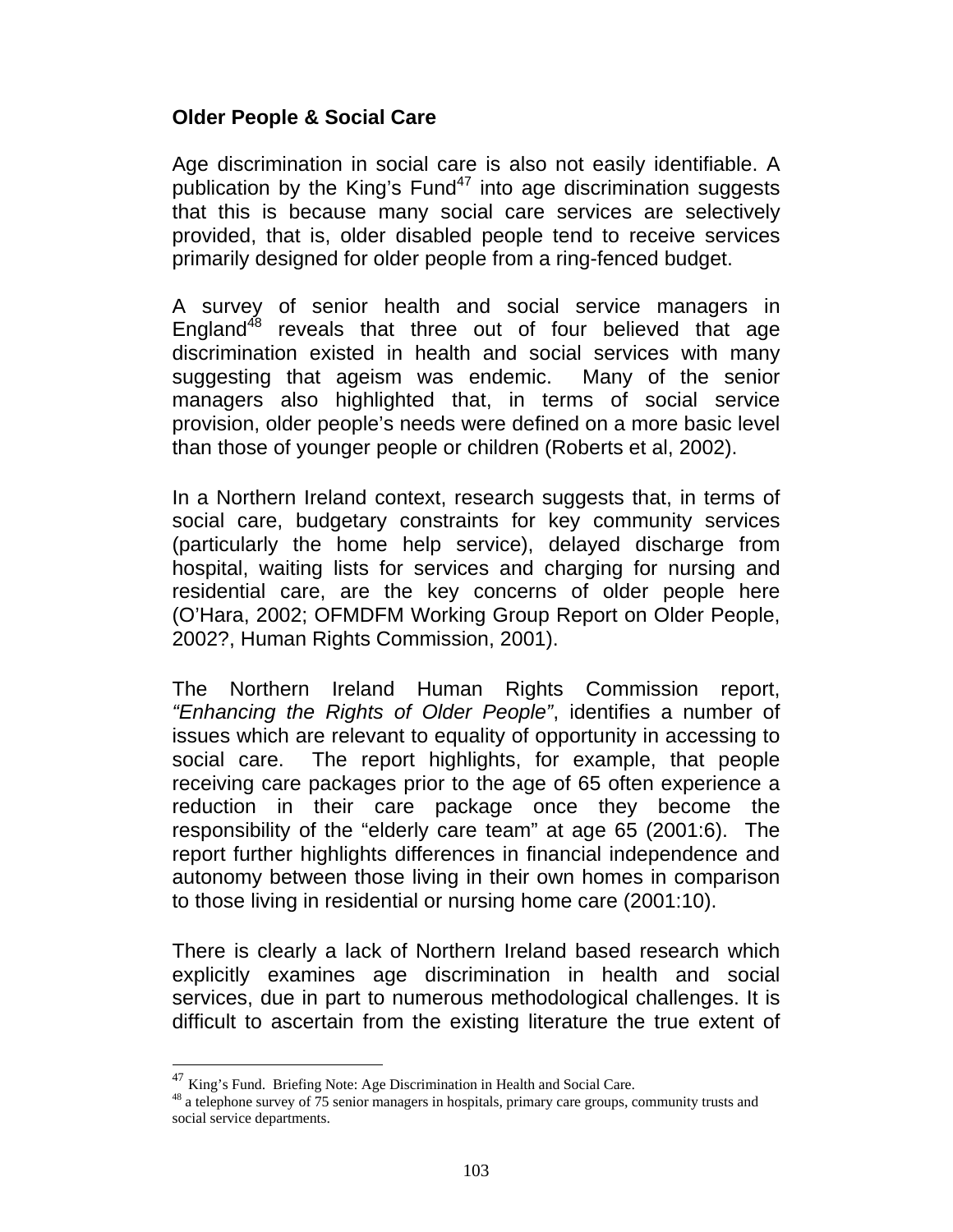the rationalisation of services or the existence of a "postcode lottery" in relation to older people and access to services.

It is evident, however, that attention must continue to be focused upon age discrimination in health and social care in Northern Ireland. There must be an increased research and policy focus which recognises that older people's access to key services can be profoundly affected by many other factors such as gender, marital status, ethnicity, socio-economic status and geographical location.

### **Older People in Rural Areas**

The centralisation of many hospital services coupled with a poorer transport infrastructure often creates service accessibility barriers for older people in rural areas. Currently there is a scarcity of detailed information on the needs and experiences of older people in rural areas in Northern Ireland particularly in relation to health and social services. However, OFMDFM has recently commissioned the Rural Community Network to undertake research in this area (OFMDFM, 2004). It is recommended that the DHSSPS and its associated bodies take note of this research when it is made available as it may prove to be a valuable resource in identifying needs and gaps in service provision.

### **Transport, Health and Social Care**

The availability of transport and the ability to travel is fundamentally important to older people in terms of accessing health and social care services (for example, the provision of transport to attend a hospital appointment or to access day care) (NIHRC, 2001:26). However, as a report by the Northern Ireland Human Rights Commission (2001) highlights, older people experience a number of barriers in relation to travel and transport which can impact on access to health and social services. Barriers highlighted by the report include:

 **Costs:** many older people are unable to take advantage of free public transport. Some may have to rely on friends or relatives with cars, taxis, social services and the voluntary sector to take them to and from appointments. Some of these forms of transport will involve costs and there is varied practice amongst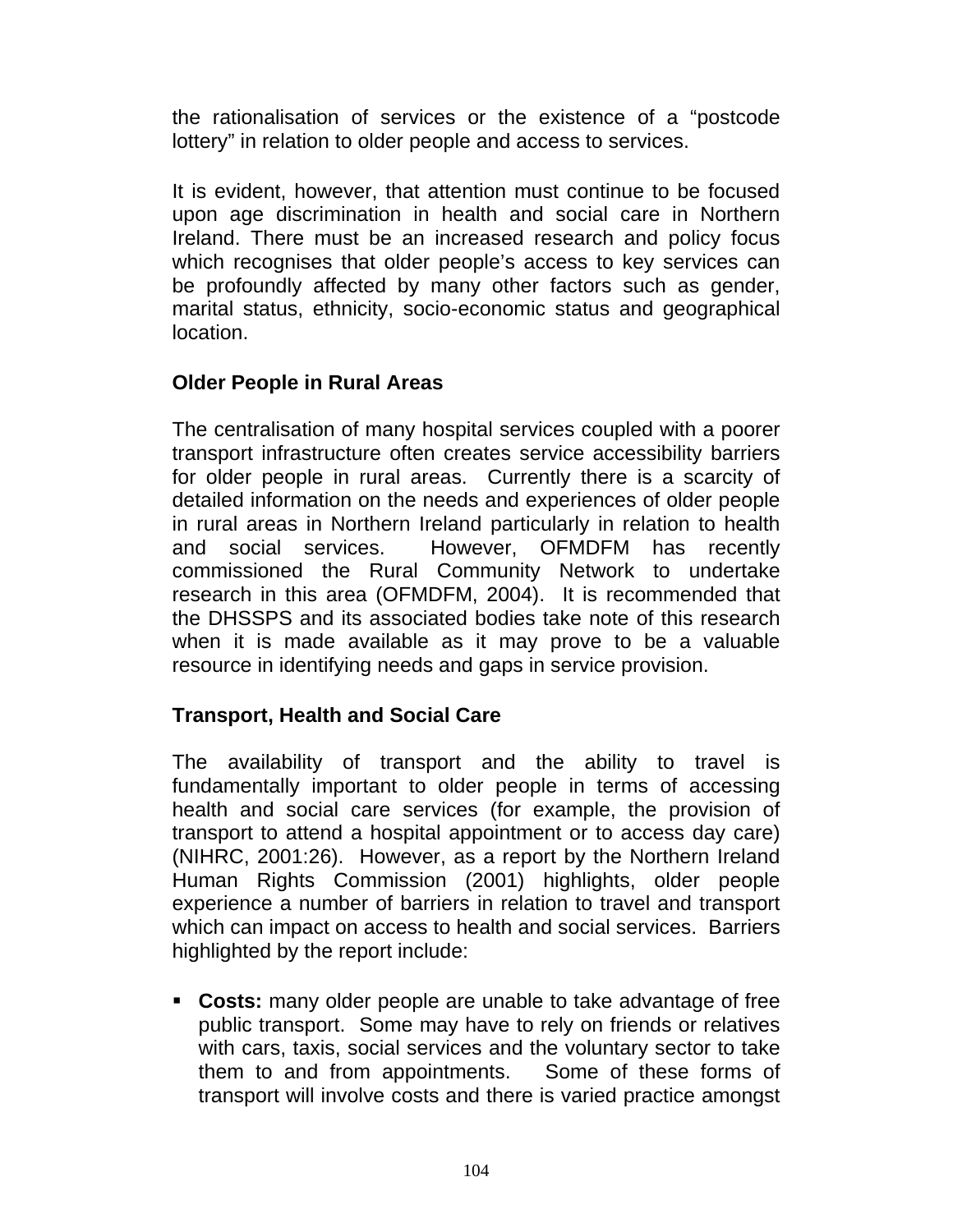HSS Trusts as to the extent to which transport will be provided (that is, a postcode lottery); and

 **Accessibility of Transport:** inaccessible vehicles are problematic for older people with mobility problems and those living in rural areas in particular.

A report published in 2003 by the Social Exclusion Unit in Great Britain highlights that over the course of one year 1.3 million people miss, turn down or chose not to seek health care because of transport problems (2003:111). Older people, particularly those in rural and/or deprived areas, are especially vulnerable when it comes to losing out on services because of transport availability. There is very little widely available research which makes explicit connections between transport and equity of access to health and social services. Therefore, this may also be an area which requires a much greater research and policy focus.

## **Elder Abuse**

A report published by the House of Commons Health Committee in April 2004 highlights that the, *"abuse of older people is a hidden, and often ignored problem in society"*. The report argues that in recent years the Government has taken a number of steps to raise the profile of the problem of child abuse including the introduction of measures to identify and tackle the problem. Yet, the abuse of older people remains firmly in the background (2004:7).

Abuse of older people can occur in a variety of settings including, the person's own home, a carer's home, day care, residential care, nursing homes or hospitals. The abuse can take a variety of forms including physical, sexual, financial and/or emotional abuse, neglect and over-medication. The perpetrator of the abuse can be a partner, child or relative, a friend or neighbour, a paid or voluntary care worker, a health or social worker, or another professional. There are also various reasons why abuse can occur including, poor quality long term relationships, a carer's inability to provide the level of care required, or the fact that the carer has mental or physical health problems. In more formal settings, such as care homes, abuse can be the result of inadequately trained staff, poorly supervised staff or staff who receive little support from management (Action on Elder Abuse Fact Sheet).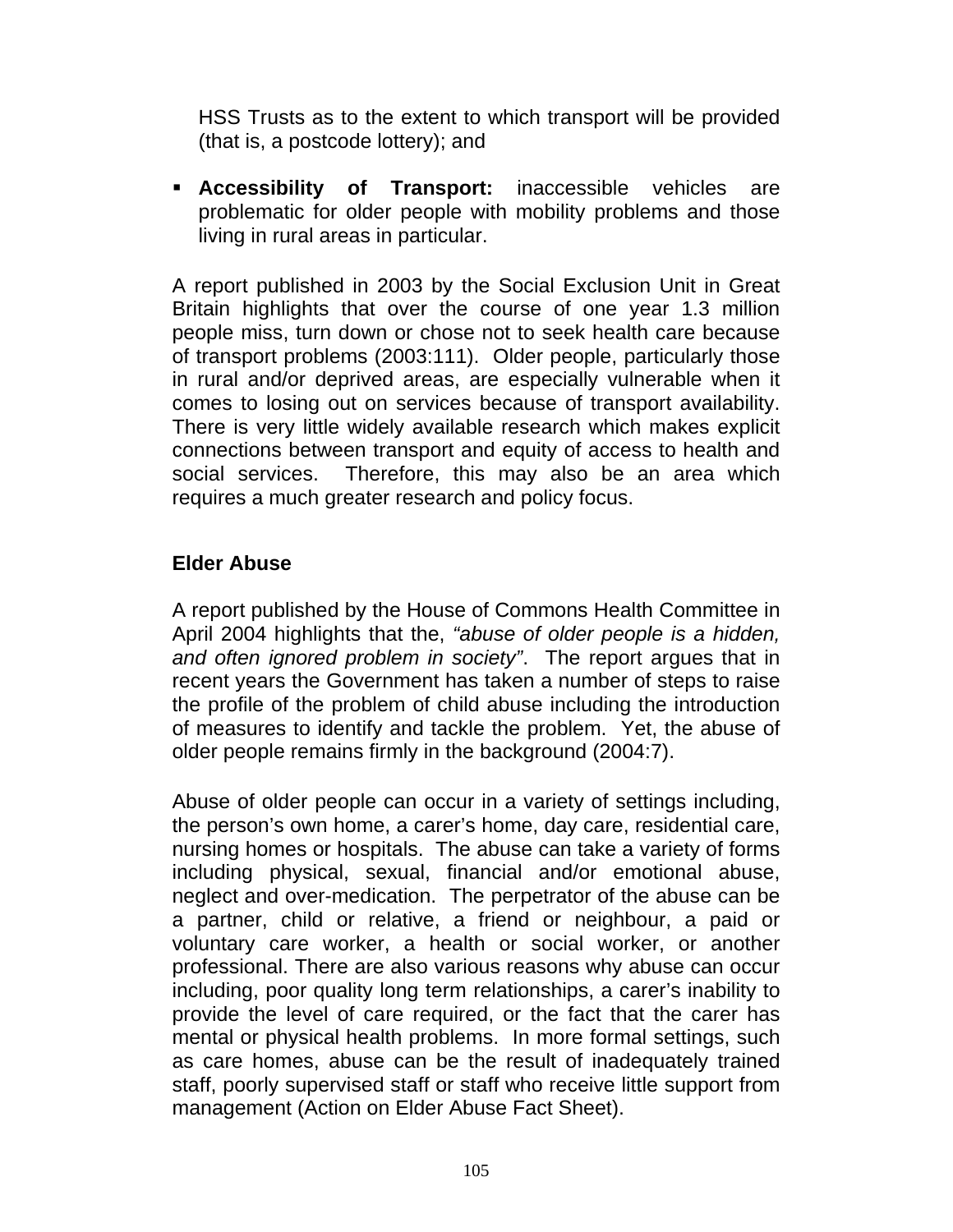Both older women and men can be at risk of abuse. However, as Pritchard (2004) argues very little research is available about men as the victims of elder abuse. Pritchard's (2004) study indicates that male victims of elder abuse tend to be treated differently by social workers than female victims of abuse. For example, men living in squalid conditions or in a state of neglect often go unreported by some professionals who believe that men are more likely than women to choose to live in such conditions. This has quite obvious implications in terms of men and equity of access to interventions.

There is currently a scarcity of research on the issue of elder abuse in a Northern Ireland context. This issue urgently requires much greater attention in terms research and policy in order to attempt to identify the prevalence of elder abuse and to address the training needs of carers and health and social care staff. It is strongly recommended that the DHSSPS and its associated bodies take note of the recent House of Commons Health Committee report on elder abuse and its recommendations (a number of which are outlined below).

#### **Recommendations: Elder Abuse**

**(House of Commons Health Committee Report on Elder Abuse, 2004)** 

- **Varying definitions of elder abuse are adopted across the health and social care sector. To enable the extent of the problem of elder abuse to be accurately determined and for the purposes of uniformity an agreed, consistent and comprehensive definition of elder abuse should be applied by all Government departments, statutory agencies, independent bodies, charities and organisations.**
- **National Minimum Standards should be put in place for domiciliary care to require the reporting of adverse incidents.**
- **Steps should be taken to review the frequency and effectiveness of the inspection of NHS establishments providing care for older people including measures to increasing user engagement.**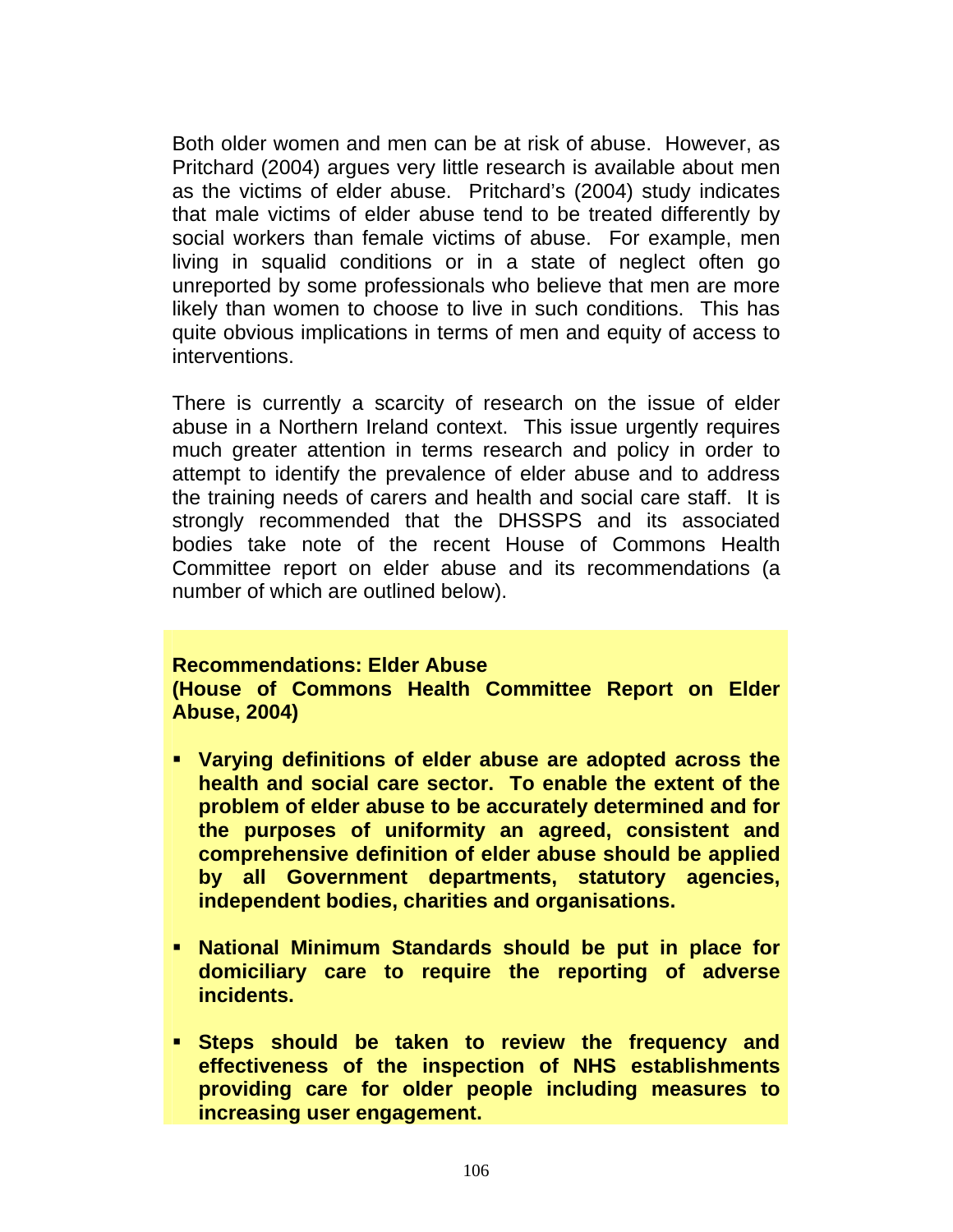- **The over-prescription of medications is sometimes used in care environments as a tool for managing residents. However, measures should be taken to ensure that all people aged over 75 should have their medicines reviewed at least annually with those taking four or more medicines reviewed at least once every six months.**
- **There should be mandatory training for staff in all settings where abuse can occur including training in recognising, reporting and treating elder abuse.**

#### **Mental Health**

The 2002 Report of the Director of Public Health published by the Northern Health and Social Service Board (NHSSB) states that, "*mental health problems in old age should be treated as vigorously as physical problems in that age group, and mental health problems in younger people*" (NHSSB, 2002:23). The report further suggests that as a result of living in a society which could perhaps be regarded as ageist, the mental health problems of older people have been somewhat overlooked and viewed as an inevitable consequence of ageing (2002:27).

It is estimated that between 10-20% of older people (aged 65+) suffer from serious mental health problems including conditions such as Alzheimer's, dementia and depression. The prevalence of depression in those aged 65 ranging from 15% in the general community to 30% of those in residential homes (MacDonald, 1997 cited in NHSS, 2002:25).

MIND, a leading mental health charity, outline a number of factors which can specifically influence the mental health of older people including life changes such as retirement (in which stress and depression can result from financial loss**,** loss of purpose, adjusting to spending time at home, changes in social networks, boredom, low self esteem) and the increased likelihood of bereavement (such as loss of a partner, friends and family). MIND also highlight that there are distinct differences between the mental health of older women and older men.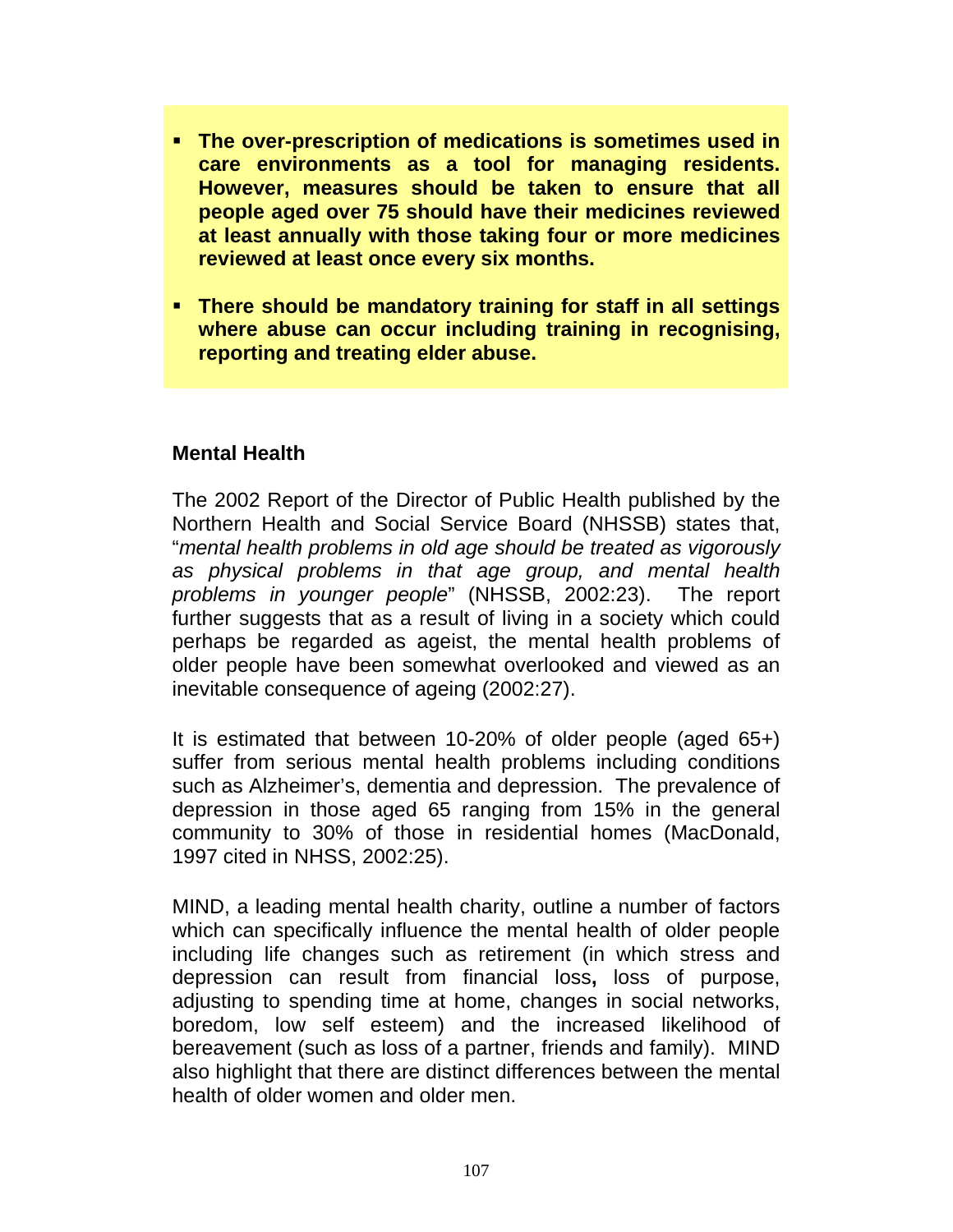For many older and middle aged women, for example, the menopause can lead to emotional upheaval, stress and depression. Older women in comparison to their younger counterparts also experience a wide range of losses (such as loss of fertility, loss of parental role, loss of income through retirement) and this can have a profound impact on their mental and emotional health. For many men, the "male menopause" can involve a series of physical and psychological changes which can often lead to depression and anxiety. The suicide rate amongst older men, the over 75s in particular, is an additional area of concern (MIND Factsheet).

A recently published literature review conducted by Mentality, as part of Age Concern England and the Mental Health Foundation's UK-wide three year inquiry into "mental health and well-being in later life", has identified a number of inadequacies in current research, policy and service provision for older people. Areas for concern arising from this review include:

- **Depression:** the review reveals that very few medical trials for treatments relating to depression included patients over the age of 60.
- **Suicide Prevention:** there is little evidence of a coherent approach to suicide prevention targeted at older people.
- **Poverty:** the review reveals that there are clear links between deprivation, poverty and poor mental health amongst older people, however, there is an absence of research relating to this in certain areas (for example, the effects of retirement on mental health in later life).
- **Participation:** a lack of evidence which suggests that older people themselves have inputs into the design and delivery of mental health interventions or the promotion of mental health.

A number of steps have already been taken to improve the mental health of older people in Northern Ireland including, the DHSSPS Mental Health Strategy and Action Plan; proposals for a new £7m centre of excellence for dementia care; and various other policy and service developments at HSS Board and Trust level.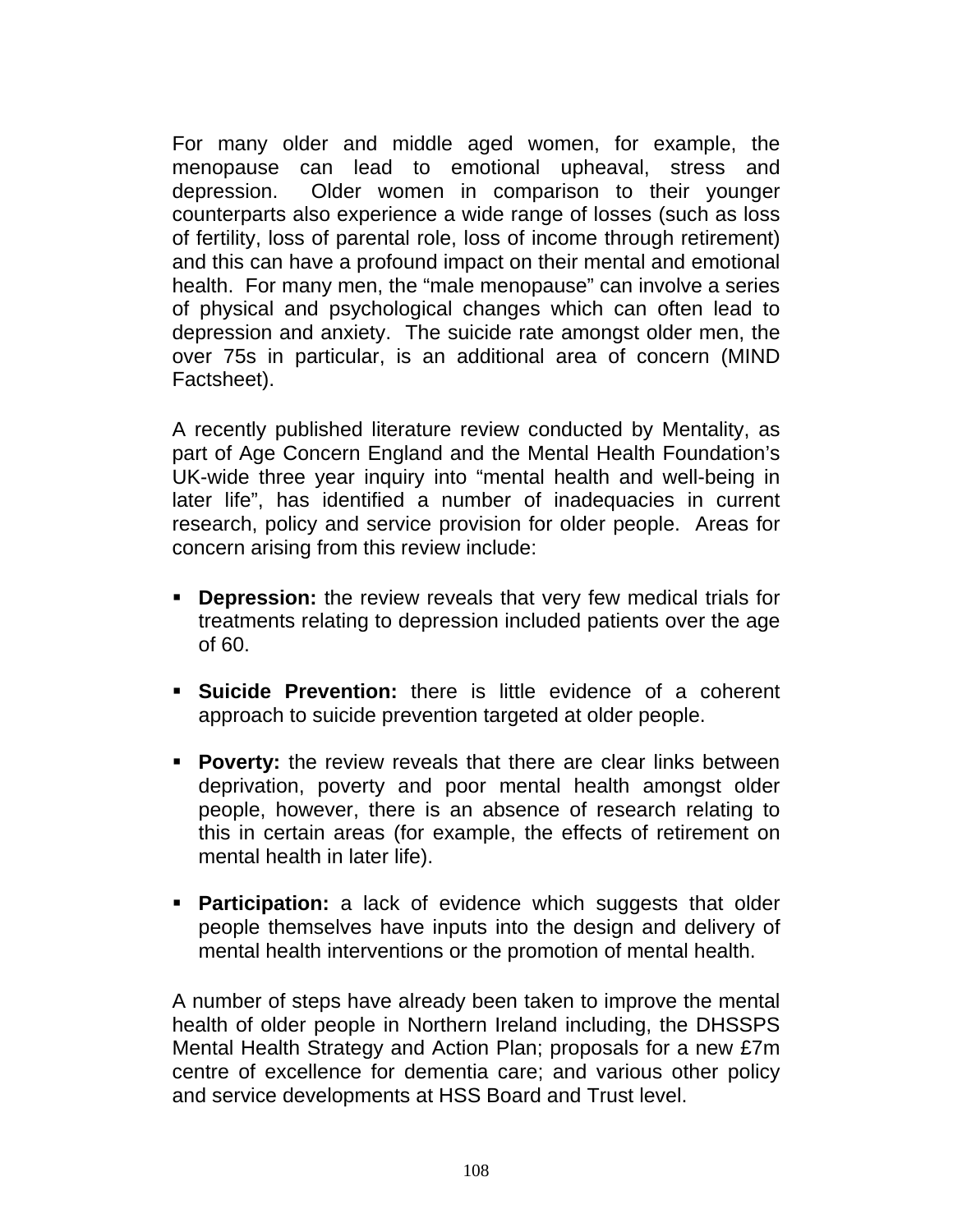However, there appears to be relatively little Northern Ireland specific research which explores the mental health of older people and inequities in uptake or availability of services or in relation. Nor does there appear to be widely available research relating to older people and the interaction between mental health and deprivation or other social and geographical factors. There may, therefore, be a need for greater attention in this area in order to inform policy formation and service planning.

### **Alcohol Misuse**

Evidence suggests that alcohol use disorders are common amongst the older population and are associated with considerable morbidity. Yet, media attention and public health initiatives relating to alcohol use disorders have tended to focus upon the younger population (O'Connell et al, 2003).

O'Connell et al (2003) maintain that with the ageing population continuing to increase, health services need to improve their provision of age appropriate screening and treatment methods and services in relation to alcohol misuse. O'Connell et al (2003) suggest that the rate of alcohol misuse amongst older people is often underdetected and misdiagnosed for a number of reasons. For example, older people are more unlikely to disclose a history of excessive alcohol intake, health and social care staff have a lower degree of suspicion when assessing older people, and health care workers may be less likely to refer older people for specialist treatment.

It is clear that older people with alcohol related problems may not be receiving equitable access to available treatment and services. However, there is very little available research or information in regards to this issue which specifically refers to Northern Ireland.

#### **Learning Disabilities and Ageing**

An increasing number of people with learning difficulties are now living to an older age. This may mean that many more older people with learning disabilities will experience age related illnesses such as dementia (Wilkinson et al, 2004:1). Yet, despite this trend, research (Wilkinson et al, 2004; Davis et al, 2002) highlights that there is lack of information and policy on how best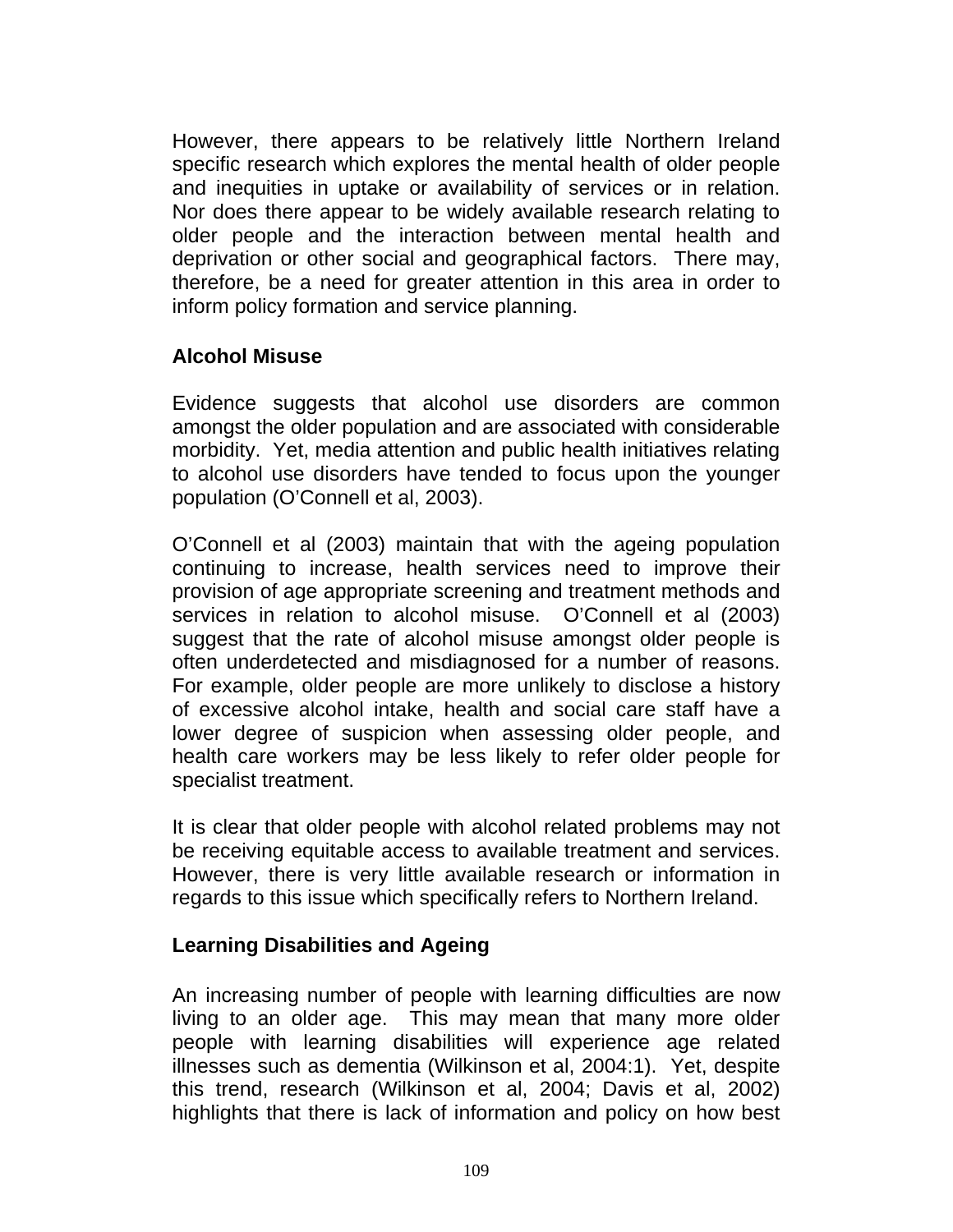to provide needs led, multi-disciplinary and supportive services to older people with learning disabilities.

Wilkinson et al's (2004) study of adults with learning disabilities and dementia living in a number of community based residential homes in the UK raised a number of important issues including:

- the lack of coherent and consistent practice in relation to diagnosis and follow up for people with learning disability and dementia.
- that diagnostic services tend to be ad hoc and that there is often a lack of any formalised route for the management of the individuals present and future care needs.
- that few staff had training in supporting people with dementia. There was a tendency for staff to cope rather than ask for assistance which they feared would result in the person being moved.
- relatives of people with learning disabilities and dementia often lacked knowledge and awareness of the condition and expressed a desire for more information and advice.
- that when people with learning difficulties and dementia are admitted to hospital, acute staff did not know how to deal with people with learning disabilities (feeding, washing etc). Often staff from the residential homes went into the hospital and provided care themselves.

Many of the above findings are also relevant for people with learning disabilities and dementia in Northern Ireland. A study by Davis et al (2002), into the needs of people with intellectual disabilities and dementia in the Eastern Health and Social Services Board area, identified a number of similar findings. Davis et al (2002) note that although awareness of dementia in people with learning disabilities was growing amongst both carers and health and social care staff, there was still comparatively little information as to how services would be planned in order to meet the needs of this group.

Both Wilkinson et al (2004) study and the Davis et al (2002) study make a number of recommendations for improvements in the availability and accessibility of services for people with learning disabilities and dementia. These recommendations (outlined below must be taken into consideration by the DHSSPS and associated bodies and agencies.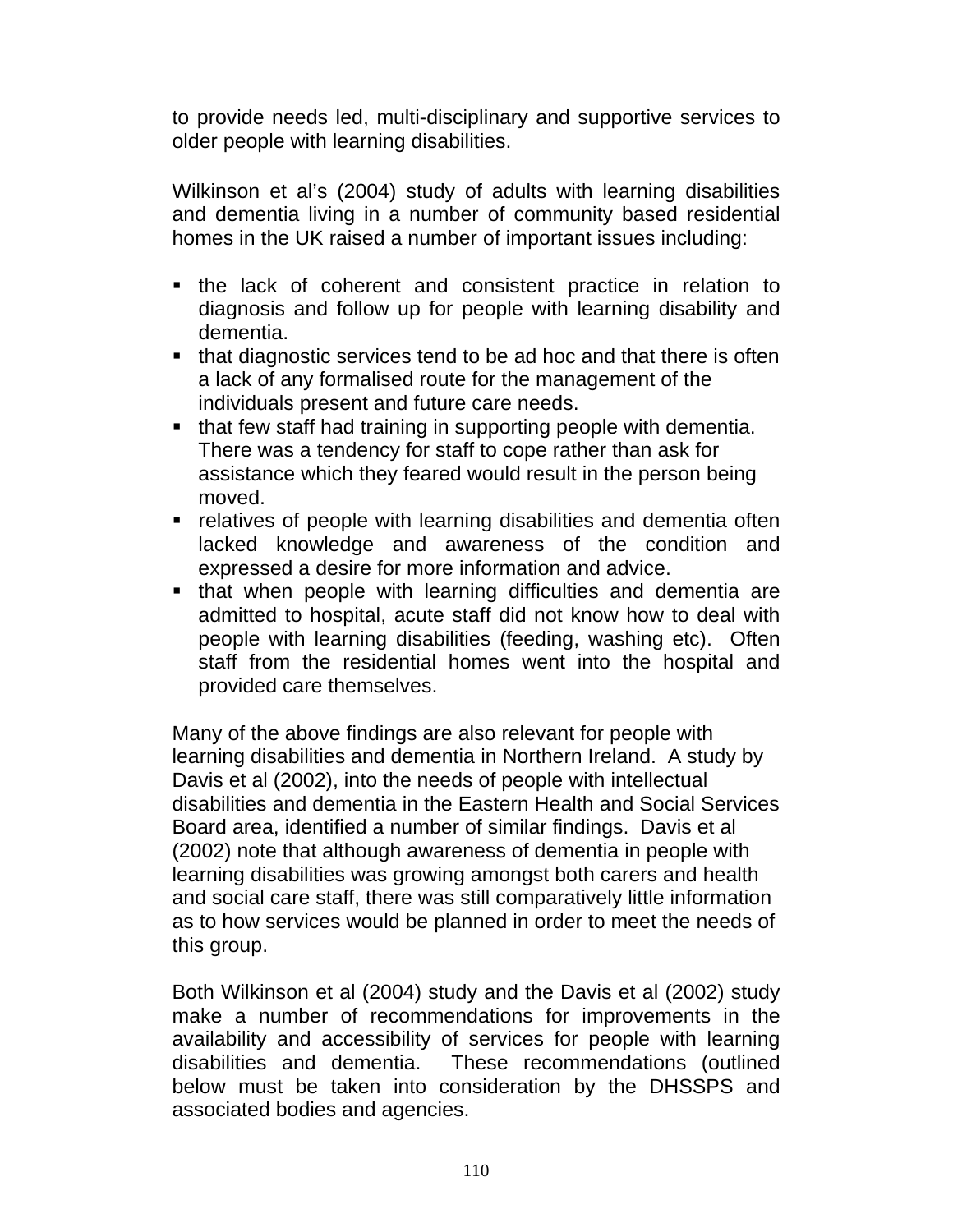**Recommendations: Learning Disability and Dementia (Davis et al, 2003)** 

- **A comprehensive multidisciplinary assessment and diagnostic service should be available to everyone thought to be suffering from dementia. Such services should aim to undertake assessment at the earliest possible opportunity.**
- **In view of the high risk of people with Down's Syndrome developing dementia, services should recognise the value of undertaking brief but thorough assessments of cognitive functioning and daily living skills whilst adults are in their 20s.**
- **On diagnosis a care plan should be devised drawing on multidisciplinary and multi-agency input. Care plans should be reviewed continually to identify changing needs.**
- **Assessment of the needs of carers should incorporate both practical and emotional needs.**
- **The training needs of staff should be identified and an appropriate response implemented.**
- **Supporting people in their current residential locations until it is no longer practically possible should be the guiding principle of designing a care package.**
- **The choices and rights of individuals with intellectual disabilities should be recognised and maximised.**
- **Information for people with intellectual disabilities in relation to dementia should be developed in appropriate and accessible formats.**
- **The extensive expertise and knowledge for responding to people with dementia which already exists within elderly programmes of care should be maximised. Co-operation and the sharing of skills, expertise and services across programmes of care should be encouraged.**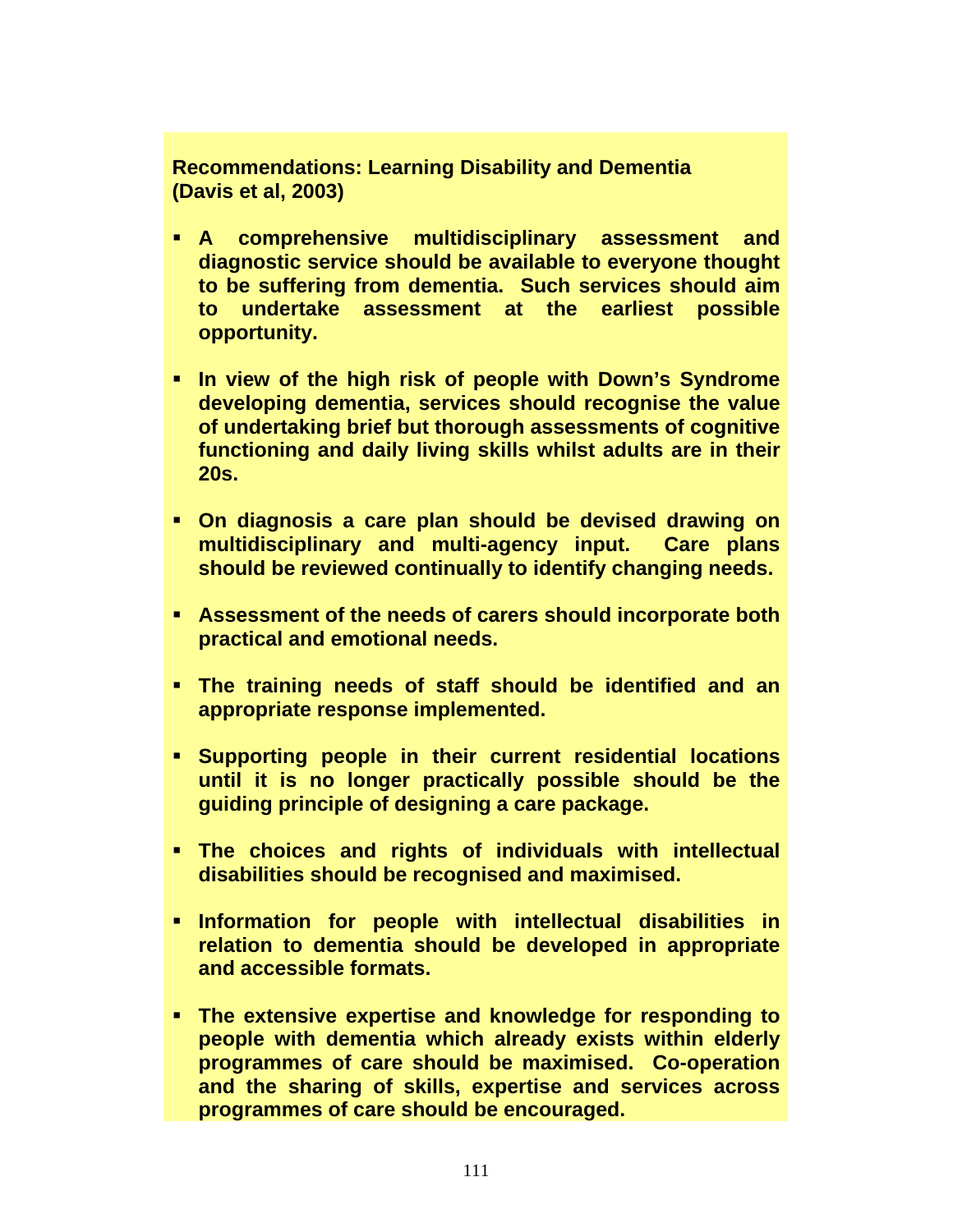- **Mechanisms should be put in place to ensure that people with intellectual disability and dementia receive equal access to drugs and treatment.**
- **High dependency services should be available when carers reach a stage where they can no longer meet the needs of the person that they provide care for.**

**Recommendations: Older People, Learning Disability and Dementia (Wilkinson et al, 2004)** 

- **There is urgent need for health and social care staff to receive information and training regarding the early signs of dementia in people with learning disabilities.**
- **There must be clear guidelines in relation to the development of diagnostic and care pathways.**
- **There is a need for more research into the experiences of people with learning difficulties and dementia.**
- **Service providers need to take into account the needs of relatives recognising their need for support and information about dementia.**

### **Older Carers [see dependants section]**

#### **Black and Minority Ethnic Older People**

A number of studies have been conducted into the needs of older Black and Minority Ethnic people in Northern Ireland. A study into the needs of Chinese older people, commissioned by the South and East Belfast Trust and the Chinese Welfare Association (NI)<sup>49</sup>, for example, highlights that Chinese older people:

l <sup>49</sup> "Who Cares: Report on the Health Related Quality of Life and Individual Level of Need of Chinese Elderly in Northern Ireland"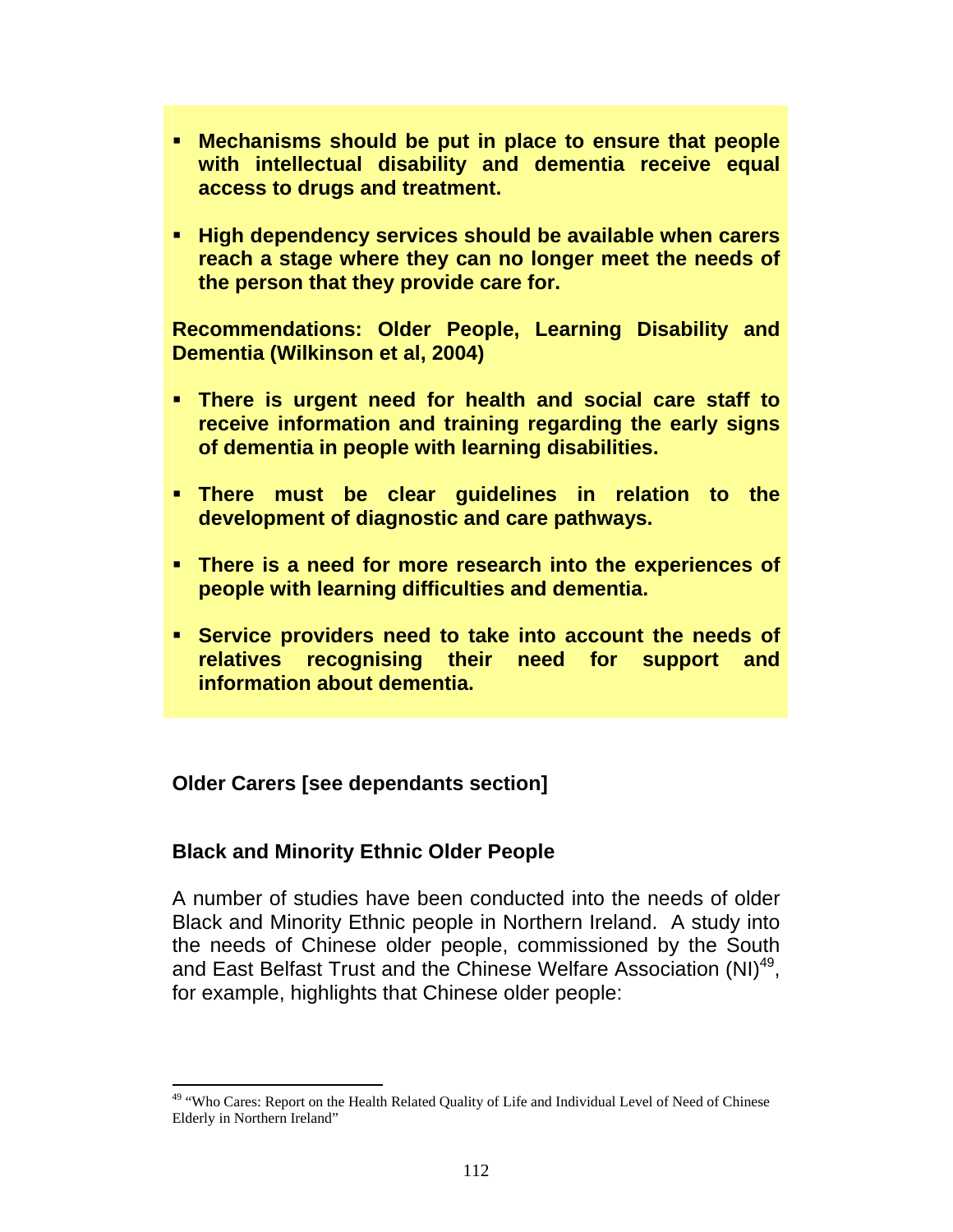- are often unaware of their entitlements to services such as day care services, home helps, district nurses, chilled meals, continence nurses;
- are less likely to access services even when they have knowledge of those services;
- have difficulties in communicating with health and social care staff given that many Chinese older people do not read or write English; and that,
- the problems faced by Chinese older people tend to remain hidden because they are often reluctant to complain or impose themselves on others.

A further study commissioned by the South & East Belfast Trust into the Needs of Hoi Sum Chinese older people highlights the isolation and loneliness experienced by many Chinese older people in Northern Ireland (Chan, 2003:14). It is likely that older people from other Black and Minority Ethnic groups in Northern Ireland have similar hidden needs and service accessibility difficulties.

Age Concern<sup>50</sup> maintains that older people from Black and Minority Ethnic communities are not achieving equal access to services such as health and social care. As the population of older Black and Minority Ethnic people continues to increase, Age Concern suggests that Government bodies and agencies must ensure that the voices of Black and Minority Ethnic older people are incorporated into decision-making processes.

A 2001 Age Concern Conference identified five key action points for those providing services to Black and Minority Ethnic older people. It may be useful for the DHSSPS and relevant bodies to take into consideration these points (outlined below).

l <sup>50</sup> Age Concern Black and Minority Ethnic Elders web page www.ageconcern.org.uk/AgeConcern/about\_bmee.htm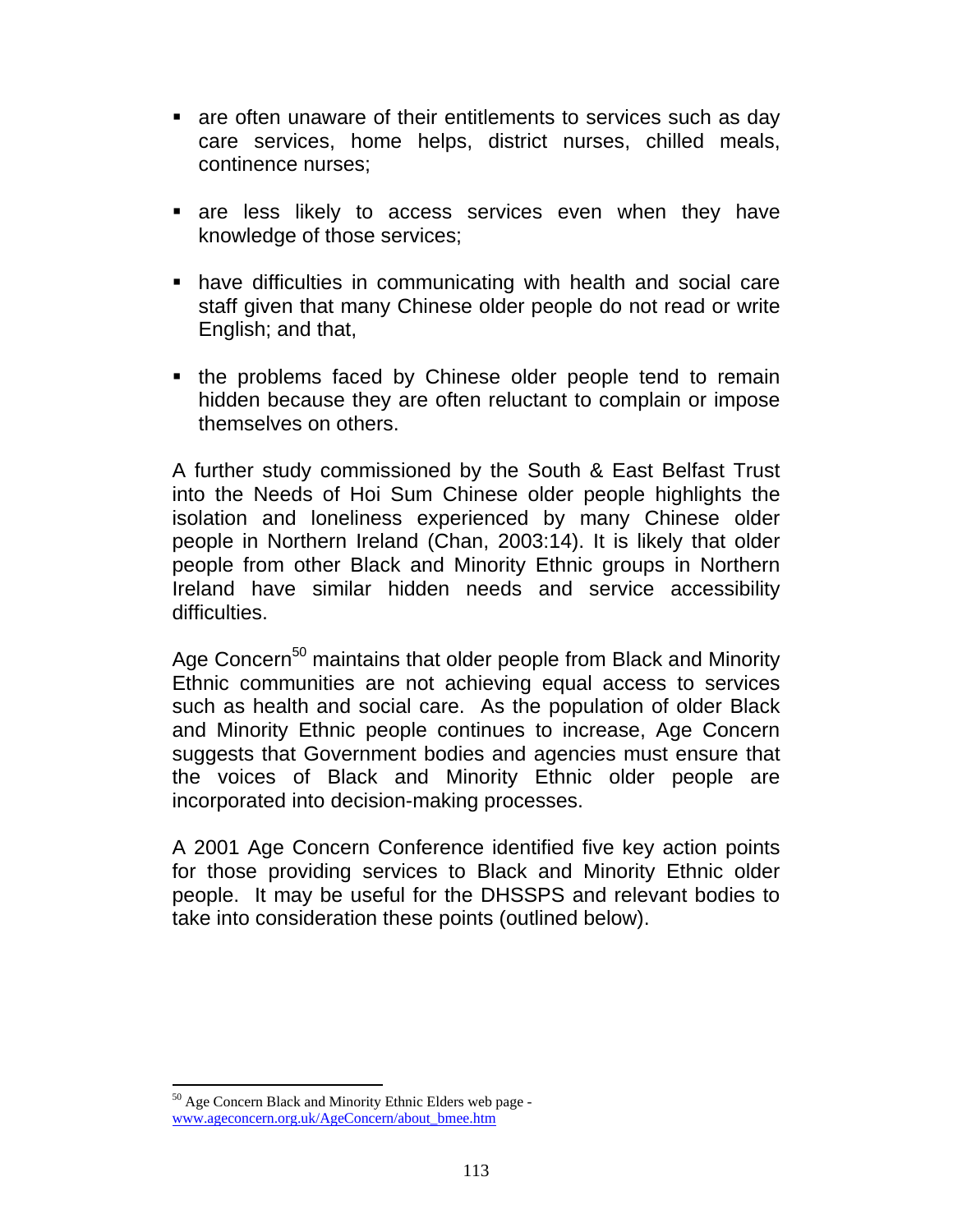**Recommendations: Black and Minority Ethnic Older People (Age Concern England Ethnic Elders: Access & Equality Conference – November 2001).** 

**Five Action Points for Service Providers:** 

- **Ensure Consultation: Black and Minority Ethnic older people must be involved with consultation processes.**
- **Make Services Appropriate: services should have a sensitivity towards diverse cultural and religious needs.**
- **Make Information Accessible: information on older people's rights and how to access services needs to be disseminated widely to minority ethnic communities in new and imaginative ways and in a range of languages. Opportunities must be given to ask questions.**
- **Make Resources Available: money is needed to provide appropriate services. Resources should not be tokenistic or offered on a short term basis.**
- **End Discrimination in Service Provision: health and social care staff must have ongoing training to underline the importance of positive attitudes to all older people. This should include anti-racist and anti-ageist working practices.**

#### **Ageing and Communication in Health and Social Services**

Older people can experience a wide range of communication barriers in the field of health and social care. Such barriers can range from difficulties in accessing information on health and social services (for example, because information is not available in accessible formats) to restricted opportunities in expressing opinions or make choices in a health and social care environment.

Despite the development of a person-centred approach in health and social services, research continues to suggest that the opinions of older people are not afforded the respect they deserve.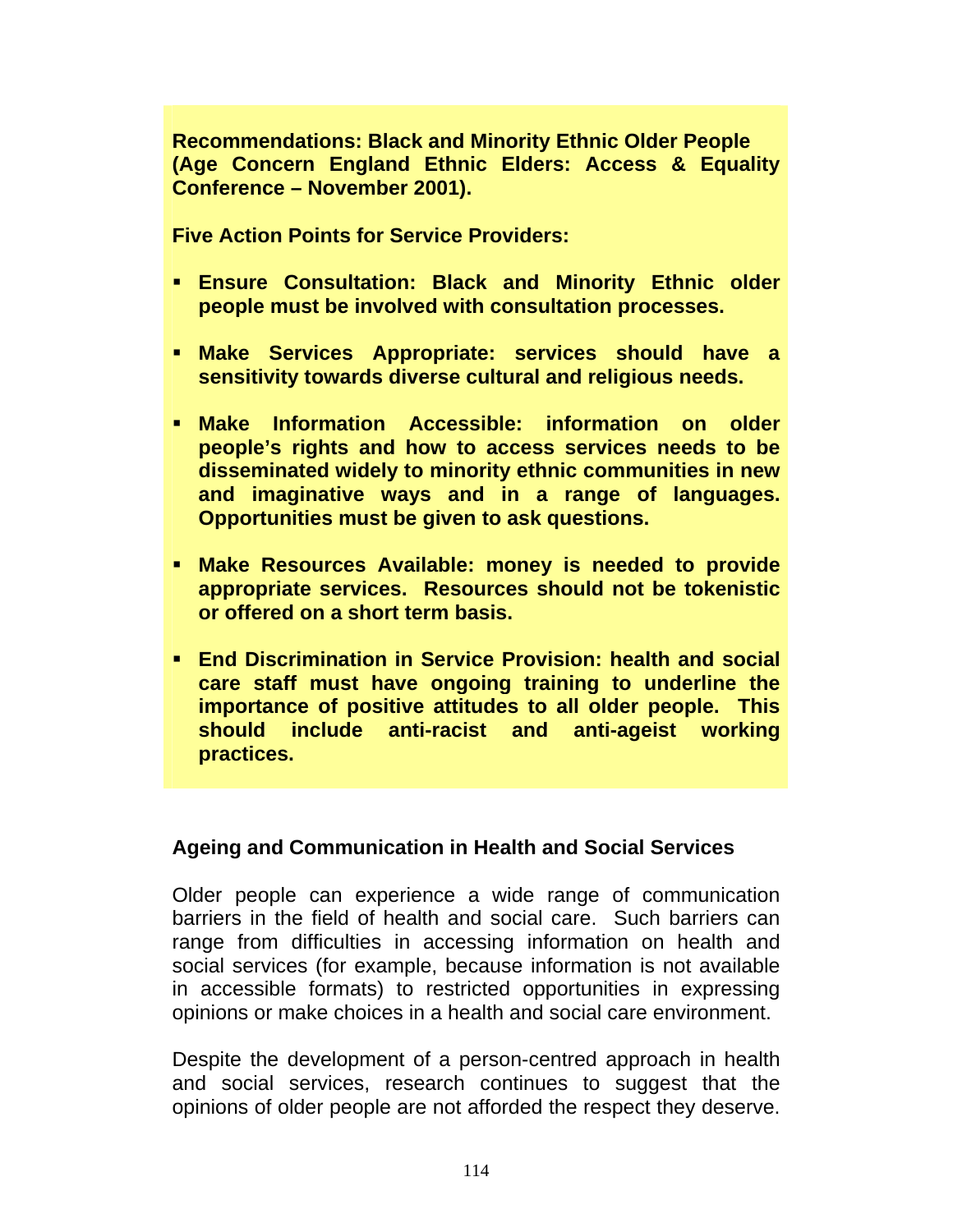The King's Fund highlight that sociological studies of medical consultations suggest that some health and social care professionals often modify the information, advice and interventions they provide to older people. Older people can also be viewed as passive or dependent and some professionals can either have low expectations of older people's mental capacity and/or tend to infantilise older people's behaviour (King's Fund Briefing Note on Age Discrimination in Health and Social Care).

Older people with profound communication problems (for example, as a result of a stroke or dementia) can also be excluded from expressing their thoughts and opinions (Kings Fund Briefing Note; SCARE Research Briefing). A recent small scale study into aphasia $5^1$ , for example, highlights how services can be inaccessible to people with severe communication difficulties and that information, when available, is often unclear or inappropriate. The study also revealed that many service providers do not know how to communicate with people with severe communication impairments. Some service providers in the study indicated a need for more information and support in communicating with people with severe communication impairments, but highlighted that there was a lack of widely available information in this area (Parr et al, 2004).

The Government's policy drive towards e-government and the provision of electronic information-based services could present new barriers for older people in terms of accessing information and advice on health and social care. A recent small scale study by Sourbati (2004), into older people's access to new media and online service delivery, reveals a number of obstacles affecting older people's access to electronic based information and services. These included:

- a lack of new media skills and difficulties acquiring the new skills necessary;
- general literacy problems amongst the older population;
- $\blacksquare$  the costs of new technology devices (such as computers);
- the costs charged by internet service providers; and,
- **F** in terms of telephone based services, difficulties arising out of declining hearing and speech ability (2004:3).

l  $51$  a communication impairment that commonly follows a stroke.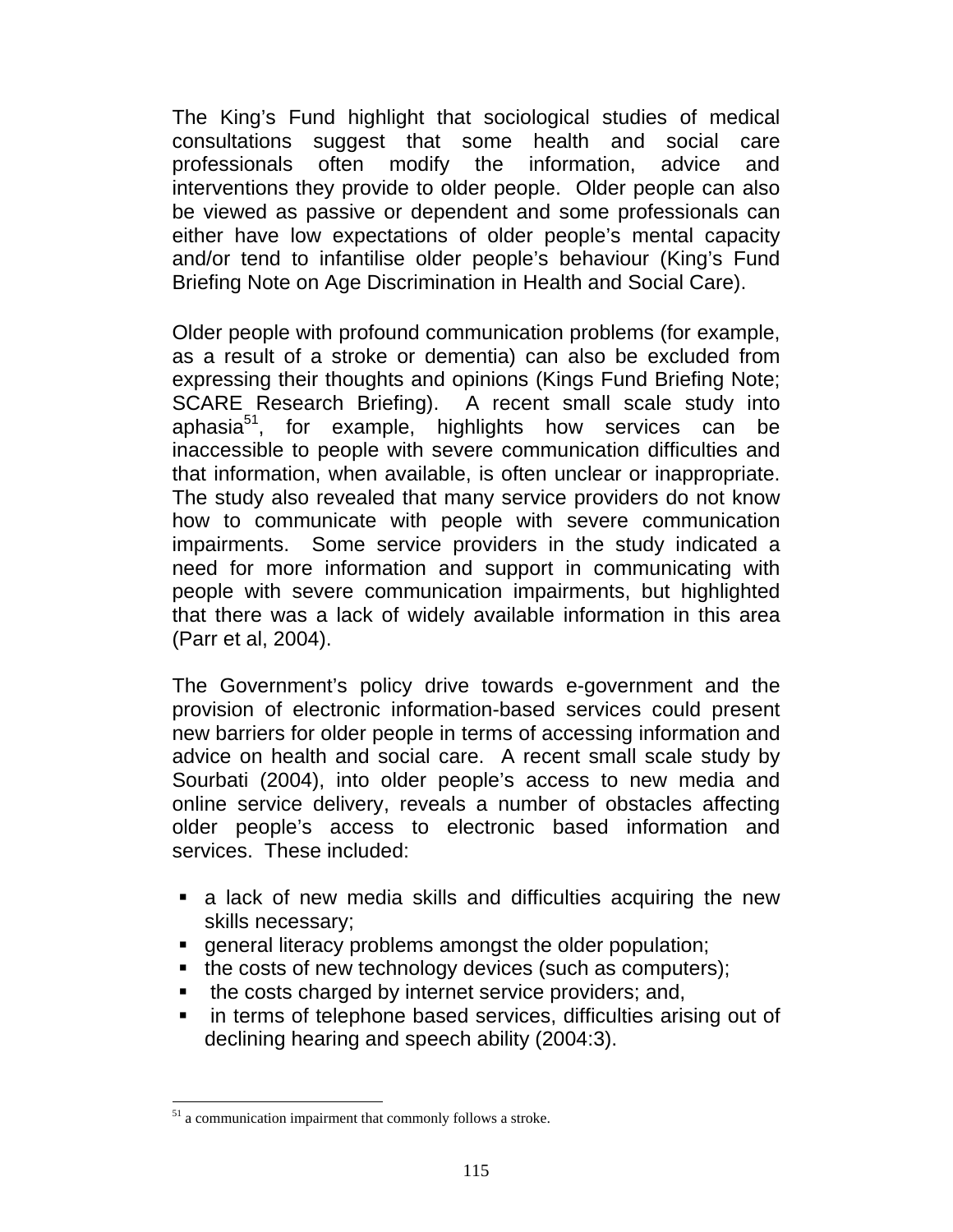Studies suggest that there are a high proportion of older people, particularly those in residential and nursing care with communication difficulties (Bryan et al, 2001). This is an area which requires a greater focus with an increased emphasis on training and awareness for health and social care staff in order to develop more effective strategies for communicating and listening to older people. The ability of older people to have their views taken in consideration and to be engaged in decision-making has important implications for both equality of opportunity and human rights.

### **Older People, Human Rights and Health and Social Care**

Research published by the Northern Ireland Human Rights Commission in 2001 considers the extent to which law, policy and practice in Northern Ireland promotes and protects the rights of older people in a range of areas including health and social care. The report concludes that the real extent of age discrimination in Northern Ireland continues to remain hidden, particularly in the health and social care system, due to the absence of research in this area (NIHRC, 2001:3).

The report suggests that the difference of treatment by reason of age across a wide range of areas, contravenes a number of human rights notably – Article 2 (the right to life), Article 3 (the prohibition of degrading treatments), Article 8 (the right to private and family life) and Article 14 (the right not to be discriminated against in the exercise of those rights.

The NIHRC report provides a number of illustrations of circumstances in which health and social services providers and commissioners could potentially be in breach of the 1998 Human Rights Act. A number of these examples are briefly outlined below. It would perhaps be prudent for the DHSSPS and its associated bodies to systematically examine past and current legislation, policies and practices to identify further potential breaches and identify ways in which these could be addressed.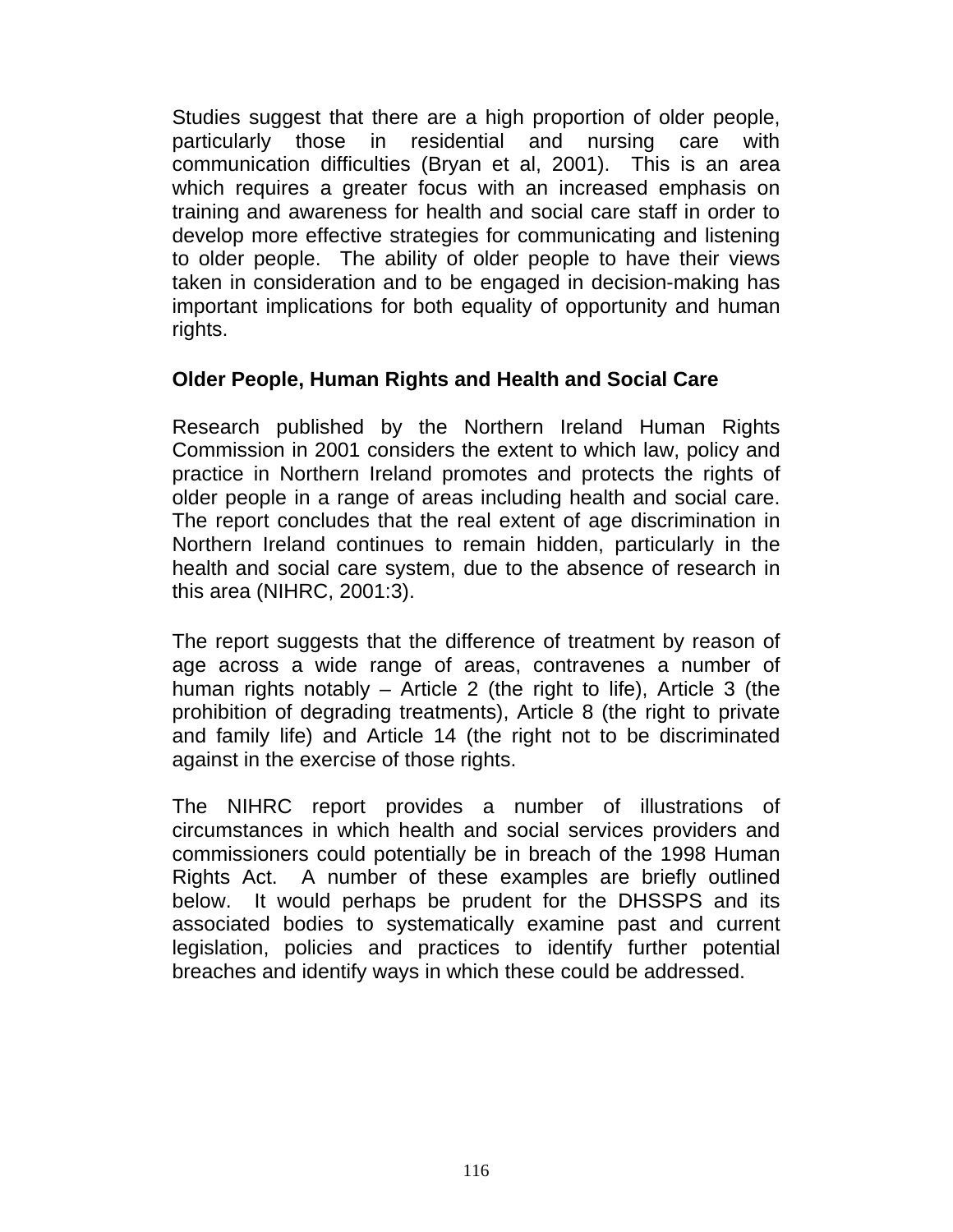NIHRC Examples of Potential Breaches of the Human Rights Act in relation to Social Care (2001:13-16):

- **Residential Care:** moving an older person to a home which could have adverse impacts on their private and family life (for example, the splitting up of a couple).
- **Waiting Lists:** delayed discharge from a hospital setting to home could potentially breach Article 2 (right to private and family life). If the older person is finding hospital particularly upsetting then there may be an interference with their physical and psychological integrity, which has been taken to be included in the concept of private life.
- **Loss of Dignity:** loss of dignity through a delay in providing services (for example, a lack of assistance with person care such as washing) could be considered degrading treatment and could potentially be a breach of Article 3 (the prohibition of degrading treatment).
- **Poor Standards of Care:** abuse or neglect in residential homes due to a number of factors including inadequate staff numbers could also contravene Articles 3 and 8.
- **Charging for Care:** low level of income for those older people in residential care or hospital may (due to loss of benefits or capital) interfere with their right to private and family life (Article 8).
- **Delays in Treatment:** delays in treatment could interfere with Article 2 (right to life) or Article 8 (right to private and family life) depending on certain circumstances. If, in more extreme cases, the delays can be shown to be likely to cause death then Article 2 (right to life) could also apply.

The British Institute of Human Rights (BIHR) in an assessment of human rights and older people, suggest that many of those working in the health and social care sector lack an understanding of the principles enshrined within the Human Rights Act and their role in promoting and upholding the rights of older people (2002:57). The BIHR further suggest that there is still some way to go before the Human Rights Act is accepted in a similar way to that of equality legislation. It also maintains that the Human Rights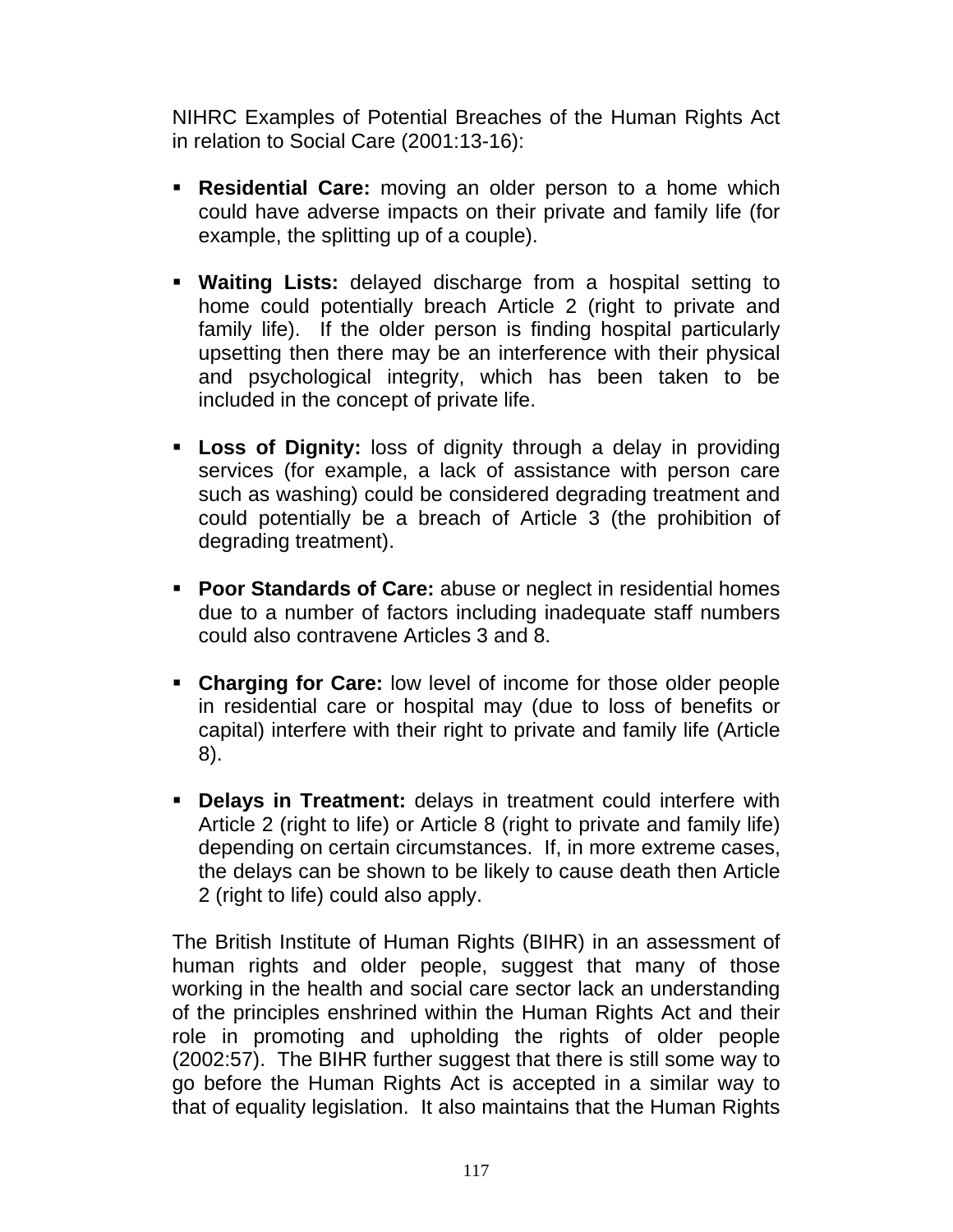Act currently seems to have very little bearing on many of the decisions that are made in relation to older people's lives (2004:57). It is evident, therefore, that DHSSPS and associated bodies must continue to mainstream and raise the profile of human rights throughout is policies and practices.

#### **Recommendations: Older People and Human Rights**

- **It is clear from the evidence presented in the literature that there must be a incessant effort by the DHSSPS and its associated bodies to continue to raise the awareness of the human rights of older people in a health and social care context including the provision of training for all staff.**
- **The DHSSPS and its associated bodies should strive to work in co-operation with the Northern Ireland Human Rights Commission and the voluntary and community sectors to empower older people by providing them with information, advice and advocacy in relation to human rights.**
- **All providers and commissioners of health and social care services should conduct an audit of policies and procedures to identify and address potential human rights violations.**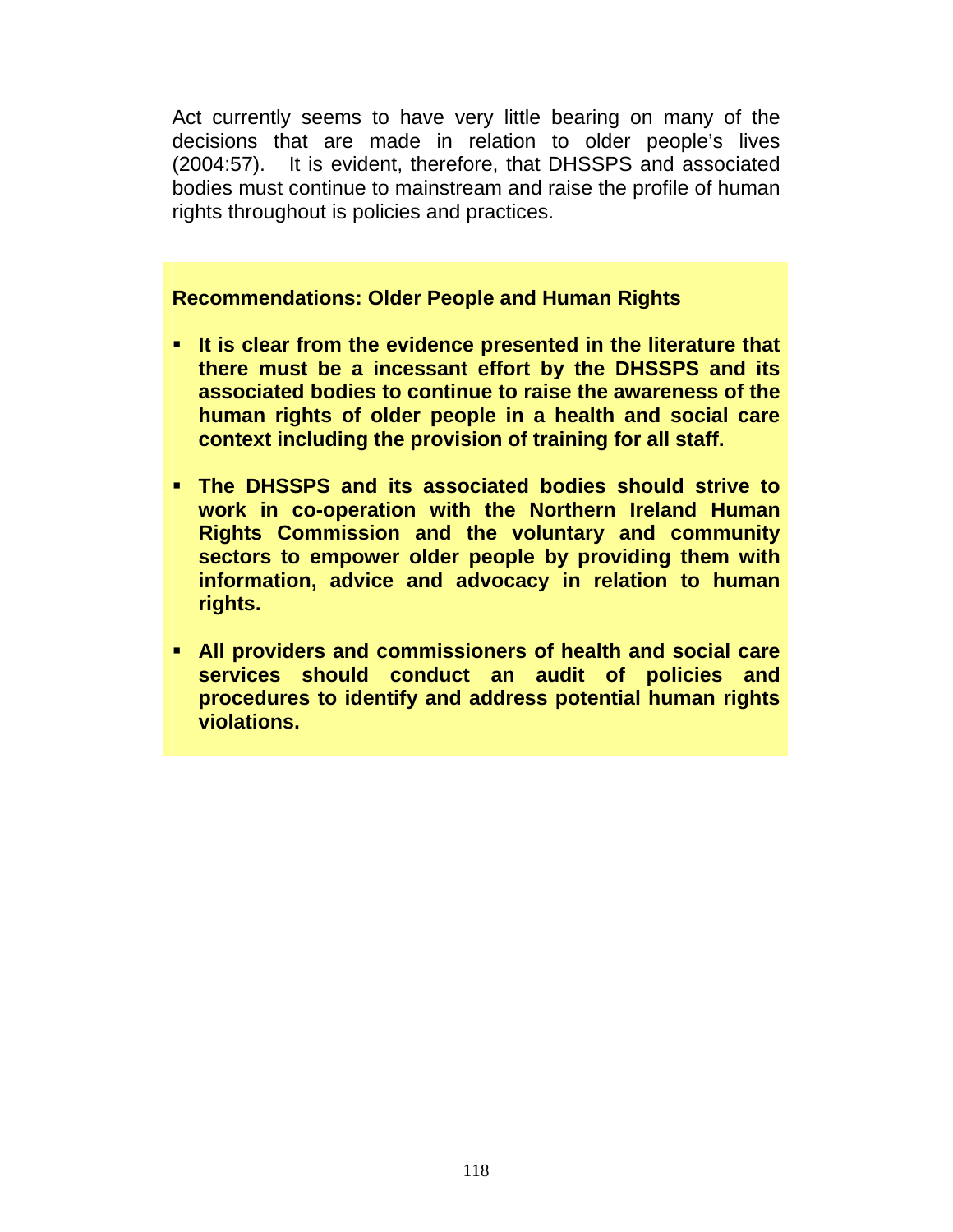### **References**

#### **Children and Young People**

Barnardo's (2002) *The Mental Health Needs of Homeless Young People. Report Commissioned by the Mental Health Foundation*. (available to download at

www.barnardos.org.uk/resources/researchpublications/documents/ HOMELESS.PDF)

Barnardo's (2002) *A Review of Sibling Bereavement: Impact and Interventions*. (available to download at www.barnardos.org.uk/resources/researchpublications/documents/ SIBLING.PDF).

Children's Law Centre & Save the Children Northern Ireland (2002) *Submission to the UN Committee on the Rights of the Child for consideration during the Committee's scrutiny of the UK Government's report.* (available to download at http://www.crin.org/resources/infoDetail.asp?ID=2989)

Croft-White, C. & Parry-Crooke, G. (2004*) Lost Voices: The Invisibility of Homeless People With Multiple Needs.* London: Crisis. (available to download at http://www.crisis.org.uk/pdf/LostVoices.pdf)

DHSSPS (2002) *Eating Disorder Services: A Consultation Paper*. Belfast: DHSSPS.

DHSSPS Clinical Psychology Speciality Advisory Committee (2002) *Services to meet the Psychological and Mental Health Needs of Looked After Children in Northern Ireland*. (available to download at http://www.bps.org.uk/subsyst/dcp/dcpni/docs/childmentalneeds.pdf)

DHSSPS (2003) *Eating Disorder Services*. Belfast: DHSSPS.

DHSSPS (2004) *Equality and Inequalities in Health and Social Care in Northern Ireland: A Statistical Overview*. Belfast: DHSSPS.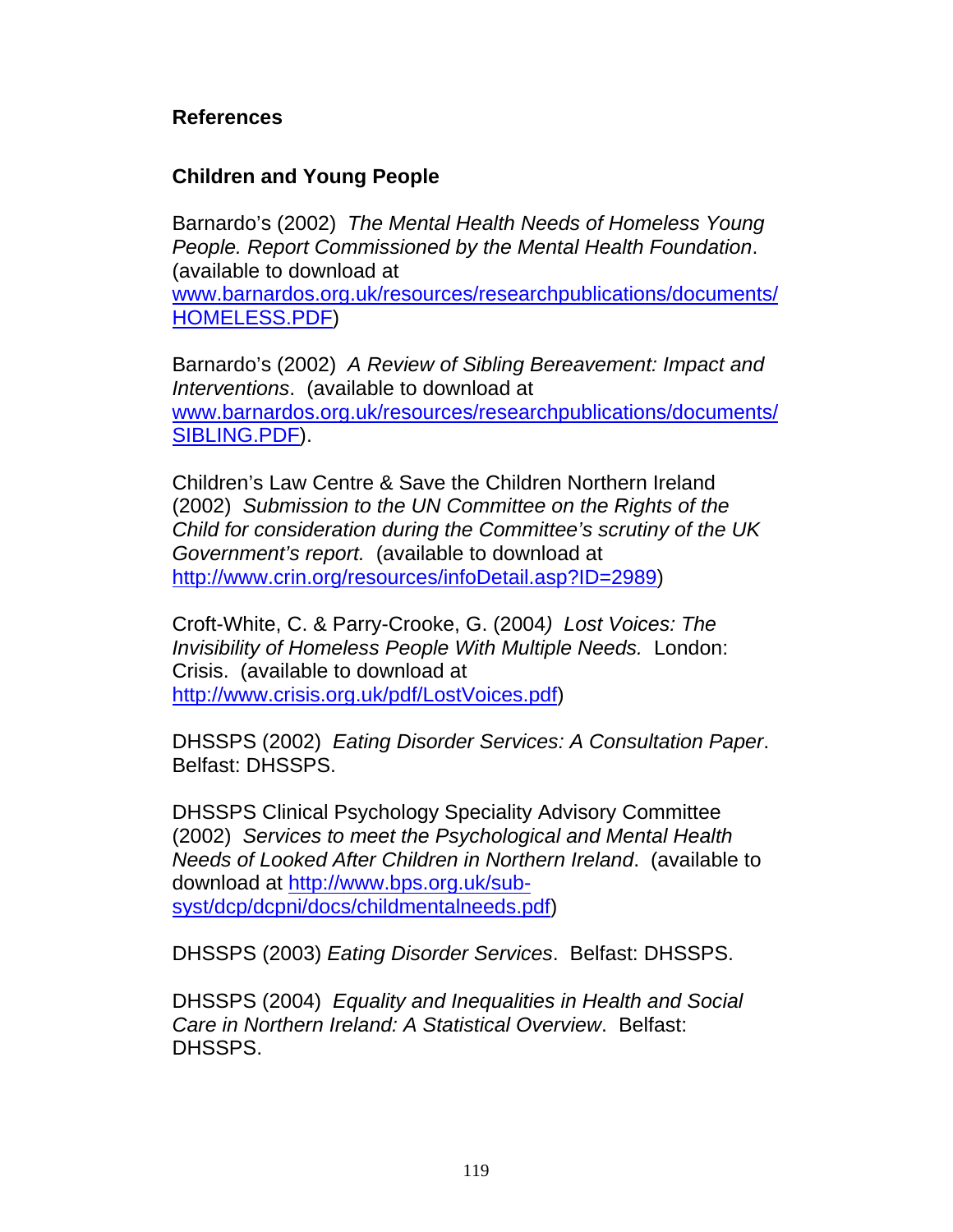Featherstone, B. & Evans, H. (2004) *Children Experiencing Maltreatment: Who do they turn to?* London: NSPCC.

Green, R. (2001) *Taking the Initiative: Promoting Young People's Involvement in Public Decision Making in Northern Ireland*. Belfast: Young Council Northern Ireland.

Gorin, S. (2004) *Understanding what children say: Children's experiences of domestic violence, parental substance abuse and parental health problems*. (summary available to download from the Joseph Rowntree Foundation website http://www.jrf.org.uk/knowledge/findings/socialpolicy/514.asp)

Hillyard, P., Kelly, G., McLaughlin, E., Patsios, D. & Tomlinson, M. (2003) *Bare Necessities: Poverty & Social Exclusion in Northern Ireland.* Belfast: Democratic Dialogue.

HPANI (2001) *Design for Living: research to support young people's mental health and well-being*. Belfast: HPANI.

Mentality (2004) *Literature and Policy Review for the Joint Inquiry into Mental Health and Well-Being in Later Life*. London: Mentality.

McCrum, J. (2001) *Homeless families, homeless children: a study of homelessness amongst families in the Western Health and Social Service Board area of Northern Ireland.* Belfast: Simon Community.

McConkey, R., Nixon, T., Donaghy, E. & Mulhearn, D. (2003) *The Characteristics of Children with a Disability Looked After Away From Home.* Jordanstown: University of Ulster.

McLaughlin, E., Cousins. W., & Milner, S. (2001) *Children as Complainants in the Health and Social Services in Northern Ireland*. Report for the Four Health and Social Service Councils in Northern Ireland. Belfast: Institute of Childcare Research.

NCH (2004) *Going Hungry: the struggle to eat healthily on a low income.* (available to download at http://www.nch.org.uk/downloads/going\_hungrymainreport2.pdf)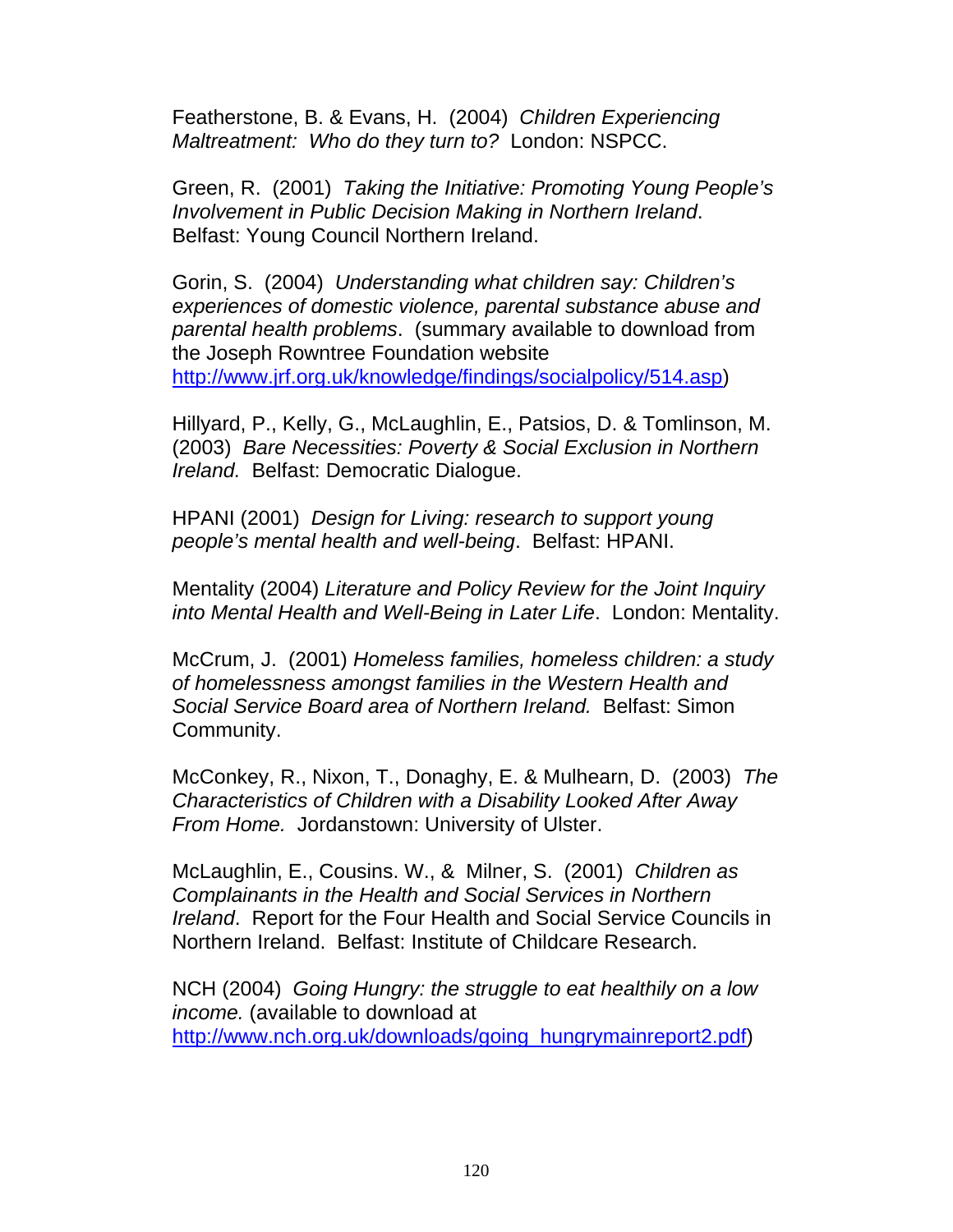Neustatter, A. Changing Shapes. *Young Minds Magazine*. Issue No 68. (available to download at http://www.youngminds.org.uk/magazine/68/index.php)

NGO for the Convention on the Rights of the Child (1994) *Database of NGO Reports Presented to the UN Committee on the Rights of the Child* (available to download at http://www.crin.org/docs/resources/treaties/crc.8/UK\_CRDU\_Sum mary NGO Report.pdf)

Northern Ireland Human Rights Commission. (2002) *In Our Care: Promoting the Rights of Children in Custody.* Belfast: Northern Ireland Human Rights Commission.

PricewaterhouseCoopers (2001) *Children in Northern Ireland: Domestic Violence and Professional Awareness.* Belfast: OFMDFM.

Prince's Trust (2003) *Starting Over: Young Refugees Talk About Life in Britain*. London: Prince's Trust.

Reilly, J., Muldoon, O. & Byrne, C. Young Men as Victims and Perpetrators of Violence in Northern Ireland. *Journal of Social Issues*. Vol. 60, No. 3, 2004, pp469 – 484.

Rolls, L. & Payne, S. Childhood bereavement services: a survey of UK provision. *Palliative Medicine*. July 2003, vol. 17, no. 5, pp 423-432.

Royal College Psychiatrists (2001) *Eating Disorders in the UK: policies for service development and training. Report from the Eating Disorders Special Interest Group of the Royal College of Psychiatrists*. London: Royal College of Psychiatrists.

*Save the Children (2003)* Children, Domestic Violence in Rural Areas *(summary available to download at http://www.savethechildren.org.uk/scuk/jsp/resources/details.jsp?id =1432&group=resources&section=publication&subsection=details &pagelang=en)*

Smyth, M., Fay, M., Brough, E. & Hamilton, J. (2004) *The Impact of Political Conflict on Children in Northern Ireland.* Belfast: Institute for Conflict Studies.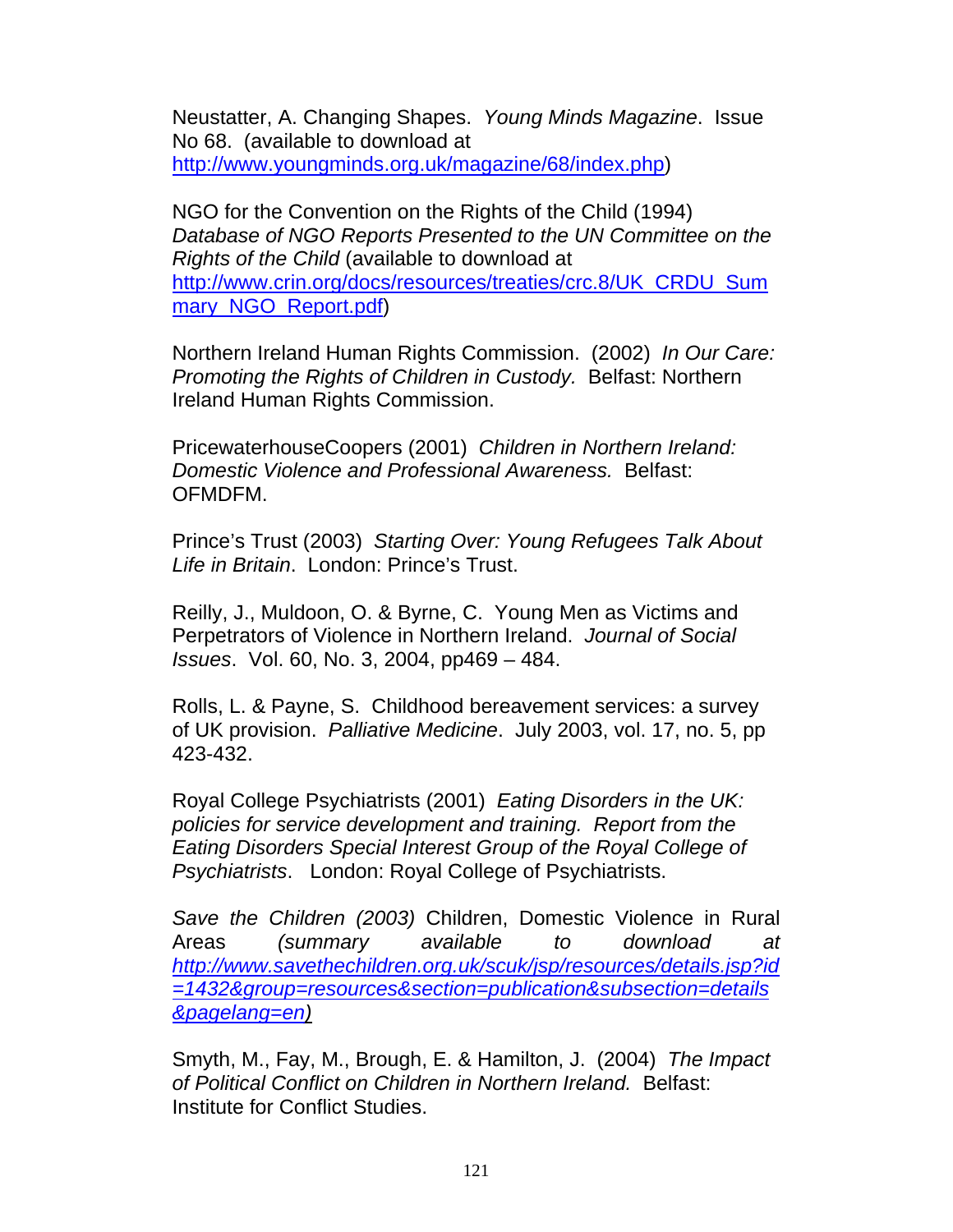Smyth, M. (1998) *Half the Battle: Understanding the impact of the Troubles on children and young people*. Derry/Londonderry: INCORE.

South & East Belfast Trust & Chinese Welfare Association NI. (?) *Who Cares: Report on the Health Related Quality of Life and Individual Level of Need of Chinese Elderly in Northern Ireland*.

Webster, A., Coombe, A. & Stacey, L. (2003) *Bitter Legacy: the emotional effects of domestic violence on children.* Barnardos (summary available to download at www.barnardos.org.uk/resources/researchpublications/documents/ BITTRLEG.PDF)

YoungMinds. *YoungMinds Policy: Mental Health Services for Adolescents and Young Adults.* (available to download at http://youngminds.org.uk/adolescentpolicy/pdf.php)

### **Older People**

Action on Elder Abuse. *What is elder abuse? – What to do and who to contact*. Fact Sheet.

British Institute of Human Rights (2002) *Something for Everyone: The Impact of the Human Rights Act and the Need for a Human Rights Commission*. (available to download at http://www.bihr.org/pdfs/SOMETHING%20FOR%20EVERYONE.p df)

Bryan, K., Axelrod, L., Maxim, J., Bell, L. & Jordan, L. Working with older people with communication difficulties: an evaluation of care work training. *Ageing Mental Health*, Aug 2002, 6 (3): 248- 54.

Chan, T. (2003) *Hoi Sum Elders in Northern Ireland: Report on the Health Related Quality of Life and Individual Level of Need of Chinese Elderly in Northern Ireland*. Belfast: South & East Belfast Health and Social Services Trust.

Davis, M., McGlade, A. & Bickerstaff, D. "A needs assessment of people in the Eastern Health and Social Services Board (Northern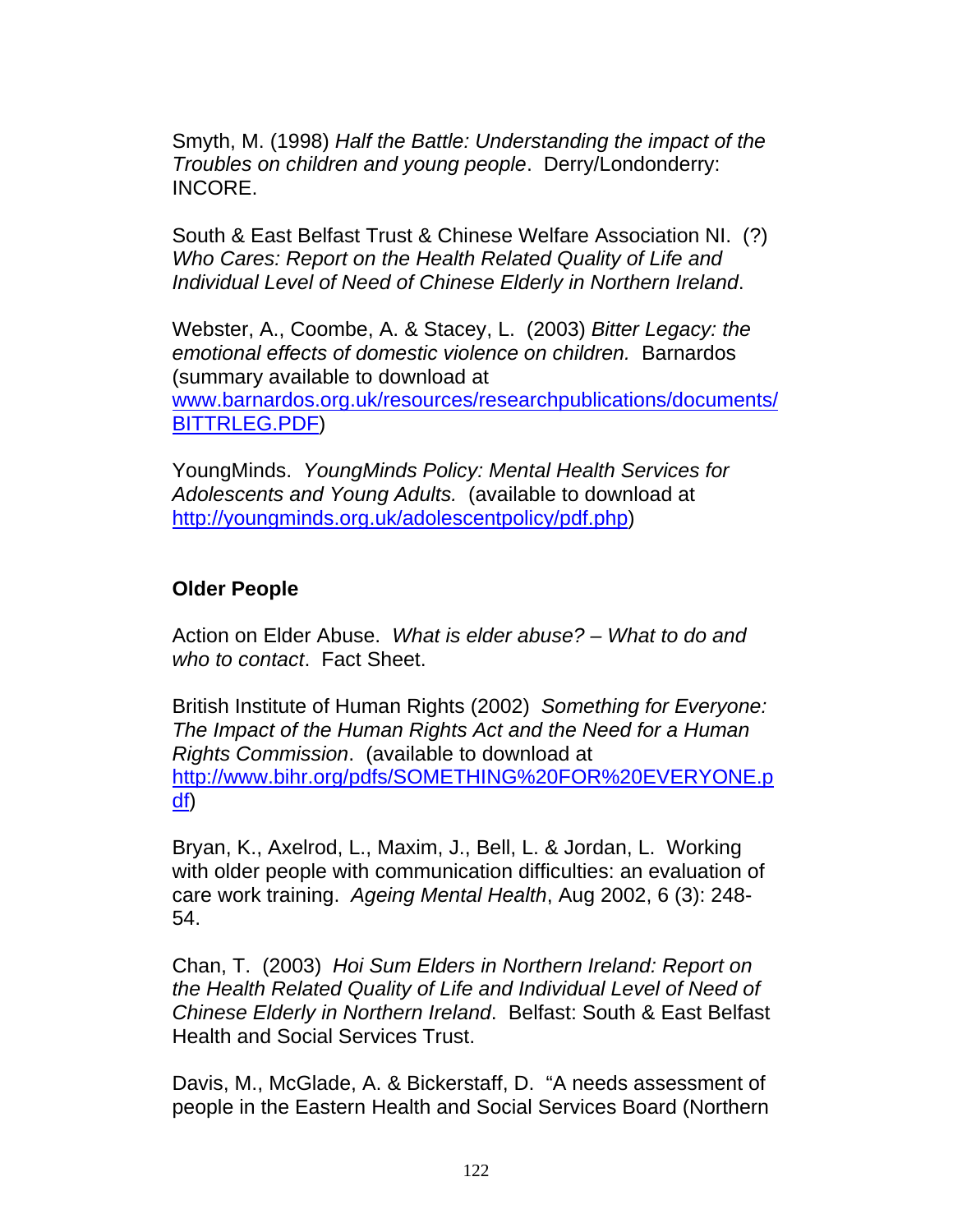Ireland) with intellectual disability and dementia". *Journal of Learning Disabilities*, vol 6 (1), 2002, pp23-33.

Eastern Health and Social Services Council (2003) *Attention to Care: Quality of Care of Older People in Hospital.* Belfast: Eastern Health and Social Services Council.

Evason, E. (2004) *Ageing Well?* ARK Research Update. Belfast: ARK Northern Ireland. (available to download at http://www.ark.ac.uk/publications/updates/update31.pdf)

HARP – Health for Asylum Seekers & Refugees Portal http://www.harpweb.org.uk/content.php?section=social&sub=s3

Help the Aged (2002) *Age Discrimination in Public Policy: A Review of Evidence*. London: Help the Aged.

Help the Aged. *Health and Social Care Issues for Older People.* (available to download at http://www.helptheaged.org.uk/Health/Issues/\_default.htm).

House of Commons Health Committee Report on Elder Abuse (2004). *Second Report of Session 2003-2004*. (available to download at

http://www.publications.parliament.uk/pa/cm200304/cmselect/cmh ealth/111/111.pdf)

King's Fund. *Briefing Note: Age Discrimination in Health and Social Care*. (available to download at http://www.kingsfund.org.uk/pdf/AgeDisc.PDF)

MIND Fact Sheet – *Older People and Mental Health* (available to download at http://www.mind.org.uk/NR/exeres/58E97103-EA59- 4478-B09F-

E26379981F63.htm?NRMODE=Published&wbc\_purpose=Basic& WBCMODE=PresentationUnpublished

Northern Health and Social Service Board. *The 2002 Report of the Director of Public Health.* (available to download at http://www.nhssb.n-i.nhs.uk/documents\_basic/publichealth02.pdf)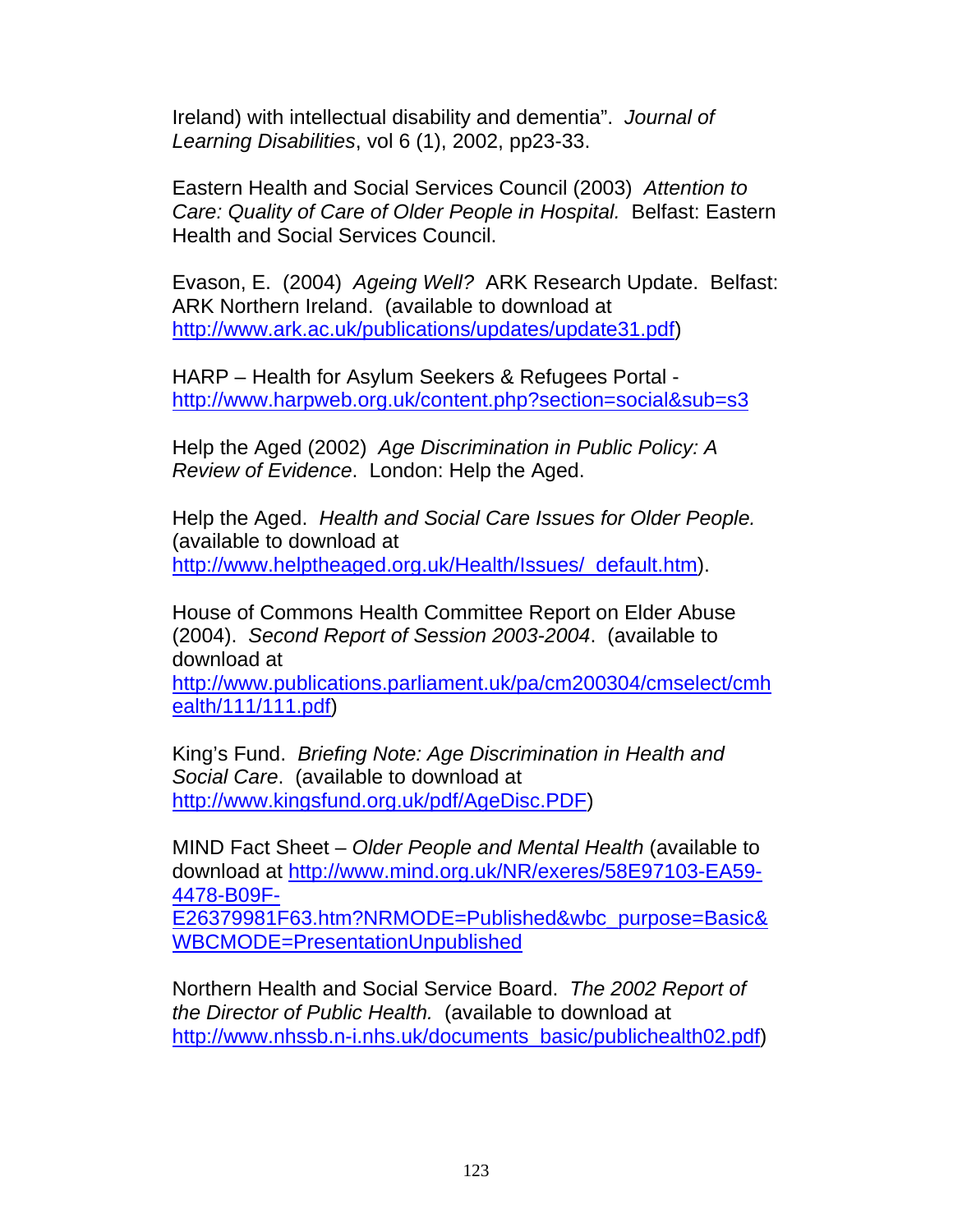Northern Ireland Human Rights Commission (2001) *Enhancing the Rights of Older People in Northern Ireland.* Belfast: Northern Ireland Human Rights Commission.

O'Connell, H et al. Alcohol use disorders in elderly people redefining an age old problem in old age. *BMJ* 2003;327:664-667.

O'Hara, R. (2002) *The Age Old Question: An investigation into the expressed needs and views of older people in relation to community and primary care services within the Western Health and Social Services Board Area*. Western Health Action Zone.

OFMDFM Working Group on Older People (2002?) *Older People in Northern Ireland – their views and concerns.* (available to download at http://www.ageinginni.gov.uk/publication.htm )

Raws, P. (2001) *Lost Youth: Young Runaways in Northern Ireland*. Belfast: Extern. (available to download at www.extern.org/archive/corporate/documents/Research/Current/L ost%20Youth.pdf)

Roberts, E. et al (2002) *Old Habits Die Hard: Tackling Age Discrimination in Health and Social Care.* London: King's Fund.

Robinson, J. (2002) *Age Equality in Health and Social Care*. Paper presented to the IPPR Seminar 28 January 2002, at the King's Fund. (available to download at http://www.ippr.org.uk/research/index.php?current=19&project=18 5)

Social Care Access to Research Evidence (SCARE). Research Briefing 3: *Aiding Communication with People with Dementia.* 

Social Exclusion Unit (2003) *Making the Connections: Final Report on Transport and Social Exclusion.* (available to download at http://www.socialexclusion.gov.uk/downloaddoc.asp?id=66)

*Wilkinson, H., Kerr, D., Cunningham, C. & Rae, C. (2004) Home for Good? Preparing to Support People with Learning Difficulties in Residential Settings when they Develop Dementia. Brighton: Pavilion Publishing.*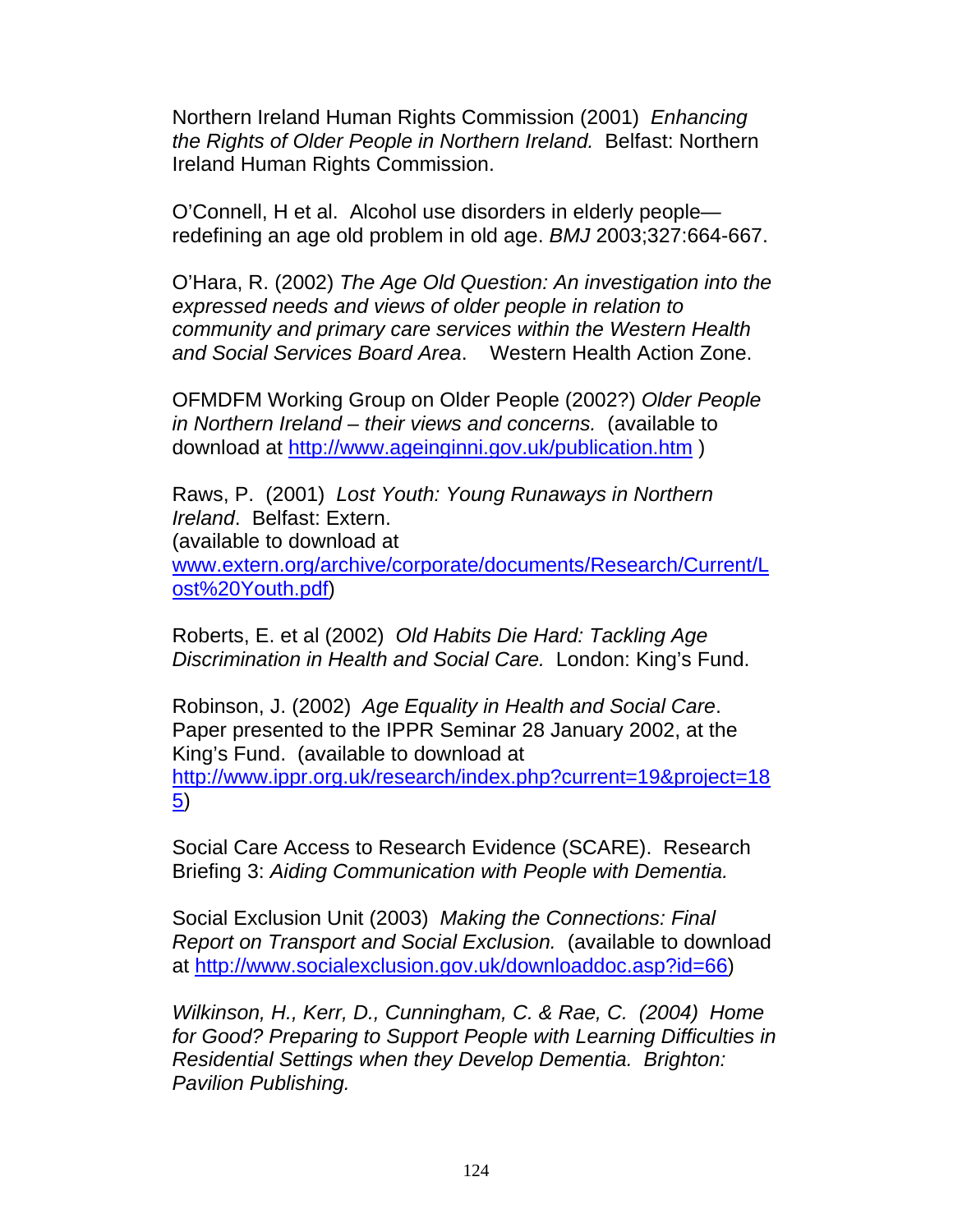# **Useful Web-Links\***

## **Children's Groups & Organisations**

- **Barnardo's** UK children's charity working with the most vulnerable children and young people. www.barnardos.org.uk
- **Child Accident Prevention Trust** national charity committed to reducing the number of children and young people killed, disabled and seriously injured as a result of accidents. www.capt.org.uk
- **Child Brain Injury Trust** aims to improve the quality of life for all children and young people who have an acquired brain injury (ABI) and enable them to achieve their full potential. www.cbituk.org
- **Childline** free confidential 24-hour helpline for children and young people in the UK. www.childline.org.uk
- **Children's Law Centre (NI)** works in partnership with children and other agencies committed to children's rights. www.childrenslawcentre.org
- **Extern**  works directly with children, adults and communities affected by social exclusion throughout Ireland. www.extern.org
- **Gingerbread** leading support organisation for lone parent families in the UK. www.gingerbread.org.uk
- **Kidscape** committed to keeping children safe from abuse. Kidscape is the only national charity dedicated to preventing bullying and child sexual abuse. www.kidscape.org.uk
- **Institute of Child Health** leading British academic research institution for child health.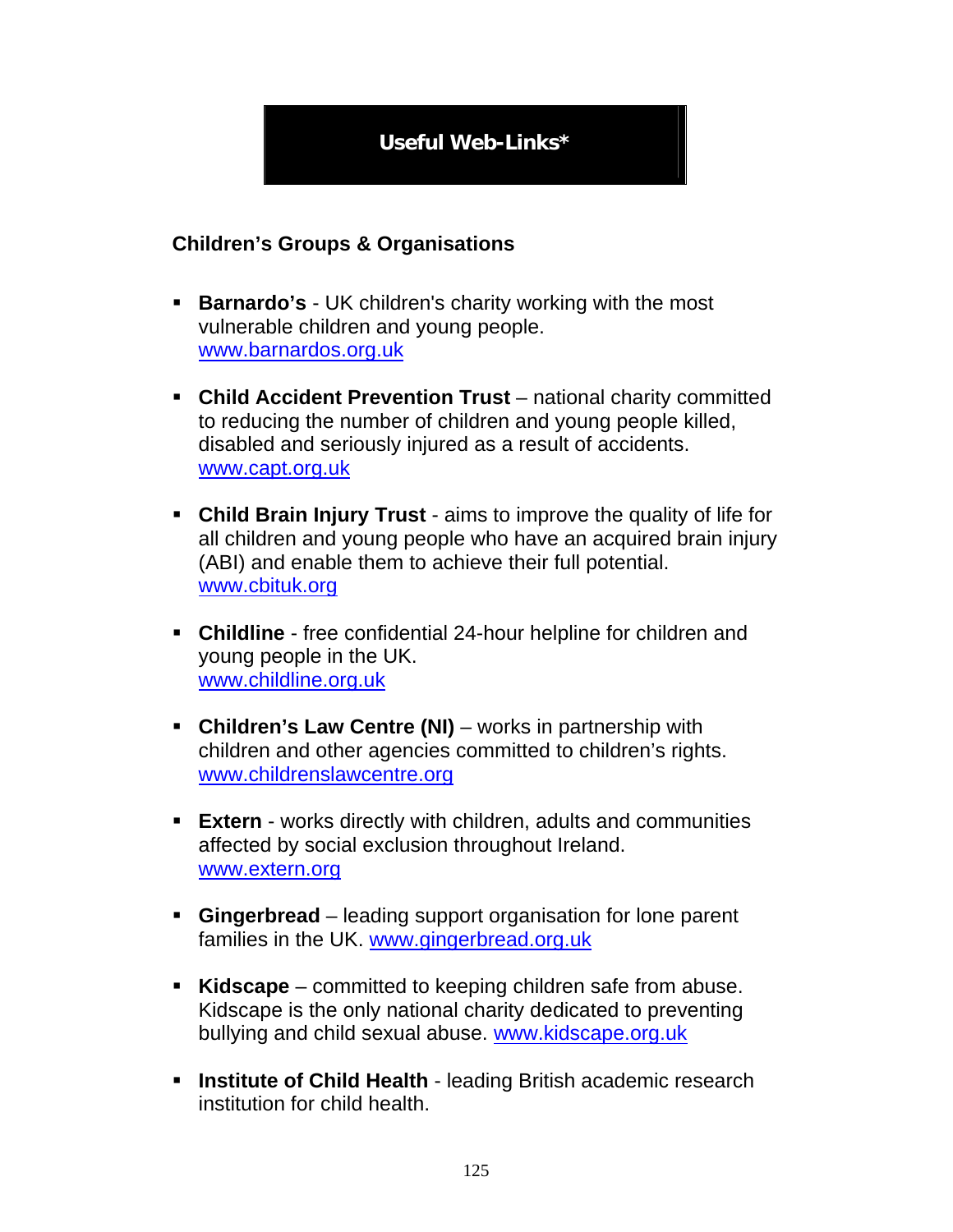#### www.ich.ucl.ac.uk

- **National Children's Bureau (NCB)** umbrella body for the children's sector in England and Northern Ireland, we provide essential information on policy, research and best practice. www.ncb.org.uk
- **NCH** works with children & young people affected by poverty, disability and abuse. www.nch.org.uk
- **NIMBA** Northern Ireland Mother and Baby Action a cross community charity dedicated to reducing premature births, illness, disability and deaths in all babies born throughout Northern Ireland. www.nimba.org.uk
- **NSPCC** UK's leading charity specialising in child protection and the prevention of cruelty to children. www.nspcc.org.uk
- **Northern Ireland Commissioner for Children & Young People** – includes publication on children's rights in NI (produced by QUB). www.niccy.org www.niccy.org/dowloads/childrensrights/Chapter%203.PDF (QUB report)
- **OFMDFM Children & Young People's Unit** includes information on children's rights and the NI Strategy for Children & Young People. www.allchildrenni.gov.uk
- **Playboard** lead agency for children's play in Northern Ireland. www.playboard.org
- **Prince's Trust** UK charity that helps children & young people with training, mentoring and financial assistance. www.princes-trust.org.uk
- **Youth Action (NI)** voluntary youth organisation working with young people. www.youthaction.org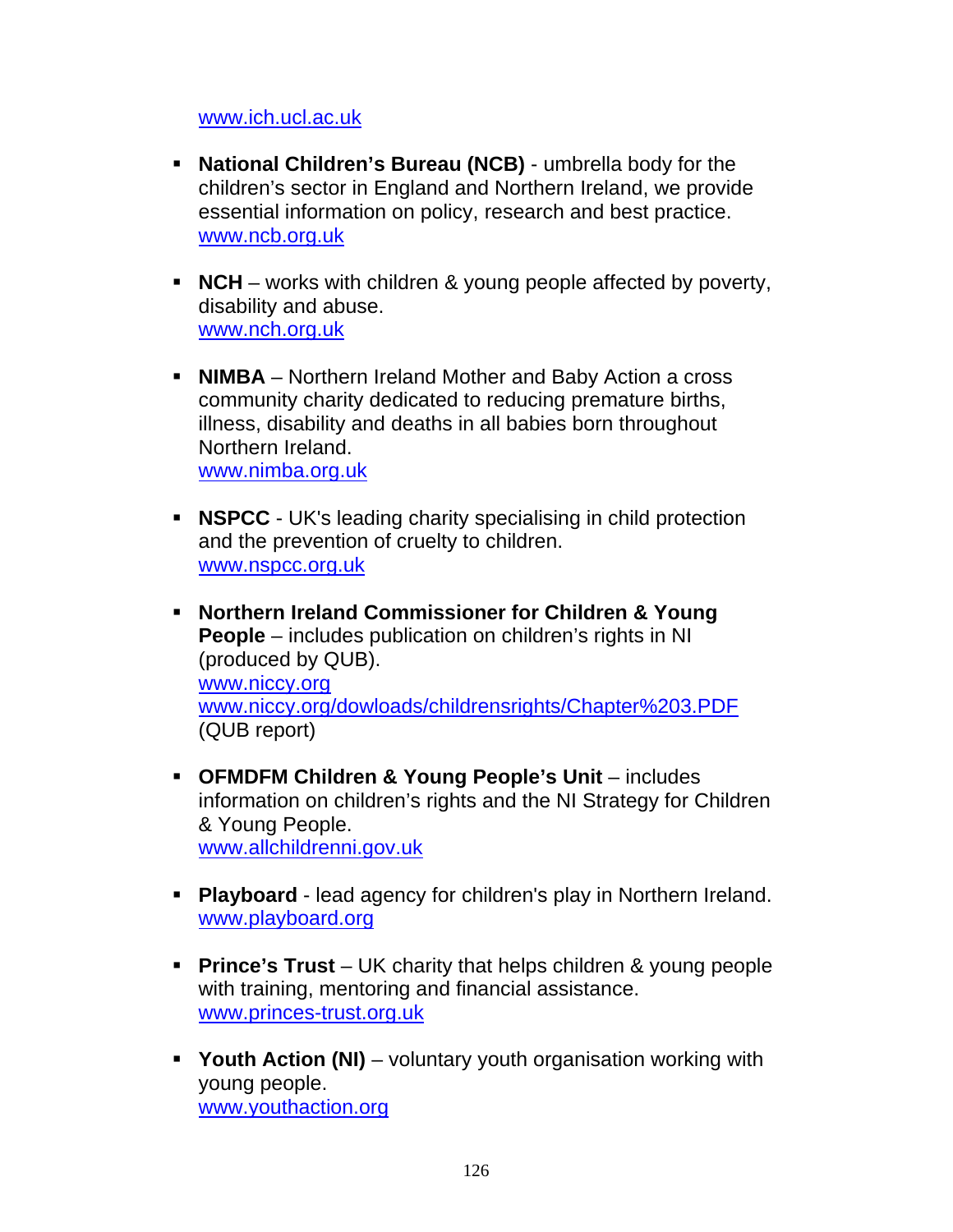**4 Nations Child Policy Network** - website contains information on the latest policy developments relating to children and young people in each of the four nations and across the UK. www.childpolicy.org.uk

### **Older People**

- **Age Concern** supports all people over 50 in the UK, provides essential services such as day care and information. www.ageconcern.org.uk
- **Centre for Policy on Ageing** primarily directed towards informing and influencing service providers on issues affecting older people. www.cpa.org.uk
- **Help the Aged** provides services and support to older people on a collective and individual basis, works to improve older people's status and position as equal citizen's in society. www.helptheaged.org.uk
- **Help the Aged (NI)** www.helptheaged.org.uk/\_fournations/ni/\_boilerplate/About+Us/ default.htm
- **PSI Ageing in an Inclusive Society** www.ageinginni.gov.uk

### **Other Relevant Websites**

- **Crisis** commissions and publishes research to raise awareness of the causes and nature of homelessness. www.crisis.org.uk
- **Simon Community** responds to the needs of homeless people through initiatives aimed at prevention, provision and progression to independent living. www.simoncommunity.org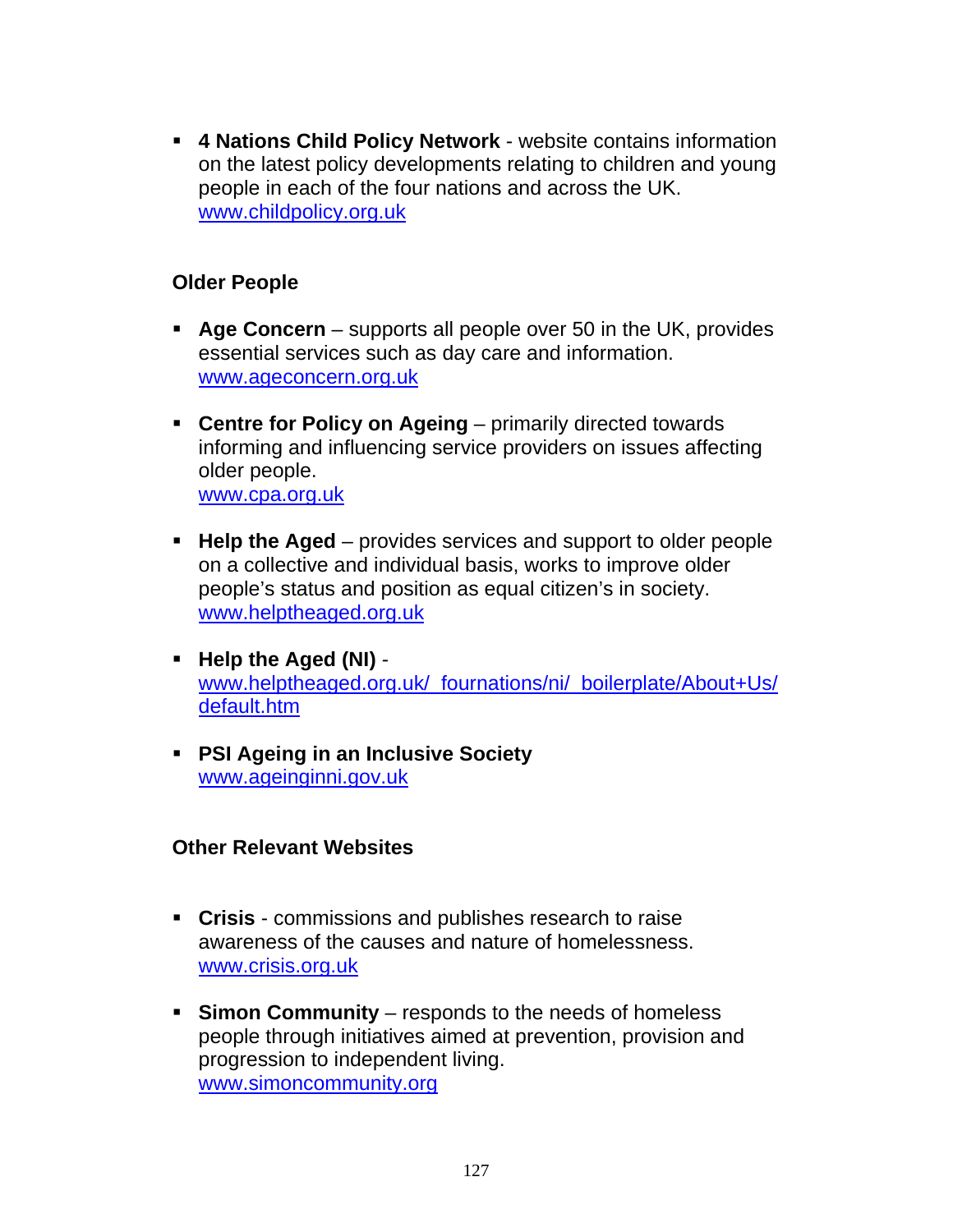- **Older Homelessness** UK lobby group of housing and homelessness agencies concerned with raising the profile of older homeless people in the UK www.olderhomelessness.org.uk
- **Action on Elder Abuse -** national organisation that operates across the four nations of the United Kingdom. It also provides support within Ireland. As a multi-disciplinary membership organisation it aims to prevent the abuse of older people. www.elderabuse.org.uk
- **Northern Ireland Women's Aid Federation** exists to challenge attitudes and beliefs which perpetuate domestic violence. www.niwaf.org
- **Women's Aid Federation** national charity working to end domestic violence against women and children. www.womensaid.org.uk
- **Child Poverty Action Group (CPAG)** charity campaigning for the abolition of poverty among children and young people in the UK.

www.cpag.org.uk

- **Northern Ireland Anti-Poverty Network (NIAPN)** interactive network with over 300 members drawn from the voluntary and community sectors, public and statutory bodies. www.niapn.org
- **Mental Health Foundation** aims to help people survive, recover from and prevent mental health problems. www.mhf.org.uk
- **Mental Health in Later Life** provides information on dementia, substance misuse, depression etc – www.mhilli.org
- **NI Review of Mental Health & Learning Disability** independent review examining the law, policy and provisions affecting people with mental health needs or a learning disability in Northern Ireland. www.rmhldni.gov.uk